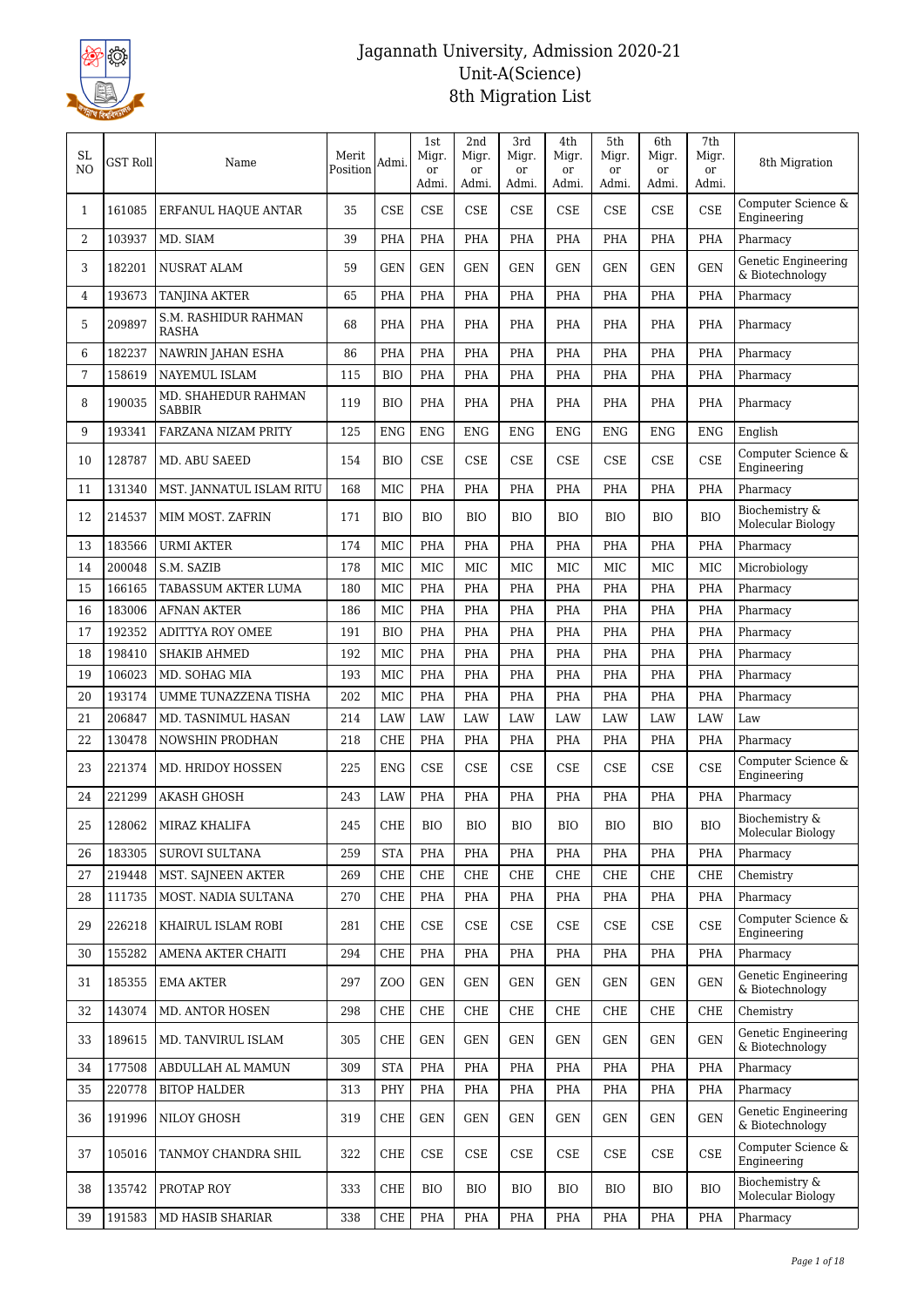

| 40 | 210678 | PRINCE DAS                               | 339 | <b>ENG</b>      | <b>ENG</b> | <b>ENG</b> | <b>ENG</b>           | <b>ENG</b> | <b>ENG</b> | <b>ENG</b>                  | <b>ENG</b> | English                                |
|----|--------|------------------------------------------|-----|-----------------|------------|------------|----------------------|------------|------------|-----------------------------|------------|----------------------------------------|
| 41 | 204613 | <b>RIMA AKTER</b>                        | 340 | <b>CHE</b>      | <b>CSE</b> | <b>CSE</b> | <b>CSE</b>           | <b>CSE</b> | <b>CSE</b> | <b>CSE</b>                  | <b>CSE</b> | Computer Science &<br>Engineering      |
| 42 | 157574 | MAHIRUL ISLAM                            | 350 | <b>MAT</b>      | <b>CSE</b> | <b>CSE</b> | <b>CSE</b>           | <b>CSE</b> | <b>CSE</b> | <b>CSE</b>                  | <b>CSE</b> | Computer Science &<br>Engineering      |
| 43 | 215973 | MST. UMME HABIBA                         | 351 | CHE             | PHA        | <b>PHA</b> | <b>PHA</b>           | <b>PHA</b> | <b>PHA</b> | PHA                         | PHA        | Pharmacy                               |
| 44 | 182510 | <b>ESHRAT JAHAN MILE</b>                 | 352 | <b>CHE</b>      | <b>PHA</b> | <b>PHA</b> | <b>PHA</b>           | <b>PHA</b> | <b>PHA</b> | PHA                         | PHA        | Pharmacy                               |
| 45 | 182879 | TAHMINA AKTER NUPUR                      | 356 | <b>CHE</b>      | <b>PHA</b> | PHA        | PHA                  | PHA        | PHA        | PHA                         | PHA        | Pharmacy                               |
| 46 | 130812 | <b>SMRITI SARKAR</b>                     | 361 | <b>CHE</b>      | PHA        | PHA        | PHA                  | <b>PHA</b> | <b>PHA</b> | PHA                         | <b>PHA</b> | Pharmacy                               |
| 47 | 155029 | SADIA SABRIN PRIMA                       | 362 | CHE             | <b>GEN</b> | <b>GEN</b> | <b>GEN</b>           | <b>GEN</b> | <b>GEN</b> | <b>GEN</b>                  | <b>GEN</b> | Genetic Engineering<br>& Biotechnology |
| 48 | 157410 | <b>ANAN SAIYARA</b>                      | 364 | <b>GEO</b>      | <b>PHA</b> | PHA        | <b>PHA</b>           | <b>PHA</b> | <b>PHA</b> | <b>PHA</b>                  | <b>PHA</b> | Pharmacy                               |
| 49 | 150646 | TANJIR AHMED                             | 379 | ZO <sub>O</sub> | <b>PHA</b> | <b>PHA</b> | PHA                  | PHA        | PHA        | PHA                         | PHA        | Pharmacy                               |
| 50 | 132617 | MD. ELEAS SARKER                         | 382 | <b>CHE</b>      | <b>CSE</b> | <b>CSE</b> | <b>CSE</b>           | CSE        | <b>CSE</b> | CSE                         | <b>CSE</b> | Computer Science &<br>Engineering      |
| 51 | 102120 | SUMAIYARA SULTANA JYOTI                  | 395 | PHY             | <b>GEN</b> | <b>GEN</b> | <b>GEN</b>           | <b>GEN</b> | <b>GEN</b> | <b>GEN</b>                  | <b>GEN</b> | Genetic Engineering<br>& Biotechnology |
| 52 | 182638 | NAZMUN NAHAR SUPTI                       | 403 | LAW             | <b>LAW</b> | LAW        | <b>LAW</b>           | LAW        | LAW        | LAW                         | LAW        | Law                                    |
| 53 | 190129 | MD. NOBEL BIN JASIM                      | 407 | <b>MAT</b>      | <b>PHA</b> | PHA        | PHA                  | PHA        | PHA        | PHA                         | PHA        | Pharmacy                               |
| 54 | 220104 | <b>SHUKURON KHANOM</b>                   | 408 | <b>MAT</b>      | PHA        | <b>PHA</b> | PHA                  | <b>PHA</b> | <b>PHA</b> | <b>PHA</b>                  | <b>PHA</b> | Pharmacy                               |
| 55 | 213304 | <b>IBRAHIM HOWLADAR</b>                  | 411 | PHY             | <b>CHE</b> | <b>CHE</b> | <b>CHE</b>           | <b>CHE</b> | <b>CHE</b> | <b>CHE</b>                  | <b>CHE</b> | Chemistry                              |
| 56 | 172391 | MD. ARIFUL ISLAM                         | 412 | <b>MAT</b>      | <b>CSE</b> | <b>CSE</b> | <b>CSE</b>           | <b>CSE</b> | <b>CSE</b> | <b>CSE</b>                  | <b>CSE</b> | Computer Science &<br>Engineering      |
| 57 | 153201 | <b>SABRINA AKTER</b>                     | 415 | <b>ENG</b>      | <b>ENG</b> | <b>ENG</b> | <b>ENG</b>           | <b>ENG</b> | <b>ENG</b> | <b>ENG</b>                  | <b>ENG</b> | English                                |
| 58 | 153292 | TASNIM FAIROZE OISHY                     | 416 | <b>MAT</b>      | <b>CSE</b> | <b>CSE</b> | <b>CSE</b>           | <b>CSE</b> | <b>CSE</b> | <b>CSE</b>                  | <b>CSE</b> | Computer Science &<br>Engineering      |
| 59 | 167842 | MOHAMMAD ZISHAN                          | 419 | PHY             | PHY        | PHY        | PHY                  | PHY        | PHY        | PHY                         | PHY        | Physics                                |
| 60 | 189708 | MOHAMMOD MUSFIQUR<br><b>AHSAN TONMOY</b> | 425 | PHY             | <b>PHA</b> | PHA        | PHA                  | PHA        | <b>PHA</b> | PHA                         | <b>PHA</b> | Pharmacy                               |
| 61 | 151128 | TERTHO GHOSH                             | 427 | <b>BOT</b>      | <b>CSE</b> | <b>CSE</b> | <b>CSE</b>           | <b>CSE</b> | <b>CSE</b> | <b>CSE</b>                  | <b>CSE</b> | Computer Science &<br>Engineering      |
| 62 | 195100 | NUSRAT RAHMAN EIKRA                      | 437 | <b>STA</b>      | PHA        | PHA        | <b>PHA</b>           | <b>PHA</b> | <b>PHA</b> | <b>PHA</b>                  | PHA        | Pharmacy                               |
| 63 | 143525 | SANOWER HOSSEN SHANTO                    | 443 | <b>ENG</b>      | <b>CSE</b> | <b>CSE</b> | <b>CSE</b>           | <b>CSE</b> | <b>CSE</b> | CSE                         | <b>CSE</b> | Computer Science &<br>Engineering      |
| 64 | 199449 | MD. SADEK MIA                            | 445 | <b>STA</b>      | <b>PHA</b> | PHA        | PHA                  | <b>PHA</b> | <b>PHA</b> | <b>PHA</b>                  | <b>PHA</b> | Pharmacy                               |
| 65 | 182283 | SAYMA ISLAM ZERIN                        | 451 | ZOO             | GEN        | GEN        | $\operatorname{GEN}$ | <b>GEN</b> | GEN        | GEN                         | <b>GEN</b> | Genetic Engineering<br>& Biotechnology |
| 66 | 182653 | TASBIHA BINTE AZIZ                       | 456 | PHY             | CSE        | <b>CSE</b> | CSE                  | <b>CSE</b> | <b>CSE</b> | CSE                         | <b>CSE</b> | Computer Science &<br>Engineering      |
| 67 | 214581 | JANNATUL FERDOUS                         | 459 | PHY             | CSE        | <b>CSE</b> | CSE                  | <b>CSE</b> | CSE        | CSE                         | <b>CSE</b> | Computer Science &<br>Engineering      |
| 68 | 222989 | AL SHAHRIER MAMUN                        | 461 | <b>MAT</b>      | <b>CHE</b> | <b>PHA</b> | PHA                  | PHA        | PHA        | PHA                         | PHA        | Pharmacy                               |
| 69 | 178301 | <b>SULTANA RAZIA</b>                     | 466 | ZO <sub>O</sub> | <b>BIO</b> | <b>BIO</b> | PHA                  | PHA        | <b>PHA</b> | PHA                         | PHA        | Pharmacy                               |
| 70 | 110529 | MD. BAYEZID BOSTAMI                      | 471 | LAW             | <b>GEN</b> | <b>GEN</b> | <b>GEN</b>           | GEN        | <b>GEN</b> | <b>GEN</b>                  | <b>GEN</b> | Genetic Engineering<br>& Biotechnology |
| 71 | 180144 | MUAMMAR TAZWAR ASFI                      | 474 | <b>PSY</b>      | CSE        | CSE        | CSE                  | CSE        | <b>CSE</b> | $\ensuremath{\mathsf{CSE}}$ | <b>CSE</b> | Computer Science &<br>Engineering      |
| 72 | 141626 | PRITI MONDOL                             | 477 | <b>MAT</b>      | <b>GEN</b> | <b>GEN</b> | <b>GEN</b>           | <b>GEN</b> | <b>GEN</b> | <b>GEN</b>                  | <b>GEN</b> | Genetic Engineering<br>& Biotechnology |
| 73 | 222386 | ANTOR KUMAR SHIL                         | 478 | <b>MAT</b>      | CSE        | CSE        | CSE                  | <b>CSE</b> | CSE        | CSE                         | <b>CSE</b> | Computer Science &<br>Engineering      |
| 74 | 106421 | MD. MOBAROK                              | 480 | LAW             | LAW        | LAW        | LAW                  | LAW        | LAW        | LAW                         | LAW        | Law                                    |
| 75 | 227546 | MARWA MONIR TOMA                         | 483 | PHY             | <b>BIO</b> | <b>BIO</b> | <b>BIO</b>           | <b>BIO</b> | <b>BIO</b> | <b>BIO</b>                  | <b>BIO</b> | Biochemistry &<br>Molecular Biology    |
| 76 | 213715 | MD. RAFIUL ISLAM                         | 505 | PHY             | <b>GEN</b> | <b>GEN</b> | <b>GEN</b>           | <b>GEN</b> | <b>GEN</b> | <b>GEN</b>                  | <b>GEN</b> | Genetic Engineering<br>& Biotechnology |
| 77 | 155635 | LAMYEA AKTER URME                        | 510 | <b>MAT</b>      | <b>BIO</b> | BIO        | <b>BIO</b>           | BIO        | <b>BIO</b> | <b>BIO</b>                  | <b>BIO</b> | Biochemistry &<br>Molecular Biology    |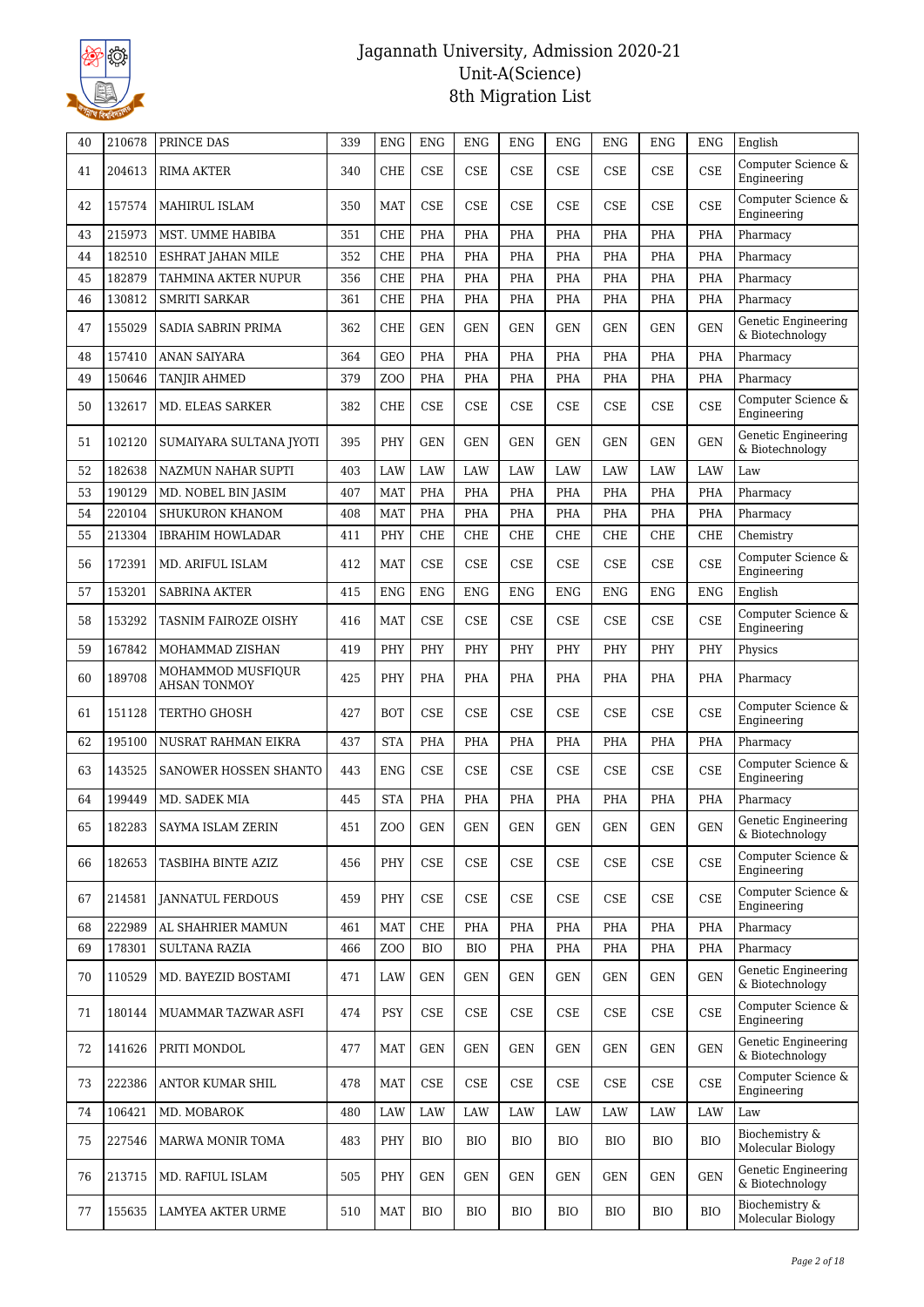

| 78  | 220348 | KHADIZA AKTAR                     | 515 | Z <sub>O</sub> O | <b>BIO</b>                  | <b>BIO</b> | <b>BIO</b> | <b>BIO</b> | <b>BIO</b> | <b>BIO</b>                  | <b>BIO</b> | Biochemistry &<br>Molecular Biology    |
|-----|--------|-----------------------------------|-----|------------------|-----------------------------|------------|------------|------------|------------|-----------------------------|------------|----------------------------------------|
| 79  | 208735 | MEGHLA SAHA PUJA                  | 517 | <b>ENG</b>       | <b>ENG</b>                  | <b>ENG</b> | <b>ENG</b> | <b>ENG</b> | <b>ENG</b> | <b>ENG</b>                  | <b>ENG</b> | English                                |
| 80  | 108587 | MD. SHAMIM AHMMED<br><b>SAGAR</b> | 523 | Z <sub>O</sub> O | <b>GEN</b>                  | <b>GEN</b> | <b>GEN</b> | <b>GEN</b> | <b>GEN</b> | <b>GEN</b>                  | <b>GEN</b> | Genetic Engineering<br>& Biotechnology |
| 81  | 177746 | <b>FAHMIDA SWEETY</b>             | 525 | <b>BOT</b>       | <b>CSE</b>                  | <b>CSE</b> | <b>CSE</b> | <b>CSE</b> | <b>CSE</b> | CSE                         | <b>CSE</b> | Computer Science &<br>Engineering      |
| 82  | 154125 | <b>SADIKA AFRIN</b>               | 533 | <b>MAT</b>       | <b>GEN</b>                  | <b>GEN</b> | <b>GEN</b> | <b>GEN</b> | <b>GEN</b> | <b>GEN</b>                  | <b>GEN</b> | Genetic Engineering<br>& Biotechnology |
| 83  | 105261 | MD. MUSTAKIN                      | 548 | <b>MAT</b>       | <b>CSE</b>                  | <b>CSE</b> | <b>CSE</b> | <b>CSE</b> | <b>CSE</b> | CSE                         | <b>CSE</b> | Computer Science &<br>Engineering      |
| 84  | 218573 | ASHRAD JAHAN MIM                  | 550 | Z <sub>O</sub> O | <b>CSE</b>                  | <b>CSE</b> | <b>CSE</b> | <b>CSE</b> | <b>CSE</b> | <b>CSE</b>                  | <b>CSE</b> | Computer Science &<br>Engineering      |
| 85  | 136574 | MD. ABU. HAYAT MASUM              | 551 | <b>STA</b>       | MIC                         | <b>MIC</b> | <b>MIC</b> | <b>MIC</b> | MIC        | MIC                         | MIC        | Microbiology                           |
| 86  | 149108 | <b>RUP SHAHA</b>                  | 563 | ZO <sub>O</sub>  | <b>GEN</b>                  | <b>GEN</b> | <b>GEN</b> | <b>GEN</b> | <b>GEN</b> | <b>GEN</b>                  | <b>GEN</b> | Genetic Engineering<br>& Biotechnology |
| 87  | 140000 | MD. ABU SAYED ISLAM               | 579 | LAN              | <b>CSE</b>                  | CSE        | CSE        | <b>CSE</b> | CSE        | CSE                         | <b>CSE</b> | Computer Science &<br>Engineering      |
| 88  | 122665 | <b>TAMIM SARKER</b>               | 589 | LAN              | <b>LAW</b>                  | LAW        | <b>LAW</b> | LAW        | LAW        | LAW                         | LAW        | Law                                    |
| 89  | 128552 | MD HABIBUR RAHMAN                 | 590 | <b>MAT</b>       | <b>MAT</b>                  | <b>MAT</b> | <b>MAT</b> | <b>MAT</b> | <b>MAT</b> | <b>MAT</b>                  | <b>MAT</b> | Mathematics                            |
| 90  | 123536 | KAZI HOSNEARA PRIYA               | 608 | LAN              | LAW                         | LAW        | LAW        | LAW        | LAW        | LAW                         | LAW        | Law                                    |
| 91  | 182932 | SHANGIDA ISLAM LUCKY              | 611 | <b>MAT</b>       | <b>GEN</b>                  | <b>GEN</b> | <b>GEN</b> | <b>GEN</b> | <b>GEN</b> | <b>GEN</b>                  | <b>GEN</b> | Genetic Engineering<br>& Biotechnology |
| 92  | 189137 | RAKIBUL ISLAM<br>MOZUMDAR PRANTO  | 614 | <b>BOT</b>       | <b>CSE</b>                  | <b>CSE</b> | <b>CSE</b> | <b>CSE</b> | <b>CSE</b> | CSE                         | <b>CSE</b> | Computer Science &<br>Engineering      |
| 93  | 183897 | <b>SAIMA ROSHID</b>               | 622 | <b>STA</b>       | MIC                         | <b>MIC</b> | MIC        | MIC        | MIC        | MIC                         | MIC        | Microbiology                           |
| 94  | 178958 | <b>FARIA NUR</b>                  | 632 | <b>STA</b>       | <b>CSE</b>                  | <b>CSE</b> | <b>CSE</b> | <b>CSE</b> | <b>CSE</b> | <b>CSE</b>                  | <b>CSE</b> | Computer Science &<br>Engineering      |
| 95  | 183082 | MOHSINA ISLAM                     | 649 | ZOO              | <b>BIO</b>                  | <b>BIO</b> | <b>BIO</b> | <b>BIO</b> | <b>BIO</b> | <b>BIO</b>                  | <b>BIO</b> | Biochemistry &<br>Molecular Biology    |
| 96  | 187510 | <b>NAIMA AKTER</b>                | 652 | ZO <sub>O</sub>  | <b>GEN</b>                  | <b>GEN</b> | <b>GEN</b> | <b>GEN</b> | <b>GEN</b> | <b>GEN</b>                  | <b>GEN</b> | Genetic Engineering<br>& Biotechnology |
| 97  | 151651 | MD. MALEK DEWAN                   | 657 | <b>STA</b>       | <b>GEN</b>                  | <b>GEN</b> | <b>GEN</b> | <b>GEN</b> | <b>GEN</b> | <b>GEN</b>                  | <b>GEN</b> | Genetic Engineering<br>& Biotechnology |
| 98  | 163122 | <b>HIRONMOY RAHAMAN</b>           | 659 | <b>STA</b>       | <b>CSE</b>                  | <b>CSE</b> | <b>CSE</b> | CSE        | <b>CSE</b> | <b>CSE</b>                  | <b>CSE</b> | Computer Science &<br>Engineering      |
| 99  | 177971 | NADIA ISLAM                       | 661 | ECO              | ECO                         | ECO        | ECO        | ECO        | ECO        | ECO                         | ECO        | Economics                              |
| 100 | 138641 | MD. RAHAD RANA                    | 665 | Z <sub>0</sub>   | <b>BIO</b>                  | <b>BIO</b> | <b>BIO</b> | <b>BIO</b> | <b>BIO</b> | <b>BIO</b>                  | <b>BIO</b> | Biochemistry &<br>Molecular Biology    |
| 101 | 130324 | TAREKUL ISLAM                     | 666 | <b>STA</b>       | MIC                         | <b>MIC</b> | MIC        | MIC        | MIC        | MIC                         | MIC        | Microbiology                           |
| 102 | 188317 | MD. TANVIR MAGDUM                 | 672 | Z <sub>0</sub>   | <b>GEN</b>                  | <b>GEN</b> | <b>GEN</b> | GEN        | <b>GEN</b> | <b>GEN</b>                  | <b>GEN</b> | Genetic Engineering<br>& Biotechnology |
| 103 | 182478 | RAHMY AKTER TULY                  | 673 | Z <sub>O</sub> O | CSE                         | CSE        | CSE        | <b>CSE</b> | CSE        | CSE                         | <b>CSE</b> | Computer Science &<br>Engineering      |
| 104 | 176222 | <b>MD.RIFAT HOSSAIN</b>           | 681 | <b>BOT</b>       | MIC                         | MIC        | MIC        | MIC        | MIC        | MIC                         | MIC        | Microbiology                           |
| 105 | 149100 | <b>NAZNIN AKTER</b>               | 682 | Z <sub>O</sub> O | PHY                         | PHY        | PHY        | PHY        | PHY        | PHY                         | PHY        | Physics                                |
| 106 | 193439 | HAFEZA BHUIYAN LOTA               | 686 | <b>STA</b>       | MIC                         | MIC        | MIC        | MIC        | MIC        | MIC                         | MIC        | Microbiology                           |
| 107 | 132809 | <b>MD. ATIKUR RAHAMAN</b><br>RANA | 690 | ZOO              | <b>GEN</b>                  | GEN        | <b>GEN</b> | <b>GEN</b> | GEN        | <b>GEN</b>                  | <b>GEN</b> | Genetic Engineering<br>& Biotechnology |
| 108 | 192906 | MD. FAYSAL                        | 692 | ECO              | <b>GEN</b>                  | <b>GEN</b> | <b>GEN</b> | <b>GEN</b> | <b>GEN</b> | <b>GEN</b>                  | <b>GEN</b> | Genetic Engineering<br>& Biotechnology |
| 109 | 191320 | MD MAGHARUL ISLAM                 | 694 | Z <sub>O</sub> O | $\ensuremath{\mathsf{CSE}}$ | CSE        | CSE        | <b>CSE</b> | <b>CSE</b> | $\ensuremath{\mathsf{CSE}}$ | <b>CSE</b> | Computer Science &<br>Engineering      |
| 110 | 156867 | <b>ARIFA AKTER</b>                | 701 | Z <sub>0</sub>   | <b>BIO</b>                  | <b>BIO</b> | <b>BIO</b> | <b>BIO</b> | <b>BIO</b> | <b>BIO</b>                  | <b>BIO</b> | Biochemistry &<br>Molecular Biology    |
| 111 | 130548 | NUSRAT JAHAN RIYA                 | 712 | Z <sub>O</sub> O | MIC                         | MIC        | MIC        | MIC        | MIC        | MIC                         | MIC        | Microbiology                           |
| 112 | 183260 | MONNI AKTER MEEM                  | 716 | Z <sub>O</sub> O | <b>BIO</b>                  | BIO        | <b>BIO</b> | <b>BIO</b> | <b>BIO</b> | <b>BIO</b>                  | <b>BIO</b> | Biochemistry &<br>Molecular Biology    |
| 113 | 183326 | MAHMUDA AFROSE                    | 717 | Z <sub>0</sub>   | <b>MIC</b>                  | MIC        | MIC        | MIC        | MIC        | MIC                         | MIC        | Microbiology                           |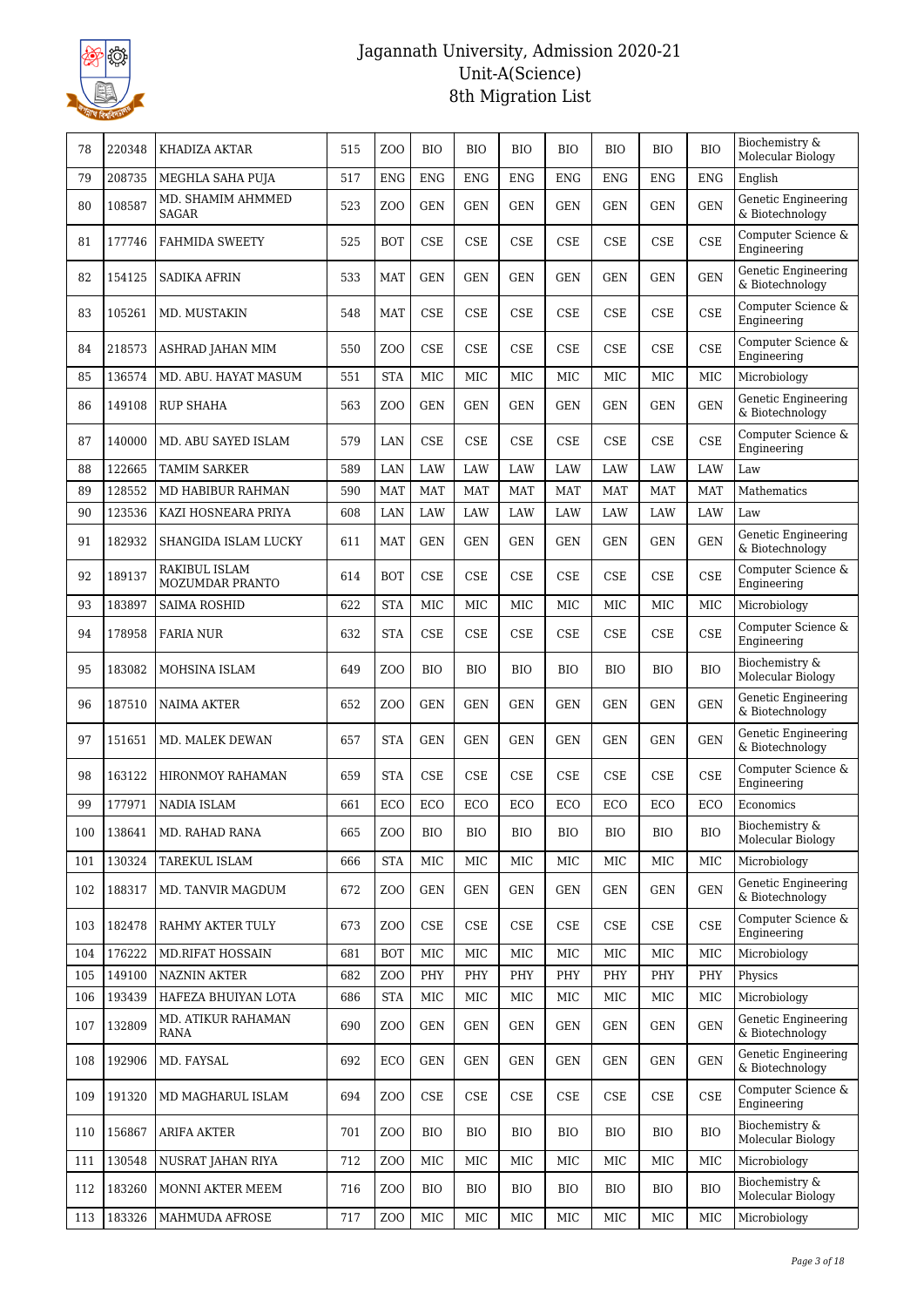

| 114 | 184049 | MOST. SUKHI MON KHATUN                   | 726 | Z <sub>O</sub> O | <b>BIO</b> | <b>BIO</b> | <b>BIO</b> | <b>BIO</b> | <b>BIO</b> | <b>BIO</b>           | <b>BIO</b> | Biochemistry &<br>Molecular Biology    |
|-----|--------|------------------------------------------|-----|------------------|------------|------------|------------|------------|------------|----------------------|------------|----------------------------------------|
| 115 | 193564 | <b>FARZANA AKTER</b>                     | 731 | ECO              | <b>CSE</b> | <b>CSE</b> | <b>CSE</b> | <b>CSE</b> | <b>CSE</b> | <b>CSE</b>           | <b>CSE</b> | Computer Science &<br>Engineering      |
| 116 | 184560 | RESHMA KAKOLI                            | 732 | Z <sub>0</sub>   | <b>CSE</b> | <b>CSE</b> | <b>CSE</b> | <b>CSE</b> | <b>CSE</b> | CSE                  | <b>CSE</b> | Computer Science &<br>Engineering      |
| 117 | 136035 | MD. AMDADUL HAQUE                        | 736 | ZO <sub>O</sub>  | <b>CSE</b> | <b>CSE</b> | CSE        | <b>CSE</b> | <b>CSE</b> | <b>CSE</b>           | <b>CSE</b> | Computer Science &<br>Engineering      |
| 118 | 219075 | MOST. AYSHA SIDDIKA                      | 738 | Z <sub>O</sub> O | MIC        | MIC        | <b>MIC</b> | <b>MIC</b> | <b>MIC</b> | <b>MIC</b>           | MIC        | Microbiology                           |
| 119 | 231524 | SHANJIDA AKTER SHANTA                    | 740 | <b>BOT</b>       | <b>CSE</b> | <b>CSE</b> | <b>CSE</b> | <b>CSE</b> | <b>CSE</b> | <b>CSE</b>           | <b>CSE</b> | Computer Science &<br>Engineering      |
| 120 | 191751 | MD. SAJIB AHMED SHIPON                   | 746 | Z <sub>0</sub>   | <b>GEN</b> | <b>GEN</b> | <b>GEN</b> | <b>GEN</b> | <b>GEN</b> | <b>GEN</b>           | <b>GEN</b> | Genetic Engineering<br>& Biotechnology |
| 121 | 182226 | ANUPAMA SHARMA                           | 748 | GEO              | <b>BIO</b> | <b>BIO</b> | <b>BIO</b> | <b>BIO</b> | <b>BIO</b> | <b>BIO</b>           | <b>BIO</b> | Biochemistry &<br>Molecular Biology    |
| 122 | 188119 | MD. AKASH MIA                            | 751 | ZO <sub>O</sub>  | <b>CSE</b> | <b>CSE</b> | <b>CSE</b> | <b>CSE</b> | <b>CSE</b> | <b>CSE</b>           | <b>CSE</b> | Computer Science &<br>Engineering      |
| 123 | 182843 | <b>JARIFA TASNIM</b>                     | 759 | Z <sub>O</sub> O | <b>CSE</b> | <b>CSE</b> | <b>CSE</b> | <b>CSE</b> | <b>CSE</b> | <b>CSE</b>           | <b>CSE</b> | Computer Science &<br>Engineering      |
| 124 | 139666 | <b>REZAUL KARIM</b>                      | 764 | <b>GEO</b>       | <b>GEN</b> | <b>GEN</b> | <b>GEN</b> | <b>GEN</b> | <b>GEN</b> | <b>GEN</b>           | <b>GEN</b> | Genetic Engineering<br>& Biotechnology |
| 125 | 189411 | KHANDAKER RAFIUL ISLAM                   | 765 | PAd              | <b>CSE</b> | <b>CSE</b> | <b>CSE</b> | <b>CSE</b> | <b>CSE</b> | <b>CSE</b>           | <b>CSE</b> | Computer Science &<br>Engineering      |
| 126 | 206136 | FARHAD BIN MOMIN                         | 774 | <b>GEO</b>       | <b>CSE</b> | <b>CSE</b> | <b>CSE</b> | CSE        | <b>CSE</b> | <b>CSE</b>           | <b>CSE</b> | Computer Science &<br>Engineering      |
| 127 | 226405 | MD. AL IMRAN                             | 781 | AIS              | <b>CSE</b> | <b>CSE</b> | <b>CSE</b> | <b>CSE</b> | <b>CSE</b> | <b>CSE</b>           | <b>CSE</b> | Computer Science &<br>Engineering      |
| 128 | 225326 | MD. SHAHRIAR KHAN<br><b>MILON</b>        | 782 | <b>BOT</b>       | <b>GEN</b> | <b>GEN</b> | <b>GEN</b> | <b>GEN</b> | <b>GEN</b> | <b>GEN</b>           | <b>GEN</b> | Genetic Engineering<br>& Biotechnology |
| 129 | 191723 | HASANUZZAMAN UCHASH                      | 786 | <b>BOT</b>       | MIC        | <b>MIC</b> | MIC        | <b>MIC</b> | <b>MIC</b> | <b>MIC</b>           | MIC        | Microbiology                           |
| 130 | 190273 | SABIKUNNAHAR                             | 790 | PAd              | CSE        | <b>CSE</b> | <b>CSE</b> | <b>CSE</b> | <b>CSE</b> | <b>CSE</b>           | <b>CSE</b> | Computer Science &<br>Engineering      |
| 131 | 182316 | NAFISA TASNIM                            | 795 | GEO              | <b>GEN</b> | <b>GEN</b> | <b>GEN</b> | <b>GEN</b> | <b>GEN</b> | <b>GEN</b>           | <b>GEN</b> | Genetic Engineering<br>& Biotechnology |
| 132 | 188065 | <b>SADMAN FAGUN SAD</b>                  | 796 | <b>BOT</b>       | MIC        | MIC        | MIC        | <b>MIC</b> | <b>MIC</b> | <b>MIC</b>           | MIC        | Microbiology                           |
| 133 | 204529 | CHANDRIMA CHOWDHURY                      | 800 | BOT              | CSE        | <b>CSE</b> | <b>CSE</b> | <b>CSE</b> | <b>CSE</b> | <b>CSE</b>           | <b>CSE</b> | Computer Science &<br>Engineering      |
| 134 | 111698 | MST. JANNATUL FERDOUS                    | 804 | <b>PSY</b>       | <b>GEN</b> | <b>GEN</b> | <b>GEN</b> | <b>GEN</b> | <b>GEN</b> | <b>GEN</b>           | <b>GEN</b> | Genetic Engineering<br>& Biotechnology |
| 135 | 231270 | ZANNATUL BAKIA PINE                      | 806 | <b>BOT</b>       | <b>BIO</b> | <b>BIO</b> | BIO        | <b>BIO</b> | <b>BIO</b> | <b>BIO</b>           | <b>BIO</b> | Biochemistry &<br>Molecular Biology    |
| 136 | 183092 | LAMIA ISLAM                              | 807 | <b>BOT</b>       | CSE        | <b>GEN</b> | <b>GEN</b> | GEN        | <b>GEN</b> | <b>GEN</b>           | <b>GEN</b> | Genetic Engineering<br>& Biotechnology |
| 137 | 112936 | MD. BADHON MAHMUD                        | 809 | <b>BOT</b>       | <b>BOT</b> | <b>BOT</b> | <b>BOT</b> | <b>BOT</b> | <b>BOT</b> | <b>BOT</b>           | <b>BOT</b> | Botany                                 |
| 138 | 183762 | <b>SUMAIA AKTER</b>                      | 813 | PAd              | PHY        | PHY        | PHY        | PHY        | PHY        | PHY                  | PHY        | Physics                                |
| 139 | 206366 | MAHIDUL ISLAM                            | 816 | AIS              | <b>CSE</b> | CSE        | CSE        | CSE        | <b>CSE</b> | CSE                  | <b>CSE</b> | Computer Science &<br>Engineering      |
| 140 | 186963 | ANUSHKA BHATTACHARJEE                    | 817 | <b>BOT</b>       | MIC        | MIC        | MIC        | MIC        | MIC        | MIC                  | MIC        | Microbiology                           |
| 141 | 188248 | SAJEDA AKTERY                            | 819 | BOT              | CSE        | CSE        | CSE        | GEN        | <b>GEN</b> | <b>GEN</b>           | <b>GEN</b> | Genetic Engineering<br>& Biotechnology |
| 142 | 211543 | SHADHIN BISWAS                           | 830 | <b>BOT</b>       | <b>MAT</b> | <b>MAT</b> | <b>MAT</b> | MAT        | MAT        | MAT                  | MAT        | Mathematics                            |
| 143 | 111273 | ASASH SARKER PRANTA                      | 831 | BOT              | MIC        | <b>CSE</b> | CSE        | CSE        | CSE        | CSE                  | CSE        | Computer Science &<br>Engineering      |
| 144 | 181900 | MAJIBUR RAHMAN SARKER                    | 834 | FIN              | <b>BIO</b> | <b>CSE</b> | CSE        | CSE        | <b>CSE</b> | CSE                  | <b>CSE</b> | Computer Science &<br>Engineering      |
| 145 | 182351 | <b>JANNATUL FERDOUS</b><br><b>MAHIMA</b> | 839 | BOT              | MIC        | MIC        | MIC        | MIC        | MIC        | MIC                  | MIC        | Microbiology                           |
| 146 | 213053 | MD. RUBAYED HASAN ANIK                   | 858 | GEO              | MIC        | MIC        | $\rm MIC$  | GEN        | <b>GEN</b> | $\operatorname{GEN}$ | <b>GEN</b> | Genetic Engineering<br>& Biotechnology |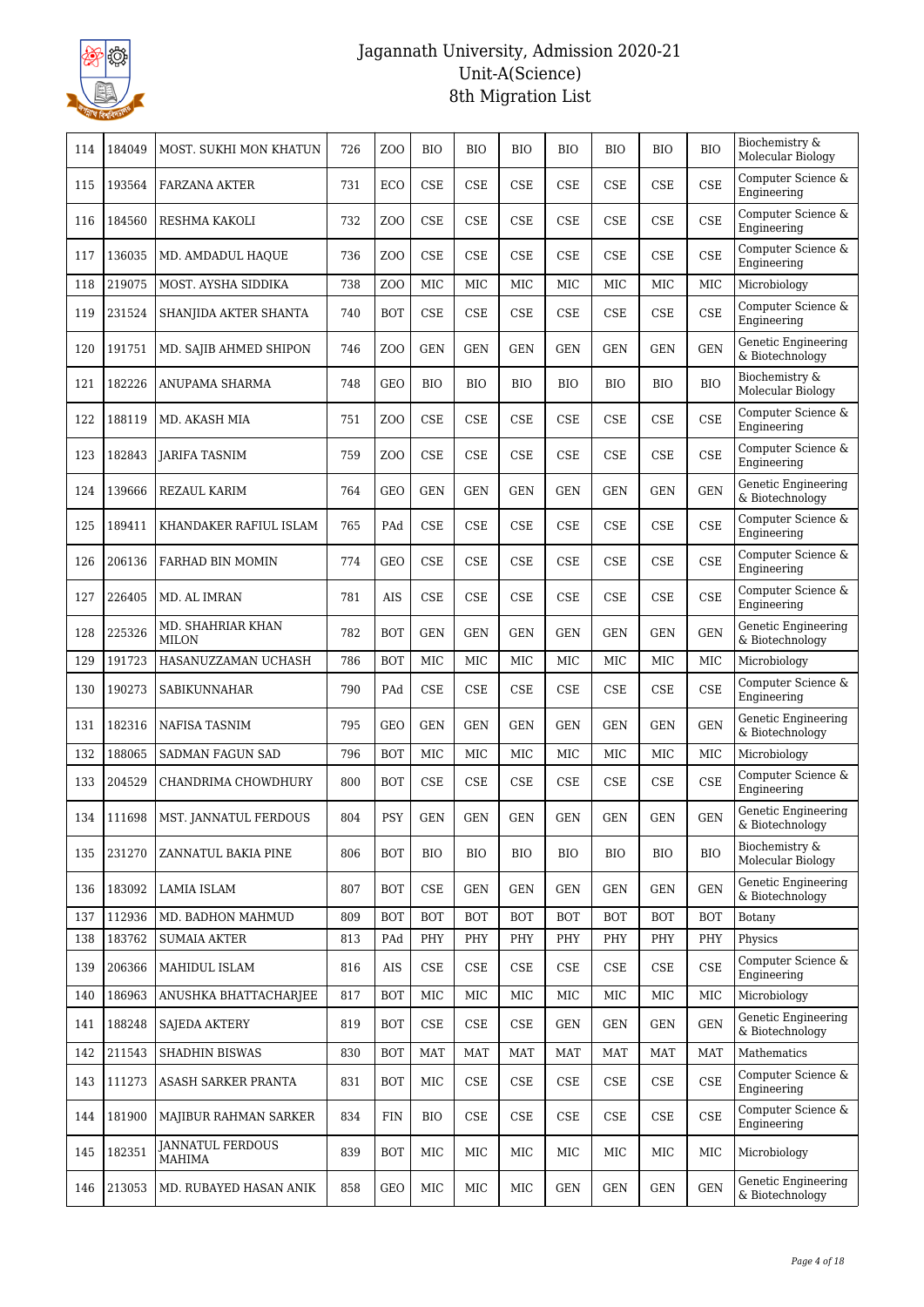

| 147 | 192546 | SYED ISMEAD HOSSAIN<br><b>RAZIN</b>    | 859  | <b>FIN</b> | МIС        | MIC        | MIC        | <b>MIC</b> | <b>GEN</b>                  | <b>GEN</b>                  | <b>GEN</b> | Genetic Engineering<br>& Biotechnology         |
|-----|--------|----------------------------------------|------|------------|------------|------------|------------|------------|-----------------------------|-----------------------------|------------|------------------------------------------------|
| 148 | 113405 | PARVEZ AHMED                           | 864  | <b>PSY</b> | <b>BIO</b> | <b>BIO</b> | <b>CSE</b> | <b>CSE</b> | <b>CSE</b>                  | CSE                         | <b>CSE</b> | Computer Science &<br>Engineering              |
| 149 | 199182 | TAHMIDUL ISLAM                         | 869  | ECO        | МIС        | MIC        | <b>CSE</b> | <b>CSE</b> | <b>CSE</b>                  | CSE                         | <b>CSE</b> | Computer Science &<br>Engineering              |
| 150 | 225544 | <b>MASUM BILLAH</b>                    | 876  | ECO        | МIС        | MIC        | <b>CSE</b> | <b>CSE</b> | <b>CSE</b>                  | <b>CSE</b>                  | <b>CSE</b> | Computer Science &<br>Engineering              |
| 151 | 165233 | <b>MOST. ROKAIYA AKTER</b>             | 881  | GEO        | <b>GEO</b> | <b>GEO</b> | <b>GEO</b> | <b>GEO</b> | <b>GEO</b>                  | <b>GEO</b>                  | <b>GEO</b> | Geography &<br>Environment                     |
| 152 | 211341 | JEWEL HOSSAIN                          | 884  | MKT        | <b>BIO</b> | BIO        | <b>BIO</b> | <b>BIO</b> | <b>BIO</b>                  | <b>BIO</b>                  | <b>BIO</b> | Biochemistry &<br>Molecular Biology            |
| 153 | 215358 | FARZANA AKTER HIRA                     | 900  | MKT        | <b>MAT</b> | <b>MAT</b> | <b>MAT</b> | <b>MAT</b> | <b>MAT</b>                  | <b>MAT</b>                  | <b>MAT</b> | Mathematics                                    |
| 154 | 182792 | SUMAIYA AKTER TISHA                    | 904  | MKT        | <b>BIO</b> | <b>BIO</b> | <b>BIO</b> | <b>BIO</b> | <b>BIO</b>                  | <b>BIO</b>                  | <b>BIO</b> | Biochemistry &<br>Molecular Biology            |
| 155 | 182864 | SHARMIN JAHAN SHORMI                   | 906  | POS        | <b>BIO</b> | BIO        | <b>BIO</b> | <b>BIO</b> | <b>BIO</b>                  | <b>BIO</b>                  | <b>BIO</b> | Biochemistry &<br>Molecular Biology            |
| 156 | 189742 | <b>MRINMOY DEWAN</b><br><b>SEMANTA</b> | 915  | ANT        | <b>BIO</b> | <b>BIO</b> | <b>BIO</b> | <b>CSE</b> | <b>CSE</b>                  | CSE                         | <b>CSE</b> | Computer Science &<br>Engineering              |
| 157 | 200656 | MD. SAMIUL ISLAM                       | 927  | <b>PSY</b> | <b>BIO</b> | <b>BIO</b> | <b>BIO</b> | <b>CSE</b> | <b>CSE</b>                  | <b>CSE</b>                  | <b>CSE</b> | Computer Science &<br>Engineering              |
| 158 | 184739 | <b>ANISHA AKTER</b>                    | 933  | PSY        | <b>BIO</b> | <b>BIO</b> | <b>BIO</b> | <b>BIO</b> | <b>BIO</b>                  | <b>BIO</b>                  | <b>BIO</b> | Biochemistry &<br>Molecular Biology            |
| 159 | 134774 | TAJKIA JAHAN TAJ                       | 937  | GEO        | <b>BIO</b> | <b>BIO</b> | <b>BIO</b> | <b>BIO</b> | <b>BIO</b>                  | <b>BIO</b>                  | <b>BIO</b> | Biochemistry &<br>Molecular Biology            |
| 160 | 129427 | <b>ARKA BISWAS</b>                     | 941  | <b>GEO</b> | МIС        | MIC        | MIC        | <b>CSE</b> | <b>CSE</b>                  | <b>CSE</b>                  | <b>CSE</b> | Computer Science &<br>Engineering              |
| 161 | 152388 | MD. ASHRAFUL ALAM                      | 943  | <b>MGT</b> | <b>BIO</b> | <b>BIO</b> | <b>BIO</b> | <b>CSE</b> | <b>CSE</b>                  | CSE                         | <b>CSE</b> | Computer Science &<br>Engineering              |
| 162 | 188244 | MD. IMRAN HOSSAIN                      | 948  | <b>GEO</b> | <b>BIO</b> | <b>BIO</b> | <b>BIO</b> | <b>BIO</b> | <b>BIO</b>                  | <b>BIO</b>                  | <b>GEN</b> | Genetic Engineering<br>& Biotechnology         |
| 163 | 131758 | MD. SADMAN SAKIB                       | 951  | PSY        | МIС        | <b>BIO</b> | <b>BIO</b> | <b>CSE</b> | <b>CSE</b>                  | <b>CSE</b>                  | <b>CSE</b> | Computer Science &<br>Engineering              |
| 164 | 134652 | MOST. TAZKIA MOSTARIN                  | 968  | GEO        | МIС        | <b>BIO</b> | <b>BIO</b> | BIO        | <b>BIO</b>                  | <b>BIO</b>                  | <b>BIO</b> | Biochemistry &<br>Molecular Biology            |
| 165 | 185165 | <b>BABLY AKTER</b>                     | 972  | <b>GEO</b> | MIC        | <b>MIC</b> | MIC        | MIC        | MIC                         | MIC                         | MIC        | Microbiology                                   |
| 166 | 222127 | HOSSAIN MOHAMMAD<br><b>TAHSIN</b>      | 977  | <b>GEO</b> | MIC        | <b>MIC</b> | <b>MIC</b> | <b>MIC</b> | MIC                         | MIC                         | MIC        | Microbiology                                   |
| 167 | 191670 | MD. YUSUF HASAN                        | 981  | IS         | PHY        | PHY        | PHY        | PHY        | $\ensuremath{\mathsf{CSE}}$ | $\ensuremath{\mathsf{CSE}}$ | CSE        | Computer Science $\&$<br>Engineering           |
| 168 | 203188 | MD. BAYAZID SARKAR BIJOY               | 985  | GEO        | MIC        | MIC        | <b>BIO</b> | <b>BIO</b> | <b>BIO</b>                  | CSE                         | <b>CSE</b> | Computer Science &<br>Engineering              |
| 169 | 171840 | MD. SIAM SARDER                        | 986  | <b>PSY</b> | <b>PSY</b> | <b>PSY</b> | <b>PSY</b> | <b>PSY</b> | <b>PSY</b>                  | <b>PSY</b>                  | <b>PSY</b> | Psychology                                     |
| 170 | 219410 | MOST. ZINNATI SIDDIKA                  | 990  | IER        | MIC        | MIC        | MIC        | MIC        | MIC                         | MIC                         | <b>GEN</b> | Genetic Engineering<br>& Biotechnology         |
| 171 | 156223 | MITHILA SARWAR                         | 992  | IER        | МIС        | MIC        | MIC        | MIC        | MIC                         | MIC                         | MIC        | Microbiology                                   |
| 172 | 186045 | SAYEEDA BINTE FARID                    | 993  | IER        | IER        | IER        | IER        | IER        | IER                         | IER                         | <b>IER</b> | Institute of<br>Education and<br>Research(IER) |
| 173 | 204092 | SWARNALI CHANDA PIYA                   | 1001 | IER        | MIC        | MIC        | MIC        | MIC        | MIC                         | MIC                         | MIC        | Microbiology                                   |
| 174 | 182657 | <b>SHARIMA TUSTY</b>                   | 1006 | <b>PSY</b> | <b>MAT</b> | <b>MAT</b> | <b>BIO</b> | <b>BIO</b> | <b>BIO</b>                  | <b>BIO</b>                  | <b>BIO</b> | Computer Science &<br>Engineering              |
| 175 | 112953 | MD. ABDULLAH AL KAFEE                  | 1008 | <b>PSY</b> | MIC        | MIC        | <b>BIO</b> | <b>BIO</b> | <b>BIO</b>                  | <b>BIO</b>                  | <b>BIO</b> | Biochemistry &<br>Molecular Biology            |
| 176 | 215619 | MST. KHADIJA KHATUN                    | 1013 | POS        | MIC        | MIC        | MIC        | MIC        | MIC                         | MIC                         | MIC        | Microbiology                                   |
| 177 | 152329 | MUHAMMAD JUBAYER<br>MAKKI              | 1014 | <b>PSY</b> | MIC        | MIC        | MIC        | <b>BIO</b> | <b>BIO</b>                  | <b>BIO</b>                  | <b>BIO</b> | Biochemistry &<br>Molecular Biology            |
| 178 | 191626 | MD. MOHTASIM BILLAH                    | 1023 | PSY        | MIC        | MIC        | MIC        | MIC        | MIC                         | MIC                         | MIC        | Microbiology                                   |
| 179 | 217341 | MOST. MOTTAKINA KHATUN                 | 1026 | POS        | LAW        | LAW        | LAW        | LAW        | LAW                         | LAW                         | LAW        | Law                                            |
| 180 | 191636 | MOHAMMAD ALI                           | 1027 | <b>BAN</b> | <b>MAT</b> | MAT        | MAT        | MAT        | <b>MAT</b>                  | <b>MAT</b>                  | MAT        | Mathematics                                    |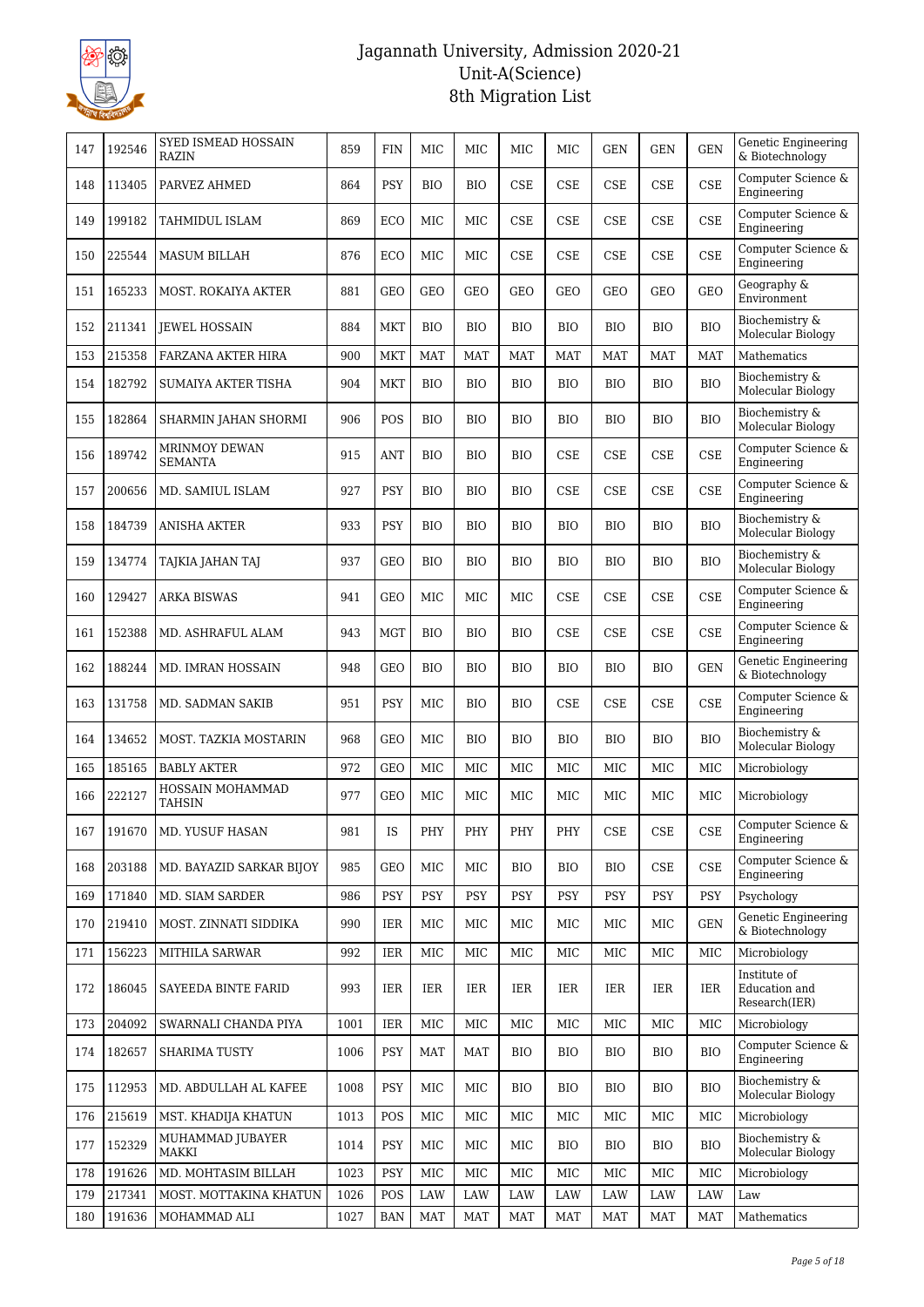

| 181 | 163579 | TUHFA                             | 1036 | PSY        | PHY              | <b>MIC</b>       | MIC              | MIC              | <b>MIC</b>       | MIC            | MIC              | Microbiology                        |
|-----|--------|-----------------------------------|------|------------|------------------|------------------|------------------|------------------|------------------|----------------|------------------|-------------------------------------|
| 182 | 197878 | MD. ARAFAT SHEIKH                 | 1037 | <b>PSY</b> | <b>LAW</b>       | LAW              | LAW              | LAW              | LAW              | LAW            | LAW              | Law                                 |
| 183 | 187362 | MARIUM                            | 1038 | <b>PSY</b> | Z <sub>O</sub> O | MIC              | <b>MIC</b>       | MIC              | MIC              | MIC            | MIC              | Microbiology                        |
| 184 | 153284 | AFRA ANJUM HOSSAIN                | 1057 | <b>PSY</b> | <b>CHE</b>       | MIC              | MIC              | MIC              | MIC              | MIC            | MIC              | Microbiology                        |
| 185 | 172755 | <b>MD. OMAR FARUK</b><br>TALUKDER | 1059 | PHI        | LAW              | MIC              | MIC              | <b>BIO</b>       | <b>BIO</b>       | <b>BIO</b>     | <b>BIO</b>       | Biochemistry &<br>Molecular Biology |
| 186 | 182956 | ROMANA RASHID AIYDI               | 1068 | <b>PSY</b> | Z <sub>00</sub>  | <b>MIC</b>       | MIC              | <b>MIC</b>       | MIC              | <b>MIC</b>     | <b>MIC</b>       | Microbiology                        |
| 187 | 174985 | MD. ASRAFUL ISLAM                 | 1077 | <b>BAN</b> | <b>ENG</b>       | <b>ENG</b>       | <b>ENG</b>       | <b>ENG</b>       | <b>ENG</b>       | <b>ENG</b>     | <b>ENG</b>       | English                             |
| 188 | 111134 | MAHFUZUR RAHMAN<br><b>FAHIM</b>   | 1084 | MGT        | ECO              | ECO              | MIC              | MIC              | <b>BIO</b>       | <b>BIO</b>     | <b>BIO</b>       | Biochemistry &<br>Molecular Biology |
| 189 | 191051 | <b>AMIR HOSSAIN</b>               | 1085 | <b>BAN</b> | Z <sub>O</sub> O | ZOO              | MIC              | <b>MIC</b>       | MIC              | <b>MIC</b>     | MIC              | Microbiology                        |
| 190 | 143765 | MD. MEHEDI HASAN                  | 1094 | <b>SOC</b> | <b>CHE</b>       | CHE              | MIC              | <b>MIC</b>       | <b>BIO</b>       | <b>BIO</b>     | <b>BIO</b>       | Biochemistry &<br>Molecular Biology |
| 191 | 140448 | SANAD CHANDRA RAY.                | 1095 | <b>HIS</b> | LAW              | LAW              | LAW              | LAW              | LAW              | LAW            | LAW              | Law                                 |
| 192 | 103492 | MD. AL IMRAN                      | 1100 | <b>ANT</b> | STA              | <b>STA</b>       | MIC              | MIC              | <b>BIO</b>       | <b>BIO</b>     | <b>BIO</b>       | Biochemistry &<br>Molecular Biology |
| 193 | 167165 | MD. JUNAYED ISLAM                 | 1107 | <b>HIS</b> | <b>CHE</b>       | <b>CHE</b>       | <b>CHE</b>       | <b>MIC</b>       | <b>BIO</b>       | <b>BIO</b>     | <b>BIO</b>       | Biochemistry &<br>Molecular Biology |
| 194 | 203475 | NAFISA TABASSUM                   | 1112 | SOC        | LAW              | LAW              | <b>LAW</b>       | MIC              | MIC              | MIC            | MIC              | Microbiology                        |
| 195 | 102424 | MD. ANIK AHAMED                   | 1123 | SW         | <b>CHE</b>       | CHE              | CHE              | MIC              | MIC              | <b>BIO</b>     | <b>BIO</b>       | Biochemistry &<br>Molecular Biology |
| 196 | 111866 | TRISHNA BISWAS                    | 1139 | <b>IHC</b> | LAW              | LAW              | LAW              | MIC              | MIC              | MIC            | MIC              | Microbiology                        |
| 197 | 102787 | ANANTA KUMAR SARKER               | 1140 | PHI        | <b>CHE</b>       | <b>CHE</b>       | <b>CHE</b>       | MIC              | MIC              | <b>MIC</b>     | MIC              | Microbiology                        |
| 198 | 185417 | SHEIKH FOYZUNNESA<br>AKTER        | 1147 | IS         | <b>CHE</b>       | CHE              | <b>CHE</b>       | CHE              | <b>CHE</b>       | <b>CHE</b>     | <b>CHE</b>       | Chemistry                           |
| 199 | 206097 | ASHIKUL ISLAM                     | 1151 | PHI        | <b>STA</b>       | <b>STA</b>       | <b>STA</b>       | MIC              | MIC              | <b>BIO</b>     | <b>BIO</b>       | Biochemistry &<br>Molecular Biology |
| 200 | 224549 | <b>BODRUDDUZA</b>                 | 1156 |            | <b>CHE</b>       | <b>CHE</b>       | CHE              | MIC              | MIC              | <b>MIC</b>     | MIC              | Microbiology                        |
| 201 | 102136 | ROBAYAT NAHAR                     | 1158 |            | <b>CHE</b>       | <b>CHE</b>       | <b>CHE</b>       | CHE              | <b>CHE</b>       | CHE            | <b>CHE</b>       | Chemistry                           |
| 202 | 102208 | TASRIFA AKTER TONNEY              | 1160 |            | <b>BOT</b>       | <b>BOT</b>       | <b>BOT</b>       | <b>BOT</b>       | MIC              | MIC            | MIC              | Microbiology                        |
| 203 | 170910 | <b>SUPRIA DAY BRISHTY</b>         | 1162 |            | Z <sub>O</sub> O | Z <sub>O</sub> O | ZO <sub>O</sub>  | Z <sub>O</sub> O | MIC              | MIC            | MIC              | Microbiology                        |
| 204 | 192611 | NAHIDUL ISLAM TASIN               | 1167 |            | <b>CHE</b>       | <b>CHE</b>       | <b>CHE</b>       | <b>CHE</b>       | <b>CHE</b>       | CHE            | <b>CHE</b>       | Chemistry                           |
| 205 | 124396 | <b>HUMAIYARA SADIYA</b>           | 1169 |            | Z <sub>O</sub> O | ZO <sub>O</sub>  | ZO <sub>O</sub>  | ZO <sub>O</sub>  | MIC              | <b>MIC</b>     | MIC              | Microbiology                        |
| 206 | 182295 | <b>NUSRAT JAHAN</b>               | 1179 |            | <b>CHE</b>       | <b>CHE</b>       | <b>CHE</b>       | <b>CHE</b>       | <b>CHE</b>       | <b>CHE</b>     | <b>BIO</b>       | Biochemistry &<br>Molecular Biology |
| 207 | 182411 | FATEMA TUJ JOHORA<br>FARIHA       | 1185 |            | CHE              | CHE              | CHE              | CHE              | MIC              | MIC            | MIC              | Microbiology                        |
| 208 | 153609 | <b>AYSHA AKTER</b>                | 1192 |            | CHE              | CHE              | CHE              | CHE              | MIC              | MIC            | MIC              | Microbiology                        |
| 209 | 124175 | REHENA PERVIN                     | 1194 |            | CHE              | CHE              | CHE              | CHE              | MIC              | MIC            | MIC              | Biochemistry &<br>Molecular Biology |
| 210 | 153695 | ANISA BINTE HASNAT                | 1195 |            | ECO              | ECO              | ECO              | ECO              | ECO              | MIC            | MIC              | Microbiology                        |
| 211 | 153706 | SADIA AFRIN BADHON                | 1198 |            | <b>ENG</b>       | ENG              | <b>ENG</b>       | <b>ENG</b>       | <b>ENG</b>       | <b>ENG</b>     | ENG              | English                             |
| 212 | 189196 | NUR MOHAMMAD IFTY                 | 1200 |            | MKT              | MKT              | MKT              | MKT              | MKT              | MIC            | MIC              | Microbiology                        |
| 213 | 210458 | MD. RAKIB HUSAIN                  | 1209 |            | Z <sub>O</sub> O | Z <sub>O</sub> O | Z <sub>O</sub> O | ZO <sub>O</sub>  | ZO <sub>O</sub>  | MIC            | MIC              | Microbiology                        |
| 214 | 189859 | MD. SPONDON SARWAR                | 1210 |            | ECO              | ECO              | ECO              | ECO              | ECO              | ECO            | ECO              | Economics                           |
| 215 | 184294 | <b>SUMONA AKTHER</b>              | 1212 |            | CHE              | CHE              | CHE              | CHE              | CHE              | CHE            | MIC              | Microbiology                        |
| 216 | 155205 | SANJIDA FERDOUSI DOLA             | 1217 |            | Z <sub>O</sub> O | ZOO              | Z <sub>0</sub>   | Z <sub>0</sub>   | Z <sub>O</sub> O | Z <sub>0</sub> | Z <sub>O</sub> O | Microbiology                        |
| 217 | 203171 | MD. ABDUL AUWAL                   | 1220 |            | CHE              | CHE              | CHE              | CHE              | CHE              | CHE            | <b>CHE</b>       | Chemistry                           |
| 218 | 140446 | SHAMIM ISLAM                      | 1225 |            | <b>MAT</b>       | <b>MAT</b>       | <b>MAT</b>       | <b>MAT</b>       | <b>MAT</b>       | <b>MAT</b>     | <b>MAT</b>       | Mathematics                         |
| 219 | 137356 | MD. SAJJAD HOSSAIN                | 1226 |            | <b>MAT</b>       | MAT              | <b>MAT</b>       | MAT              | <b>MAT</b>       | <b>MAT</b>     | <b>MAT</b>       | Mathematics                         |
| 220 | 115113 | PAPPU MONDOL                      | 1234 |            | MAT              | MAT              | MAT              | <b>MAT</b>       | <b>MAT</b>       | <b>MAT</b>     | MAT              | Mathematics                         |
| 221 | 211041 | FORHAD REZA                       | 1236 |            | <b>MAT</b>       | MAT              | <b>MAT</b>       | <b>MAT</b>       | <b>MAT</b>       | <b>MAT</b>     | <b>MAT</b>       | Microbiology                        |
| 222 | 127400 | MD. RAHUL HOSSEN                  | 1239 |            | LAW              | LAW              | LAW              | LAW              | LAW              | LAW            | LAW              | Law                                 |
| 223 | 188574 | MD. ARIFUR RAHMAN ARIF            | 1252 |            | <b>STA</b>       | <b>STA</b>       | <b>STA</b>       | <b>STA</b>       | <b>STA</b>       | <b>STA</b>     | <b>STA</b>       | Microbiology                        |
| 224 | 173055 | MD. FAHMID NAFIZ                  | 1255 |            | CHE              | CHE              | CHE              | CHE              | CHE              | CHE            | CHE              | Chemistry                           |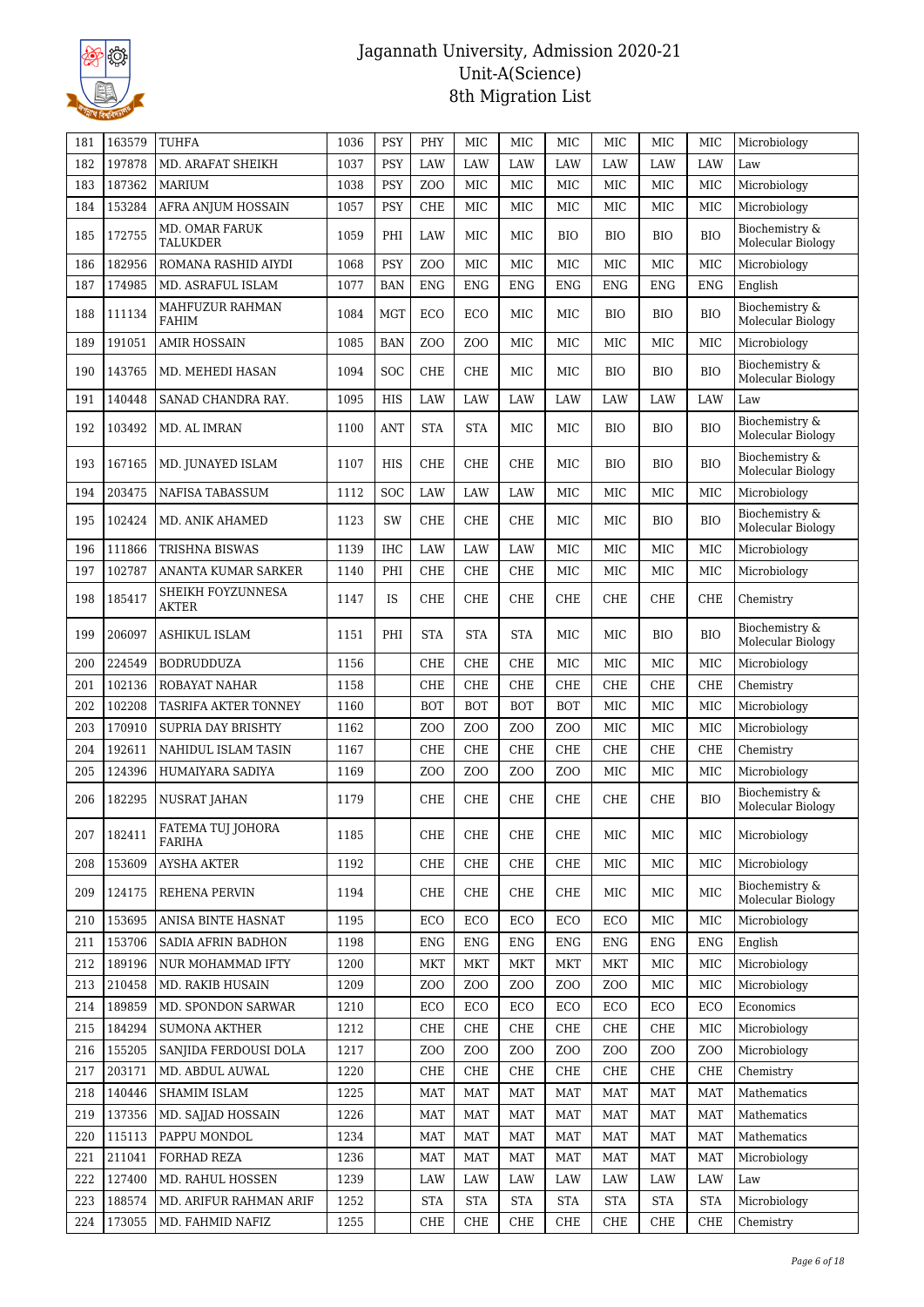

| 225 | 170068 | TAMANNA TABASSUM          | 1261 | <b>CHE</b>                         | <b>CHE</b>       | <b>CHE</b>       | CHE              | <b>CHE</b>       | CHE              | <b>CHE</b>       | Chemistry                  |
|-----|--------|---------------------------|------|------------------------------------|------------------|------------------|------------------|------------------|------------------|------------------|----------------------------|
| 226 | 204024 | ANIKA JAHAN RAKHI         | 1266 | CHE                                | <b>CHE</b>       | <b>CHE</b>       | <b>CHE</b>       | CHE              | CHE              | CHE              | Chemistry                  |
| 227 | 186415 | <b>IINAT ARA RABEYA</b>   | 1268 | LAW                                | LAW              | LAW              | LAW              | LAW              | LAW              | LAW              | Law                        |
| 228 | 227155 | NURUNNAHAR TISHA          | 1269 | CHE                                | <b>CHE</b>       | <b>CHE</b>       | <b>CHE</b>       | <b>CHE</b>       | CHE              | <b>CHE</b>       | Chemistry                  |
| 229 | 137957 | MD. MOTAKABBIR            | 1273 | LAW                                | LAW              | LAW              | LAW              | LAW              | LAW              | LAW              | Law                        |
| 230 | 136551 | MD. MAMUN RAHMAN.         | 1281 | CHE                                | <b>CHE</b>       | <b>CHE</b>       | <b>CHE</b>       | <b>CHE</b>       | CHE              | <b>CHE</b>       | Chemistry                  |
| 231 | 165575 | <b>BRISTI AKTAR</b>       | 1284 | Z <sub>0</sub>                     | Z <sub>O</sub> O | Z <sub>O</sub> O | Z <sub>O</sub> O | Z <sub>O</sub> O | Z <sub>O</sub> O | Z <sub>O</sub> O | Zoology                    |
| 232 | 163874 | FOYSOL MAHMUD             | 1291 | LAW                                | LAW              | LAW              | LAW              | LAW              | LAW              | LAW              | Law                        |
| 233 | 114259 | MD. DIPU HOSSAIN          | 1293 | <b>MAT</b>                         | <b>MAT</b>       | <b>MAT</b>       | <b>MAT</b>       | <b>MAT</b>       | <b>MAT</b>       | MAT              | Mathematics                |
| 234 | 206241 | MD. MOIN RAHMAN           | 1295 | CHE                                | <b>CHE</b>       | <b>CHE</b>       | CHE              | <b>CHE</b>       | CHE              | <b>CHE</b>       | Chemistry                  |
| 235 | 194193 | RIMPA RANI DEY            | 1297 | <b>STA</b>                         | <b>STA</b>       | <b>STA</b>       | <b>STA</b>       | <b>STA</b>       | <b>STA</b>       | <b>STA</b>       | <b>Statistics</b>          |
| 236 | 170013 | MD. RAKIBUL ISLAM         | 1299 | <b>MAT</b>                         | <b>CHE</b>       | CHE              | <b>CHE</b>       | CHE              | CHE              | CHE              | Chemistry                  |
| 237 | 157444 | MD. ABDULLAH AL ABIR      | 1305 | PHY                                | <b>CHE</b>       | CHE              | CHE              | CHE              | CHE              | <b>CHE</b>       | Chemistry                  |
| 238 | 186470 | MAHJABIN MOMO             | 1309 | <b>ENG</b>                         | <b>ENG</b>       | ENG              | <b>ENG</b>       | <b>ENG</b>       | <b>ENG</b>       | <b>ENG</b>       | English                    |
| 239 | 102994 | MD. SABBIR HOSSAIN ALVE   | 1316 | <b>BOT</b>                         | <b>BOT</b>       | <b>BOT</b>       | <b>BOT</b>       | <b>BOT</b>       | <b>BOT</b>       | <b>BOT</b>       | Botany                     |
| 240 | 210330 | RAKIBUL ISLAM             | 1323 | <b>STA</b>                         | <b>CHE</b>       | CHE              | CHE              | <b>CHE</b>       | CHE              | <b>CHE</b>       | Chemistry                  |
| 241 | 156156 | <b>SHYRA HAQUE</b>        | 1324 | FIN                                | <b>FIN</b>       | <b>FIN</b>       | FIN              | <b>FIN</b>       | FIN              | <b>FIN</b>       | Finance                    |
| 242 | 183237 | SUMAIYA ISLAM MIM         | 1326 | <b>MAT</b>                         | <b>MAT</b>       | MAT              | <b>MAT</b>       | <b>MAT</b>       | <b>MAT</b>       | <b>MAT</b>       | Mathematics                |
| 243 | 184036 | SHRABONI SEN              | 1335 | <b>BOT</b>                         | <b>BOT</b>       | <b>BOT</b>       | <b>BOT</b>       | <b>BOT</b>       | <b>BOT</b>       | <b>BOT</b>       | Botany                     |
| 244 | 224241 | MD. NAYEM HOSSEN SAGOR    | 1341 | PHY                                | <b>CHE</b>       | <b>CHE</b>       | <b>CHE</b>       | <b>CHE</b>       | CHE              | <b>CHE</b>       | Chemistry                  |
| 245 | 197412 | AL THAMASUL ISLAM         | 1342 | <b>ENG</b>                         | <b>ENG</b>       | <b>ENG</b>       | <b>ENG</b>       | <b>ENG</b>       | <b>ENG</b>       | <b>ENG</b>       | English                    |
| 246 | 227346 | SWAPNA RANI ROY           | 1345 | MAT                                | MAT              | <b>MAT</b>       | <b>MAT</b>       | MAT              | MAT              | MAT              | Mathematics                |
| 247 | 111507 | MD. ASHRAF UDDIN          | 1355 | PHY                                | PHY              | PHY              | PHY              | PHY              | PHY              | PHY              | Physics                    |
| 248 | 173081 | AHTASHAMUL HAQUE          | 1358 | <b>BOT</b>                         | <b>CHE</b>       | <b>CHE</b>       | <b>CHE</b>       | CHE              | CHE              | CHE              | Chemistry                  |
| 249 | 199828 | MD. NUR ALOM MIAH         | 1360 | Z <sub>0</sub>                     | Z <sub>O</sub> O | Z <sub>O</sub> O | ZO <sub>O</sub>  | Z <sub>0</sub>   | ZO <sub>O</sub>  | Z <sub>O</sub> O | Zoology                    |
| 250 | 185536 | RESMA AKTER               | 1362 | PHY                                | <b>CHE</b>       | <b>CHE</b>       | CHE              | <b>CHE</b>       | CHE              | <b>CHE</b>       | Chemistry                  |
| 251 | 208581 | FARIA SULTANA REYA        | 1371 | MAT                                | <b>MAT</b>       | MAT              | <b>MAT</b>       | <b>MAT</b>       | <b>MAT</b>       | <b>MAT</b>       | Mathematics                |
| 252 | 153258 | SHAIRA NAZIA SAMIHA       | 1376 | GEO                                | <b>GEO</b>       | GEO              | GEO              | GEO              | GEO              | <b>GEO</b>       | Geography &<br>Environment |
| 253 | 183394 | <b>TANUKA TASEEN</b>      | 1393 | PHY                                | PHY              | PHY              | PHY              | PHY              | PHY              | PHY              | Physics                    |
| 254 | 183542 | <b>MABINA AKTER</b>       | 1398 | PHY                                | PHY              | PHY              | PHY              | PHY              | PHY              | PHY              | Physics                    |
| 255 | 183808 | AFROJA SULTANA LAMIYA     | 1405 | Z <sub>O</sub> O                   | Z <sub>O</sub> O | Z <sub>O</sub> O | ZO <sub>O</sub>  | Z <sub>O</sub> O | Z <sub>0</sub>   | Z <sub>0</sub>   | Zoology                    |
| 256 | 220364 | TAMANNA ISLAM MOURIN      | 1407 | $\ensuremath{\mathsf{PHY}}\xspace$ | ${\rm CHE}$      | ${\rm CHE}$      | ${\rm CHE}$      | ${\rm CHE}$      | ${\rm CHE}$      | ${\rm CHE}$      | Chemistry                  |
| 257 | 123923 | NADIRA HOSSAIN MIM        | 1410 | LAN                                | LAW              | LAW              | LAW              | LAW              | LAW              | LAW              | Law                        |
| 258 | 136240 | JOYANTA ROY               | 1411 | Z <sub>O</sub> O                   | Z <sub>O</sub> O | Z <sub>O</sub> O | Z <sub>O</sub> O | Z <sub>0</sub>   | Z <sub>O</sub> O | Z <sub>O</sub> O | Zoology                    |
| 259 | 181446 | SHAKIB MAHMUD             | 1413 | PHY                                | PHY              | PHY              | PHY              | PHY              | PHY              | PHY              | Physics                    |
| 260 | 124580 | HUMAYRA AKTER             | 1415 | Z <sub>O</sub> O                   | Z <sub>O</sub> O | ZO <sub>O</sub>  | ZOO              | Z <sub>0</sub>   | Z <sub>0</sub>   | Z <sub>0</sub>   | Zoology                    |
| 261 | 135776 | AFRIA FARJANA RITU        | 1416 | PHY                                | LAW              | LAW              | LAW              | LAW              | LAW              | LAW              | Law                        |
| 262 | 193661 | BRISTY RANI SUTRADHAR     | 1418 | <b>STA</b>                         | CHE              | CHE              | CHE              | CHE              | CHE              | CHE              | Chemistry                  |
| 263 | 195019 | SITHI AKTER               | 1419 | <b>MAT</b>                         | CHE              | CHE              | CHE              | CHE              | CHE              | CHE              | Chemistry                  |
| 264 | 224262 | MD. ABU BAKAR SIDDIQUE    | 1421 | PHY                                | <b>CHE</b>       | CHE              | CHE              | CHE              | CHE              | <b>CHE</b>       | Chemistry                  |
| 265 | 184792 | <b>JOYA RANI SARKER</b>   | 1422 | Z <sub>0</sub>                     | Z <sub>O</sub> O | Z <sub>O</sub> O | ZO <sub>O</sub>  | Z <sub>0</sub>   | Z <sub>0</sub>   | Z <sub>0</sub>   | Zoology                    |
| 266 | 177314 | MD. PALASH                | 1425 | <b>STA</b>                         | CHE              | CHE              | CHE              | CHE              | CHE              | CHE              | Chemistry                  |
| 267 | 104810 | AL-MOSTAFA                | 1433 | PHY                                | PHY              | PHY              | PHY              | PHY              | PHY              | PHY              | Physics                    |
| 268 | 111351 | ASHIKUR RAHMAN            | 1437 | <b>MAT</b>                         | CHE              | CHE              | CHE              | CHE              | CHE              | CHE              | Chemistry                  |
| 269 | 226822 | PROTIK SAHA               | 1438 | Z <sub>0</sub>                     | Z <sub>O</sub> O | ZOO              | Z <sub>0</sub>   | Z <sub>0</sub>   | Z <sub>0</sub>   | Z <sub>0</sub>   | Zoology                    |
| 270 | 157336 | TARIQ-UR-RAHMAN<br>TANEEM | 1447 | MAT                                | MAT              | MAT              | MAT              | MAT              | MAT              | MAT              | Mathematics                |
| 271 | 193122 | MESHKAT BINTAY AHSAN      | 1449 | PSY                                | <b>PSY</b>       | PSY              | <b>PSY</b>       | <b>PSY</b>       | <b>PSY</b>       | <b>PSY</b>       | Psychology                 |
| 272 | 150548 | <b>SOURAV DAS</b>         | 1450 | <b>STA</b>                         | CHE              | CHE              | CHE              | CHE              | CHE              | CHE              | Chemistry                  |
| 273 | 151486 | MD. RAKIBUL ISLAM SIAM    | 1455 | Z <sub>O</sub> O                   | Z <sub>O</sub> O | ZO <sub>O</sub>  | Z <sub>0</sub>   | Z <sub>0</sub>   | Z <sub>0</sub>   | Z <sub>O</sub> O | Zoology                    |
| 274 | 188752 | SAFKAT ISLAM NILOY        | 1462 | PHY                                | PHY              | PHY              | PHY              | PHY              | PHY              | PHY              | Physics                    |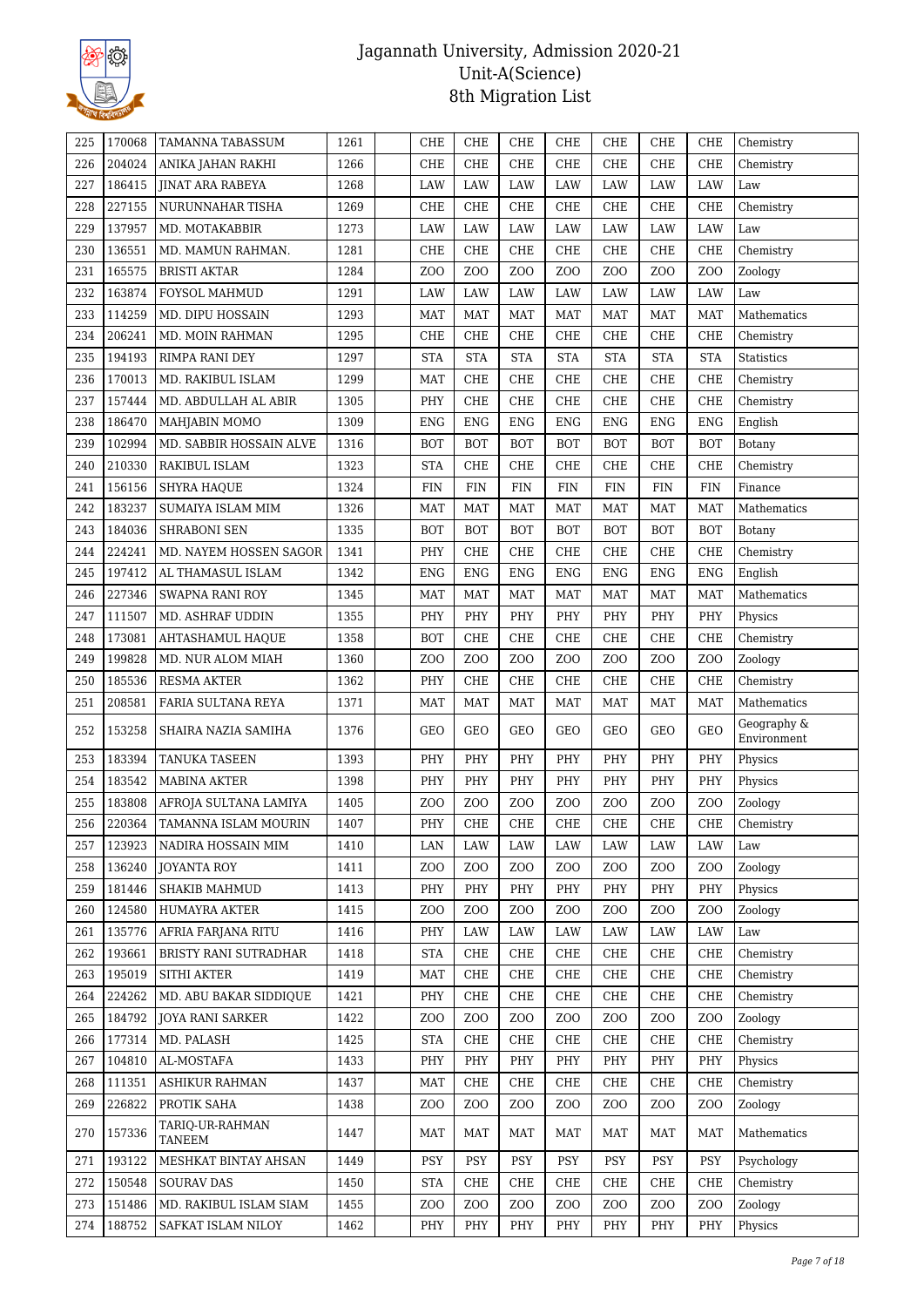

| 275 | 153684 | TASNEEM JAHAN RESHA                | 1466 | <b>ENG</b>       | <b>ENG</b>       | <b>ENG</b>       | <b>ENG</b>       | <b>ENG</b>       | <b>ENG</b>     | <b>ENG</b>       | English                    |
|-----|--------|------------------------------------|------|------------------|------------------|------------------|------------------|------------------|----------------|------------------|----------------------------|
| 276 | 103042 | MD. TANJIMUL RIFAT                 | 1467 | <b>ANT</b>       | <b>CHE</b>       | <b>CHE</b>       | <b>CHE</b>       | CHE              | CHE            | CHE              | Chemistry                  |
| 277 | 153857 | FATEMATUZ ZOHRA AKHI               | 1469 | Z <sub>0</sub>   | Z <sub>O</sub> O | Z <sub>O</sub> O | Z <sub>O</sub> O | Z <sub>O</sub> O | Z <sub>0</sub> | Z <sub>O</sub> O | Zoology                    |
| 278 | 104029 | MD.ARAFAT                          | 1472 | STA              | PHY              | PHY              | PHY              | PHY              | PHY            | PHY              | Physics                    |
| 279 | 189618 | MASHFUKUR RAHMAN                   | 1476 | <b>STA</b>       | <b>STA</b>       | <b>STA</b>       | <b>STA</b>       | <b>STA</b>       | <b>STA</b>     | <b>STA</b>       | <b>Statistics</b>          |
| 280 | 154185 | BARBARA SNEHA GOMES                | 1477 | <b>GEO</b>       | <b>GEO</b>       | GEO              | <b>GEO</b>       | GEO              | GEO            | GEO              | Geography &<br>Environment |
| 281 | 157858 | MST. FATEMA-TUJ-JOHRA              | 1479 | Z <sub>0</sub>   | <b>CHE</b>       | CHE              | <b>CHE</b>       | CHE              | CHE            | CHE              | Chemistry                  |
| 282 | 183835 | ZARIN TASNIM AUDITY                | 1484 | GEO              | <b>GEO</b>       | GEO              | GEO              | GEO              | GEO            | <b>GEO</b>       | Geography &<br>Environment |
| 283 | 126646 | <b>MD SAIDUR RAHMAN</b>            | 1492 | <b>MAT</b>       | <b>MAT</b>       | MAT              | <b>MAT</b>       | <b>MAT</b>       | <b>MAT</b>     | <b>MAT</b>       | Mathematics                |
| 284 | 177907 | FARIHA MUBASHERA                   | 1494 | <b>MAT</b>       | <b>CHE</b>       | CHE              | CHE              | CHE              | CHE            | <b>CHE</b>       | Chemistry                  |
| 285 | 186431 | AYESHA SIDDIKA BINTE<br>AYUB       | 1500 | <b>PSY</b>       | <b>PSY</b>       | <b>PSY</b>       | <b>PSY</b>       | PSY              | PSY            | <b>PSY</b>       | Psychology                 |
| 286 | 157268 | AYESHA SIDDIKA                     | 1503 | <b>MAT</b>       | <b>CHE</b>       | <b>CHE</b>       | <b>CHE</b>       | CHE              | CHE            | <b>CHE</b>       | Chemistry                  |
| 287 | 122586 | IFTEKARUL ISLAM IFTY               | 1506 | <b>MAT</b>       | <b>CHE</b>       | <b>CHE</b>       | <b>CHE</b>       | CHE              | CHE            | CHE              | Chemistry                  |
| 288 | 207317 | MD. MAZHARUL ISLAM                 | 1511 | <b>STA</b>       | CHE              | <b>CHE</b>       | <b>CHE</b>       | CHE              | CHE            | CHE              | Chemistry                  |
| 289 | 152375 | ABUL HASNAT HRIDOY                 | 1532 | <b>MAT</b>       | <b>MAT</b>       | <b>MAT</b>       | <b>MAT</b>       | <b>MAT</b>       | <b>MAT</b>     | <b>MAT</b>       | Mathematics                |
| 290 | 219661 | MD. AHASAN HABIB DOLON             | 1539 | <b>PSY</b>       | <b>CHE</b>       | <b>CHE</b>       | <b>CHE</b>       | CHE              | CHE            | CHE              | Chemistry                  |
| 291 | 131459 | <b>LABONI AKTHER</b>               | 1547 | <b>BOT</b>       | <b>BOT</b>       | <b>BOT</b>       | <b>BOT</b>       | <b>BOT</b>       | <b>BOT</b>     | <b>BOT</b>       | Botany                     |
| 292 | 186069 | <b>AFRIN JAHAN</b>                 | 1550 | Z <sub>0</sub>   | <b>CHE</b>       | <b>CHE</b>       | <b>CHE</b>       | <b>CHE</b>       | CHE            | <b>CHE</b>       | Chemistry                  |
| 293 | 141008 | RAZIA SULTANA                      | 1553 | Z <sub>0</sub>   | <b>CHE</b>       | CHE              | <b>CHE</b>       | CHE              | CHE            | <b>CHE</b>       | Chemistry                  |
| 294 | 211033 | <b>SAZAL BISWAS</b>                | 1557 | <b>STA</b>       | <b>CHE</b>       | CHE              | <b>CHE</b>       | CHE              | CHE            | CHE              | Chemistry                  |
| 295 | 132297 | <b>ASHIK FOYSAL</b>                | 1561 | <b>BOT</b>       | <b>CHE</b>       | CHE              | CHE              | CHE              | CHE            | <b>CHE</b>       | Chemistry                  |
| 296 | 206197 | TASMIA AZAD MAHIN                  | 1562 | <b>STA</b>       | <b>CHE</b>       | CHE              | <b>CHE</b>       | CHE              | CHE            | <b>CHE</b>       | Chemistry                  |
| 297 | 231450 | MARIA ANJUM NAIMA                  | 1564 | <b>PSY</b>       | <b>PSY</b>       | PSY              | <b>PSY</b>       | <b>PSY</b>       | <b>PSY</b>     | <b>PSY</b>       | Psychology                 |
| 298 | 179046 | <b>FARHANA EASMIN</b>              | 1565 | <b>STA</b>       | <b>CHE</b>       | CHE              | CHE              | CHE              | CHE            | <b>CHE</b>       | Chemistry                  |
| 299 | 113832 | SHAHRIAR AHAMMED                   | 1574 | <b>BOT</b>       | <b>CHE</b>       | CHE              | <b>CHE</b>       | CHE              | CHE            | <b>CHE</b>       | Chemistry                  |
| 300 | 213593 | MD. OMAR FARUK                     | 1580 | <b>STA</b>       | <b>CHE</b>       | CHE              | <b>CHE</b>       | CHE              | CHE            | CHE              | Chemistry                  |
| 301 | 122510 | MD. TUSHER EMRAN                   | 1582 | STA              | CHE              | <b>CHE</b>       | CHE              | <b>CHE</b>       | CHE            | CHE              | Chemistry                  |
| 302 | 147395 | SOBURUL ISLAM                      | 1590 | <b>STA</b>       | <b>STA</b>       | <b>STA</b>       | <b>STA</b>       | <b>STA</b>       | <b>STA</b>     | <b>STA</b>       | <b>Statistics</b>          |
| 303 | 135668 | MOST. FARIYA ISLAM ANY             | 1592 | GEO              | <b>CHE</b>       | ${\rm CHE}$      | <b>CHE</b>       | CHE              | CHE            | CHE              | Chemistry                  |
| 304 | 129699 | <b>ABDUL KAHHAR</b>                | 1593 | <b>STA</b>       | <b>CHE</b>       | CHE              | <b>CHE</b>       | CHE              | CHE            | <b>CHE</b>       | Chemistry                  |
| 305 | 102955 | MD. ABUL BASAR                     | 1608 | STA              | CHE              | CHE              | CHE              | CHE              | CHE            | CHE              | Chemistry                  |
| 306 | 107490 | NAIMUR RAHMAN DURJOY               | 1611 | <b>STA</b>       | <b>STA</b>       | <b>STA</b>       | <b>STA</b>       | <b>STA</b>       | <b>STA</b>     | <b>STA</b>       | Statistics                 |
| 307 | 111756 | ZAFRIN ZAMAN TISHA                 | 1614 | <b>BOT</b>       | CHE              | CHE              | CHE              | CHE              | CHE            | CHE              | Chemistry                  |
| 308 | 183191 | RABEYA AKTER BORNI                 | 1617 | Z <sub>O</sub> O | <b>CHE</b>       | CHE              | CHE              | CHE              | CHE            | CHE              | Chemistry                  |
| 309 | 113874 | <b>MD.IMRAN HOSSAIN</b>            | 1625 | Z <sub>0</sub>   | LAW              | LAW              | <b>LAW</b>       | LAW              | LAW            | LAW              | Law                        |
| 310 | 224193 | DHRUBO KRISHNO GHOSH               | 1628 | <b>BOT</b>       | CHE              | CHE              | CHE              | CHE              | CHE            | CHE              | Chemistry                  |
| 311 | 227215 | <b>SUMAYEA PROVA</b>               | 1632 | <b>BOT</b>       | <b>BOT</b>       | <b>BOT</b>       | <b>BOT</b>       | <b>BOT</b>       | <b>BOT</b>     | <b>BOT</b>       | Botany                     |
| 312 | 100560 | MST. SADIA JANNAT                  | 1634 | <b>BOT</b>       | LAW              | LAW              | <b>LAW</b>       | LAW              | LAW            | LAW              | Law                        |
| 313 | 108797 | S.M. SHAYRUZZAMAN<br><b>SHANTO</b> | 1638 | <b>BOT</b>       | <b>BOT</b>       | BOT              | <b>BOT</b>       | <b>BOT</b>       | <b>BOT</b>     | BOT              | Botany                     |
| 314 | 103604 | MD. ASHIKUR RAHMAN<br>RIYAD        | 1643 | <b>BOT</b>       | ENG              | ENG              | ENG              | ENG              | ENG            | ENG              | English                    |
| 315 | 223386 | MD. SAKHAOWT HOSSAIN               | 1645 | <b>BOT</b>       | LAW              | LAW              | LAW              | LAW              | LAW            | LAW              | Law                        |
| 316 | 185082 | <b>AKHI AKTER</b>                  | 1647 | <b>STA</b>       | CHE              | CHE              | CHE              | CHE              | CHE            | CHE              | Chemistry                  |
| 317 | 190745 | MONIR HOSSEN ZIHAD                 | 1653 | <b>STA</b>       | CHE              | CHE              | CHE              | CHE              | CHE            | CHE              | Chemistry                  |
| 318 | 222401 | TIPU SULTAN                        | 1660 | <b>BOT</b>       | CHE              | CHE              | CHE              | CHE              | CHE            | CHE              | Chemistry                  |
| 319 | 165912 | <b>AFSANA KHATUN</b>               | 1661 | <b>BOT</b>       | <b>ENG</b>       | <b>ENG</b>       | <b>ENG</b>       | <b>ENG</b>       | <b>ENG</b>     | <b>ENG</b>       | English                    |
| 320 | 201755 | MD. JUBAER ALOM JOY                | 1665 | BOT              | <b>BOT</b>       | BOT              | <b>BOT</b>       | <b>BOT</b>       | BOT            | BOT              | Botany                     |
| 321 | 166328 | MD. JAHID HASAN                    | 1671 | ECO              | ENG              | ENG              | <b>ENG</b>       | ENG              | <b>ENG</b>     | ENG              | English                    |
| 322 | 133829 | <b>JONY RANI ROY</b>               | 1683 | <b>BOT</b>       | <b>STA</b>       | <b>STA</b>       | <b>STA</b>       | <b>STA</b>       | <b>STA</b>     | <b>STA</b>       | Statistics                 |
|     |        |                                    |      |                  |                  |                  |                  |                  |                |                  |                            |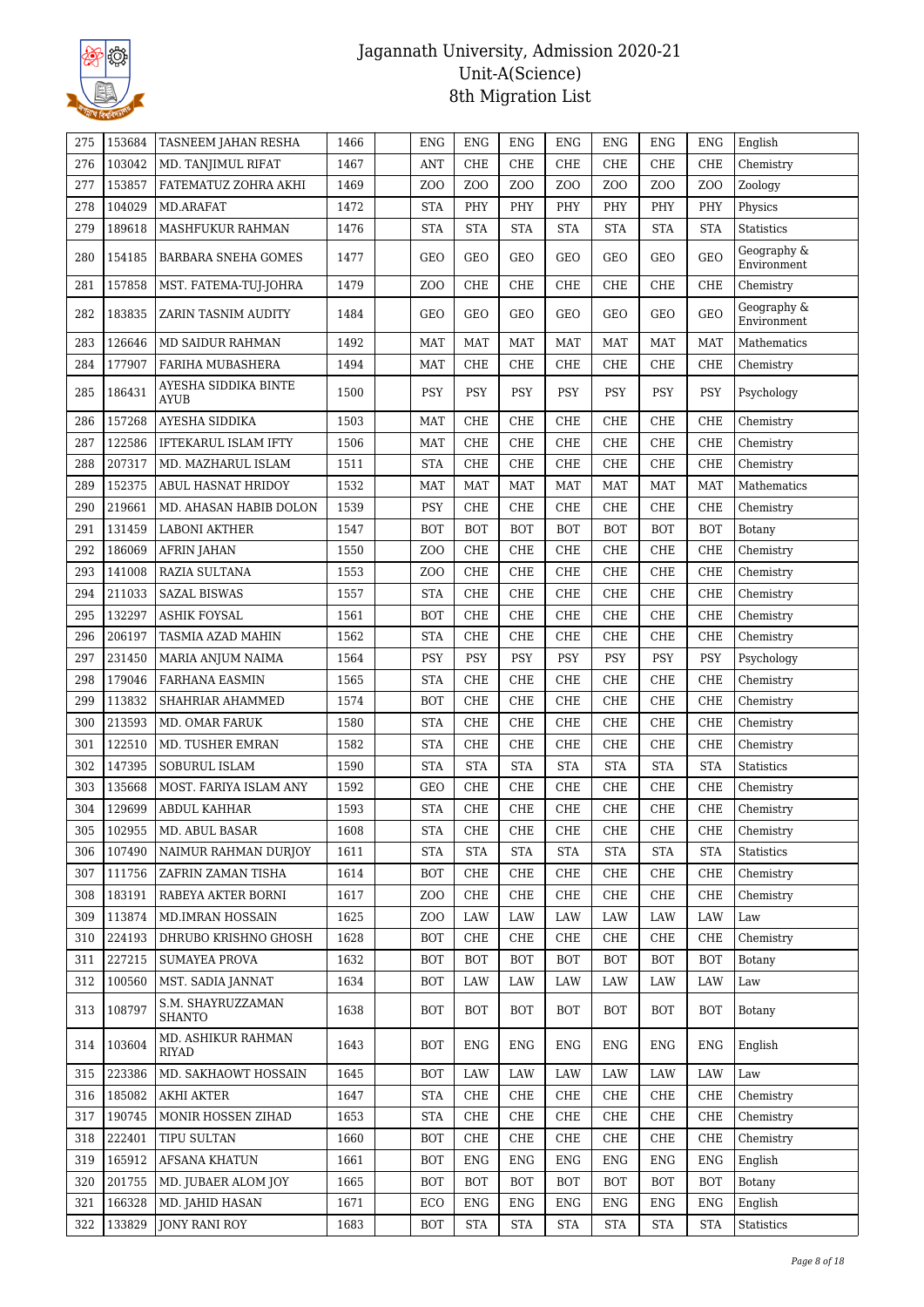

| 323 | 165232 | UMME AYESHA SIDDIKA<br>KONIKA     | 1689 | <b>PSY</b> | <b>PSY</b>       | PSY              | <b>PSY</b>       | <b>PSY</b>       | <b>PSY</b>       | <b>PSY</b>       | Psychology                                     |
|-----|--------|-----------------------------------|------|------------|------------------|------------------|------------------|------------------|------------------|------------------|------------------------------------------------|
| 324 | 182642 | <b>SUMAIYA AKTER</b>              | 1690 | <b>BOT</b> | <b>CHE</b>       | <b>CHE</b>       | <b>CHE</b>       | <b>CHE</b>       | CHE              | <b>CHE</b>       | Chemistry                                      |
| 325 | 167401 | MD. AKASH ALI                     | 1697 | <b>BOT</b> | <b>ENG</b>       | CHE              | <b>CHE</b>       | <b>CHE</b>       | CHE              | <b>CHE</b>       | Chemistry                                      |
| 326 | 189355 | <b>JAHIDUL ISLAM</b>              | 1699 | <b>BOT</b> | <b>STA</b>       | CHE              | <b>CHE</b>       | <b>CHE</b>       | <b>CHE</b>       | <b>CHE</b>       | Chemistry                                      |
| 327 | 100336 | ANIKA TAHSIN                      | 1706 | PAd        | PHY              | PHY              | <b>CHE</b>       | <b>CHE</b>       | <b>CHE</b>       | <b>CHE</b>       | Chemistry                                      |
| 328 | 100686 | SUSMITA RANI BHOUMIK              | 1717 | <b>BOT</b> | LAW              | <b>LAW</b>       | LAW              | LAW              | LAW              | LAW              | Law                                            |
| 329 | 134619 | MOST. LAILATUN NAHAR              | 1721 | <b>BOT</b> | Z <sub>O</sub> O | ZO <sub>O</sub>  | CHE              | <b>CHE</b>       | CHE              | <b>CHE</b>       | Chemistry                                      |
| 330 | 141645 | <b>BUSRA TABASSUM SUDRA</b>       | 1726 | ECO        | PHY              | PHY              | PHY              | PHY              | PHY              | PHY              | Physics                                        |
| 331 | 110196 | MD. SHAMIM HOSSAIN                | 1728 | ECO        | <b>STA</b>       | <b>STA</b>       | <b>CHE</b>       | <b>CHE</b>       | CHE              | <b>CHE</b>       | Chemistry                                      |
| 332 | 136218 | MERAJ HOSSAIN                     | 1733 | PAd        | LAW              | <b>LAW</b>       | LAW              | LAW              | LAW              | LAW              | Law                                            |
| 333 | 220575 | ANIMA RANI PAL                    | 1734 | <b>PSY</b> | <b>PSY</b>       | <b>PSY</b>       | <b>PSY</b>       | <b>PSY</b>       | <b>PSY</b>       | <b>PSY</b>       | Psychology                                     |
| 334 | 188597 | EMA CATHEY FINNEY                 | 1739 | IER        | Z <sub>O</sub> O | Z <sub>O</sub> O | Z <sub>O</sub> O | Z <sub>O</sub> O | Z <sub>O</sub> O | Z <sub>O</sub> O | Zoology                                        |
| 335 | 115176 | <b>BISWAZIT KUMAR</b>             | 1744 | IER        | IER              | IER              | IER              | IER              | IER              | <b>IER</b>       | Institute of<br>Education and<br>Research(IER) |
| 336 | 185488 | SABIHA MEHJABIN<br><b>SPONDON</b> | 1747 | MCJ        | PHY              | PHY              | PHY              | PHY              | PHY              | PHY              | Physics                                        |
| 337 | 116816 | MD. SHAMIM HOSEN                  | 1748 | <b>GEO</b> | LAW              | LAW              | LAW              | LAW              | LAW              | LAW              | Law                                            |
| 338 | 156258 | SHADIA AKTAR HAPPY                | 1751 | <b>GEO</b> | PHY              | PHY              | PHY              | PHY              | PHY              | PHY              | Physics                                        |
| 339 | 167459 | ZANNATUL FERDOUS                  | 1756 | ECO        | LAW              | LAW              | LAW              | LAW              | LAW              | LAW              | Law                                            |
| 340 | 130483 | SABIHA AKTER NISHI                | 1769 | MCJ        | LAW              | LAW              | LAW              | LAW              | LAW              | LAW              | Law                                            |
| 341 | 182543 | SHUCHONA BARUA DIPA               | 1771 | <b>GEO</b> | <b>GEO</b>       | GEO              | <b>GEO</b>       | GEO              | <b>GEO</b>       | <b>GEO</b>       | Geography &<br>Environment                     |
| 342 | 218334 | SANJIDA HOSSAIN MEGHA             | 1785 | MCJ        | <b>BOT</b>       | <b>BOT</b>       | <b>BOT</b>       | <b>BOT</b>       | <b>BOT</b>       | <b>BOT</b>       | Botany                                         |
| 343 | 153785 | NISHAT TASNIM ANIKA               | 1787 | <b>PSY</b> | <b>BOT</b>       | <b>BOT</b>       | <b>CHE</b>       | <b>CHE</b>       | CHE              | <b>CHE</b>       | Chemistry                                      |
| 344 | 177672 | FARIA AFRIN PRETTY                | 1790 | ECO        | ECO              | ECO              | ECO              | ECO              | ECO              | ECO              | Economics                                      |
| 345 | 111637 | <b>SADIA AFRIN MOW</b>            | 1791 | ECO        | LAW              | LAW              | LAW              | LAW              | LAW              | LAW              | Law                                            |
| 346 | 133059 | KAIUM AHAMMED                     | 1797 | ECO        | ECO              | LAW              | <b>CHE</b>       | <b>CHE</b>       | <b>CHE</b>       | <b>CHE</b>       | Chemistry                                      |
| 347 | 141796 | JANNATUL NAIMA TANHA              | 1815 | <b>PSY</b> | <b>PSY</b>       | <b>PSY</b>       | PSY              | <b>PSY</b>       | <b>PSY</b>       | PSY              | Psychology                                     |
| 348 | 225378 | MD. ASHRAF HOSSAIN                | 1818 | <b>PSY</b> | <b>BOT</b>       | <b>BOT</b>       | <b>CHE</b>       | <b>CHE</b>       | <b>CHE</b>       | <b>CHE</b>       | Chemistry                                      |
| 349 | 131017 | TAHMINA AKTER TAMIM               | 1830 | <b>PSY</b> | Z <sub>O</sub> O | ZO <sub>O</sub>  | ZO <sub>O</sub>  | ZO <sub>O</sub>  | Z <sub>O</sub> O | ZO <sub>O</sub>  | Zoology                                        |
| 350 | 141623 | NUSRAT AFRIN MITHILA              | 1831 | LAN        | LAN              | LAN              | LAW              | LAW              | LAW              | LAW              | Law                                            |
| 351 | 198888 | MD. SARWAR HOSSAIN SANI           | 1836 | <b>MKT</b> | <b>STA</b>       | <b>STA</b>       | <b>STA</b>       | <b>STA</b>       | <b>STA</b>       | <b>STA</b>       | <b>Statistics</b>                              |
| 352 | 194145 | MRINAYA DAS MITHU                 | 1837 | GEO        | <b>BOT</b>       | <b>BOT</b>       | ${\rm CHE}$      | CHE              | CHE              | CHE              | Chemistry                                      |
| 353 | 118548 | <b>AKRAM SHEIKH</b>               | 1841 | PSY        | <b>MAT</b>       | <b>MAT</b>       | CHE              | <b>CHE</b>       | CHE              | CHE              | Chemistry                                      |
| 354 | 218972 | MOST. AKLIMA KHATUN               | 1844 | POS        | LAN              | LAN              | CHE              | CHE              | CHE              | <b>CHE</b>       | Chemistry                                      |
| 355 | 207460 | MD. TANBIR HASSAN                 | 1845 | <b>IER</b> | PHY              | PHY              | ${\rm CHE}$      | CHE              | CHE              | CHE              | Chemistry                                      |
| 356 | 164392 | MAHBUBA AKTER                     | 1853 | PAd        | Z <sub>O</sub> O | Z <sub>O</sub> O | <b>CHE</b>       | <b>CHE</b>       | CHE              | CHE              | Chemistry                                      |
| 357 | 220035 | SHURIYA AKTHER SARA               | 1857 | PAd        | ENG              | ENG              | <b>ENG</b>       | <b>ENG</b>       | <b>ENG</b>       | <b>ENG</b>       | English                                        |
| 358 | 108750 | MD. MASFIKUL ISLAM                | 1861 | BAN        | <b>MAT</b>       | <b>MAT</b>       | MAT              | <b>MAT</b>       | <b>MAT</b>       | <b>MAT</b>       | Mathematics                                    |
| 359 | 215453 | SHADIA ISLAM RAKA                 | 1867 | <b>GEO</b> | <b>BOT</b>       | <b>BOT</b>       | CHE              | CHE              | CHE              | <b>CHE</b>       | Chemistry                                      |
| 360 | 118987 | MOHONA CHAKRABARTY<br>PUJA        | 1869 | PSY        | PSY              | PSY              | <b>PSY</b>       | <b>PSY</b>       | PSY              | <b>PSY</b>       | Psychology                                     |
| 361 | 164909 | MAHIMA AKTHER JUTHI               | 1873 | <b>BAN</b> | ZOO              | Z <sub>0</sub>   | Z <sub>O</sub> O | ZOO              | Z <sub>0</sub>   | Z <sub>O</sub> O | Zoology                                        |
| 362 | 183083 | ORIN AKTER                        | 1876 | POS        | MAT              | <b>MAT</b>       | <b>MAT</b>       | MAT              | <b>MAT</b>       | MAT              | Mathematics                                    |
| 363 | 202834 | MD. ANTOR SARKAR                  | 1887 | POS        | PHY              | PHY              | PHY              | CHE              | CHE              | <b>CHE</b>       | Chemistry                                      |
| 364 | 117906 | MD. NAIMUR RAHAMAN<br>NIROB       | 1891 | PSY        | ZOO              | Z <sub>O</sub> O | ZOO              | CHE              | CHE              | CHE              | Chemistry                                      |
| 365 | 183886 | SHADIA RAHMAN OMI                 | 1892 | <b>PSY</b> | PHY              | PHY              | PHY              | CHE              | CHE              | <b>CHE</b>       | Chemistry                                      |
| 366 | 184081 | <b>ISRAT JAHAN RUBA</b>           | 1897 | IER.       | ECO              | ECO              | ECO              | ECO              | ECO              | ECO              | Economics                                      |
| 367 | 191942 | AHSANUL BARI NAEEM                | 1908 | POS        | <b>STA</b>       | <b>STA</b>       | <b>STA</b>       | <b>STA</b>       | <b>STA</b>       | <b>STA</b>       | <b>Statistics</b>                              |
| 368 | 149410 | MARZAN AKTER ILMA                 | 1910 | <b>GEO</b> | <b>ENG</b>       | <b>ENG</b>       | ${\rm ENG}$      | <b>ENG</b>       | <b>ENG</b>       | <b>ENG</b>       | English                                        |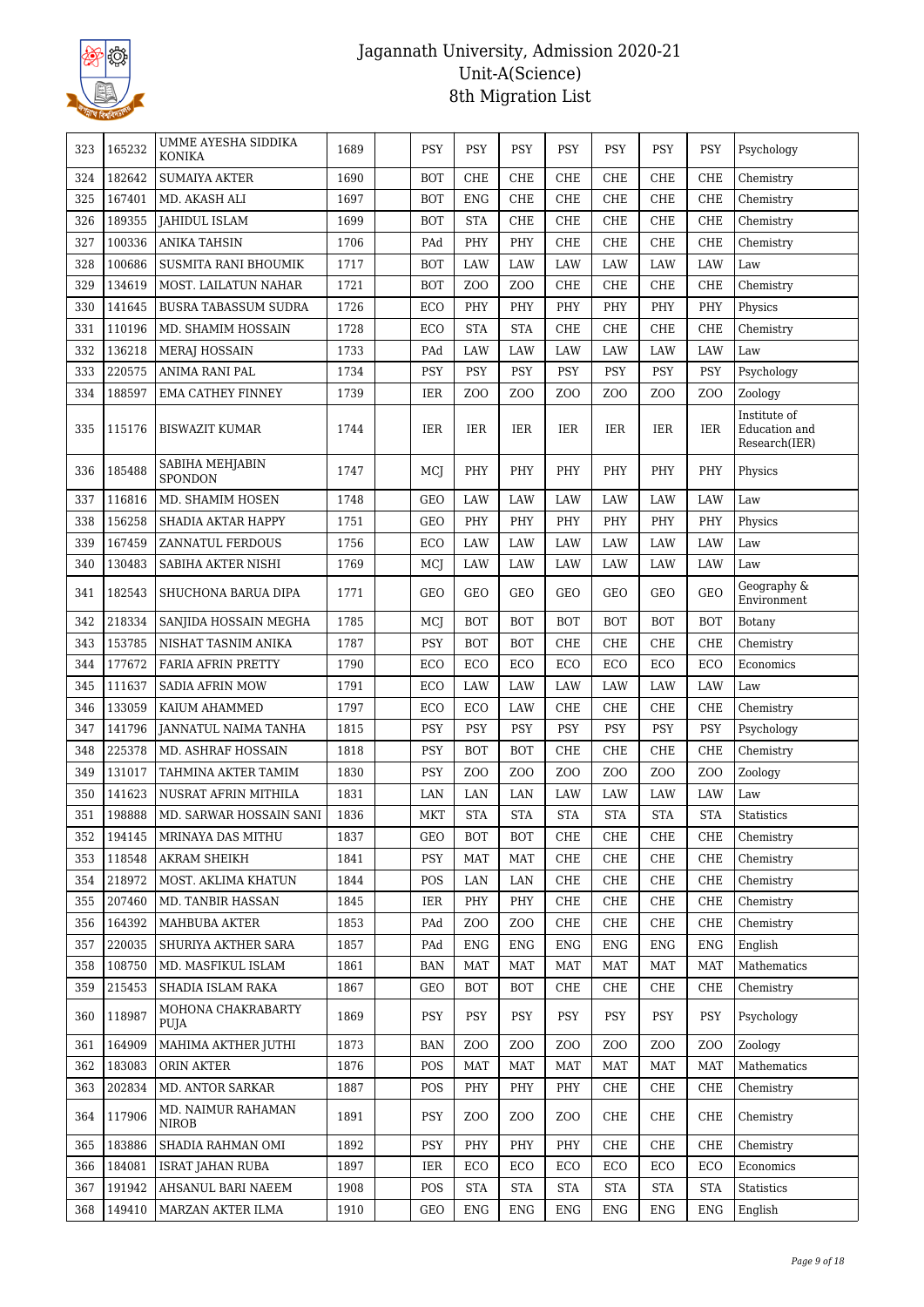

| 369 | 185587 | M.S. MORIAM AKTER ANTA                  | 1912 | PSY        | <b>MAT</b>       | <b>MAT</b>       | <b>MAT</b>       | <b>MAT</b>       | <b>MAT</b>      | <b>MAT</b>       | Mathematics                |
|-----|--------|-----------------------------------------|------|------------|------------------|------------------|------------------|------------------|-----------------|------------------|----------------------------|
| 370 | 155880 | MONIZA YEASMEN                          | 1920 | PSY        | Z <sub>O</sub> O | Z <sub>O</sub> O | Z <sub>O</sub> O | CHE              | CHE             | <b>CHE</b>       | Chemistry                  |
| 371 | 103447 | MOZAHIDUL ISLAM                         | 1926 | <b>BAN</b> | PHY              | PHY              | PHY              | PHY              | PHY             | PHY              | Physics                    |
| 372 | 136440 | MD. NAZMUL ISLAM                        | 1928 | AIS        | Z <sub>O</sub> O | Z <sub>O</sub> O | ZOO              | <b>CHE</b>       | CHE             | <b>CHE</b>       | Chemistry                  |
| 373 | 187208 | HABIBA KHATUN HIMA                      | 1929 | PSY        | PSY              | PSY              | PSY              | <b>PSY</b>       | PSY             | <b>PSY</b>       | Psychology                 |
| 374 | 191961 | MD.SAIFUL ISLAM SRABON                  | 1930 | AIS        | PHY              | PHY              | PHY              | PHY              | PHY             | CHE              | Chemistry                  |
| 375 | 222317 | SAJJAD HOSSAIN                          | 1934 | PSY        | PHY              | PHY              | PHY              | PHY              | PHY             | <b>CHE</b>       | Chemistry                  |
| 376 | 140582 | MAHMUDA AKTER MIM                       | 1952 | AIS        | PHY              | PHY              | PHY              | PHY              | PHY             | CHE              | Chemistry                  |
| 377 | 153846 | <b>TANIA JANNAT</b>                     | 1954 | PSY        | PHY              | PHY              | PHY              | PHY              | PHY             | PHY              | Chemistry                  |
| 378 | 112136 | NAFISA NUSHRAT OESHI                    | 1968 | HIS        | MAT              | <b>MAT</b>       | <b>MAT</b>       | <b>MAT</b>       | MAT             | MAT              | Mathematics                |
| 379 | 220721 | <b>BIJOY MODHU</b>                      | 1973 | POS        | <b>ENG</b>       | <b>ENG</b>       | <b>ENG</b>       | <b>ENG</b>       | <b>ENG</b>      | <b>ENG</b>       | English                    |
| 380 | 223768 | SHEKH MD NAYEEM<br><b>RAHMAN ZAHEEN</b> | 1975 | HIS        | <b>ENG</b>       | <b>ENG</b>       | LAW              | LAW              | LAW             | LAW              | Law                        |
| 381 | 184449 | <b>MYMUNA AKTER</b>                     | 1985 | PHI        | PHY              | PHY              | PHY              | PHY              | PHY             | PHY              | Physics                    |
| 382 | 186394 | <b>MARIAM AKTER</b>                     | 1991 | PHI        | PHY              | PHY              | PHY              | PHY              | PHY             | PHY              | Chemistry                  |
| 383 | 143733 | <b>KAMRUL ISLAM</b>                     | 1993 | SW         | <b>ENG</b>       | <b>ENG</b>       | <b>ENG</b>       | <b>ENG</b>       | <b>ENG</b>      | <b>ENG</b>       | English                    |
| 384 | 101669 | MST. RUMANA AKTER RONI                  | 1997 | <b>MGT</b> | PHY              | PHY              | PHY              | PHY              | PHY             | PHY              | Chemistry                  |
| 385 | 102576 | HAFIJA TUL JANNAT<br><b>BHUIYAN</b>     | 2004 | PHI        | Z <sub>O</sub> O | Z <sub>O</sub> O | Z <sub>0</sub>   | Z <sub>0</sub>   | Z <sub>0</sub>  | Z <sub>0</sub>   | Chemistry                  |
| 386 | 188171 | <b>SABIKUN NAHAR</b>                    | 2007 | IS         | PHY              | PHY              | PHY              | PHY              | PHY             | PHY              | Chemistry                  |
| 387 | 201302 | MD. KHADIMUL ISLAM                      | 2011 | <b>SOC</b> | <b>MAT</b>       | <b>MAT</b>       | <b>MAT</b>       | <b>MAT</b>       | <b>MAT</b>      | <b>MAT</b>       | Mathematics                |
| 388 | 164057 | MOST. RAWNAK JAHAN RIZA                 | 2024 | <b>IML</b> | Z <sub>O</sub> O | Z <sub>O</sub> O | ZOO              | Z <sub>O</sub> O | Z <sub>0</sub>  | Z <sub>O</sub> O | Zoology                    |
| 389 | 193185 | NUSRAT JAHAN SONIA                      | 2040 | IHC        | <b>ENG</b>       | ENG              | <b>ENG</b>       | <b>ENG</b>       | <b>ENG</b>      | <b>ENG</b>       | English                    |
| 390 | 189316 | ZIDAN BADSHA                            | 2051 | <b>IML</b> | <b>MAT</b>       | MAT              | <b>MAT</b>       | <b>MAT</b>       | <b>MAT</b>      | <b>MAT</b>       | Mathematics                |
| 391 | 154203 | MEHRIN KHAN MILI                        | 2060 | PHI        | <b>PSY</b>       | <b>PSY</b>       | <b>PSY</b>       | <b>PSY</b>       | <b>PSY</b>      | <b>PSY</b>       | Psychology                 |
| 392 | 217892 | SANJIDA RAIYAN RHIDITA                  | 2064 |            | PHY              | PHY              | PHY              | LAW              | LAW             | LAW              | Law                        |
| 393 | 199303 | MD. TASLIMUL HASAN                      | 2071 |            | ECO              | ECO              | ECO              | LAW              | LAW             | LAW              | Law                        |
| 394 | 104376 | MD. MUBARAK HOSSEN<br>SIAM              | 2077 |            | PHY              | PHY              | PHY              | PHY              | PHY             | <b>PHY</b>       | Physics                    |
| 395 | 154822 | MONIKA JAHAN KHADEJA                    | 2085 |            | <b>MAT</b>       | MAT              | <b>MAT</b>       | <b>MAT</b>       | <b>MAT</b>      | <b>MAT</b>       | Mathematics                |
| 396 | 103949 | MD.NAHIDUL ALAM<br><b>TALUKDER</b>      | 2087 |            | PHY              | PHY              | PHY              | PHY              | PHY             | PHY              | Physics                    |
| 397 | 101269 | SADIA SHARMIN TANHA                     | 2093 |            | <b>STA</b>       | <b>STA</b>       | <b>STA</b>       | <b>STA</b>       | LAW             | LAW              | Law                        |
| 398 | 118457 | SHAHARIAR ARAFAT BRITTO                 | 2095 |            | ZOO              | ZO <sub>O</sub>  | Z <sub>0</sub>   | Z <sub>0</sub>   | Z <sub>0</sub>  | ZOO              | Zoology                    |
| 399 | 156924 | <b>JANNATUL FERDAUS</b>                 | 2096 |            | PHY              | PHY              | PHY              | PHY              | PHY             | <b>PHY</b>       | Physics                    |
| 400 | 169109 | MD. SHARIAR MAHMUD<br>SOYKOT            | 2109 |            | Z <sub>O</sub> O | ZO <sub>O</sub>  | ZO <sub>O</sub>  | Z <sub>0</sub>   | ZO <sub>O</sub> | Z <sub>0</sub>   | Zoology                    |
| 401 | 210488 | MD AHSAN HABIB                          | 2115 |            | PHY              | <b>ENG</b>       | <b>ENG</b>       | <b>ENG</b>       | <b>ENG</b>      | LAW              | Law                        |
| 402 | 143930 | MD. SHAKIB HASAN                        | 2117 |            | MAT              | <b>MAT</b>       | <b>MAT</b>       | <b>MAT</b>       | <b>MAT</b>      | MAT              | Mathematics                |
| 403 | 106207 | YEASIN ARAFAT                           | 2128 |            | PHY              | PHY              | PHY              | PHY              | PHY             | PHY              | Physics                    |
| 404 | 186215 | NAZNIN AL-NISA                          | 2132 |            | <b>MAT</b>       | MAT              | <b>MAT</b>       | <b>MAT</b>       | MAT             | <b>MAT</b>       | Mathematics                |
| 405 | 226953 | SWARNA ISLAM DIBA                       | 2134 |            | <b>BOT</b>       | <b>BOT</b>       | <b>BOT</b>       | <b>BOT</b>       | <b>BOT</b>      | <b>BOT</b>       | Botany                     |
| 406 | 182443 | MONISHA DAS                             | 2147 |            | <b>BOT</b>       | <b>BOT</b>       | <b>BOT</b>       | <b>BOT</b>       | <b>BOT</b>      | <b>BOT</b>       | Botany                     |
| 407 | 153341 | MIFTAHUL JANNAT MIFTA                   | 2151 |            | <b>STA</b>       | <b>STA</b>       | <b>STA</b>       | <b>STA</b>       | <b>STA</b>      | <b>STA</b>       | <b>Statistics</b>          |
| 408 | 209795 | MD. MERAJUL ISLAM                       | 2154 |            | LAN              | LAN              | LAN              | LAN              | LAN             | LAN              | Land Management<br>and Law |
| 409 | 186492 | SIDRATUL MOONTAHA MIM                   | 2155 |            | ZOO              | ZOO              | ZOO              | Z <sub>0</sub>   | Z <sub>0</sub>  | ZO <sub>O</sub>  | Zoology                    |
| 410 | 153529 | MOSAMMAD MUNIRA<br>KHANAM               | 2157 |            | PHY              | PHY              | PHY              | PHY              | PHY             | PHY              | Physics                    |
| 411 | 190422 | MD. JUNAID RAHMAN<br>SAZOL              | 2158 |            | <b>STA</b>       | <b>STA</b>       | <b>STA</b>       | <b>STA</b>       | <b>STA</b>      | <b>STA</b>       | <b>Statistics</b>          |
| 412 | 113262 | SAIFUR ROHMAN RONY                      | 2170 |            | PHY              | PHY              | PHY              | PHY              | PHY             | PHY              | Physics                    |
| 413 | 202760 | MD. MEHEDI HASAN                        | 2172 |            | ZOO              | <b>ENG</b>       | ENG              | ENG              | ENG             | ENG              | English                    |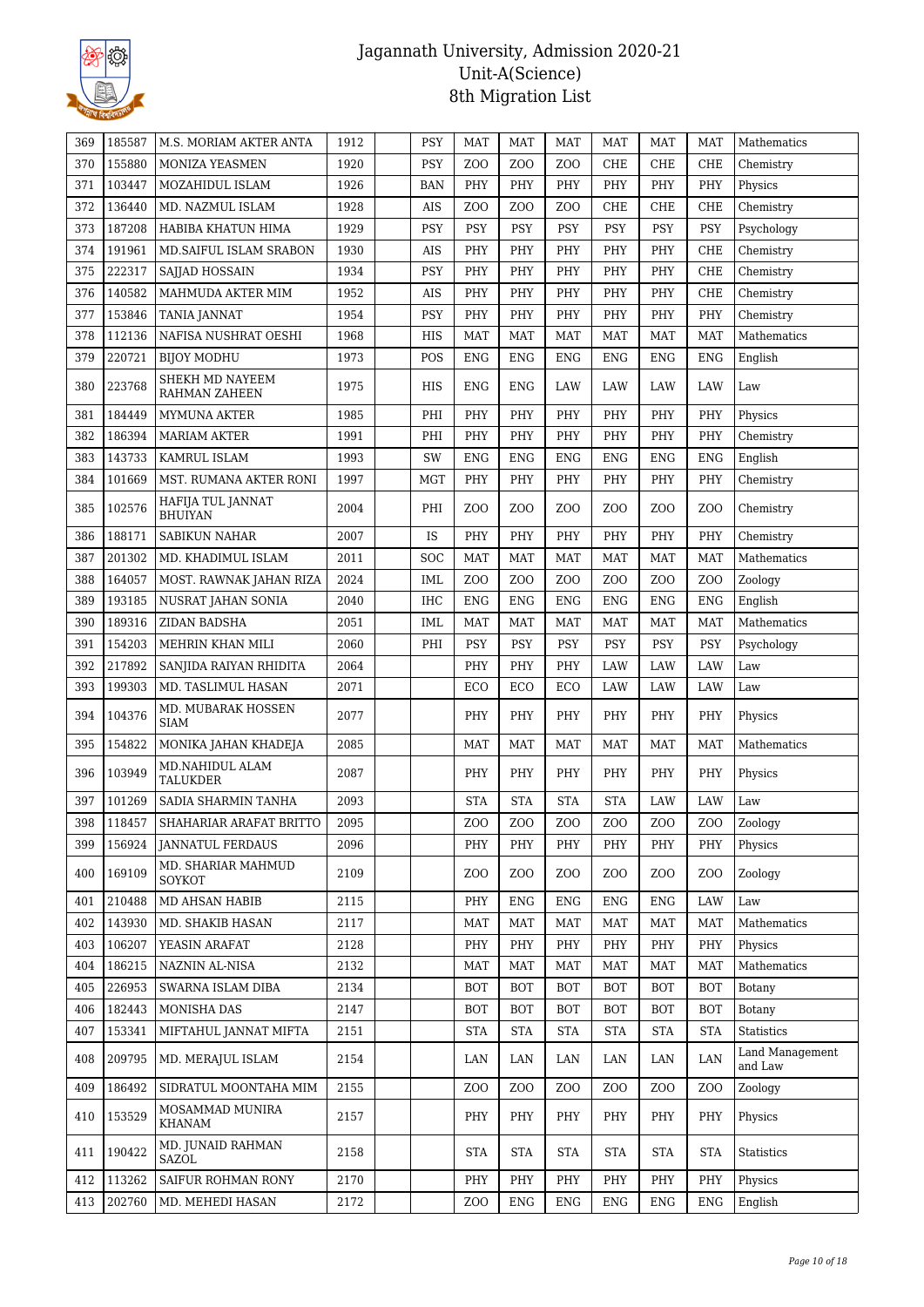

| 414 | 161939 | ANANNA CHOWDHURY<br>MOMO               | 2178 | Z <sub>O</sub> O | ZOO              | Z <sub>0</sub>   | Z <sub>O</sub> O | Z <sub>0</sub>  | ZOO              | Zoology                    |
|-----|--------|----------------------------------------|------|------------------|------------------|------------------|------------------|-----------------|------------------|----------------------------|
| 415 | 183508 | FATEMA RAHMAN MYMUNA                   | 2180 | <b>GEO</b>       | GEO              | <b>GEO</b>       | <b>GEO</b>       | <b>GEO</b>      | <b>GEO</b>       | Geography &<br>Environment |
| 416 | 190433 | <b>ROBIUL ISLAM</b>                    | 2187 | PHY              | PHY              | PHY              | PHY              | PHY             | PHY              | Physics                    |
| 417 | 192381 | MD. NAZMUL ISLAM                       | 2188 | <b>MAT</b>       | <b>MAT</b>       | <b>MAT</b>       | <b>MAT</b>       | <b>MAT</b>      | <b>MAT</b>       | Law                        |
| 418 | 222663 | MST. RAZIA SULTANA                     | 2190 | Z <sub>O</sub> O | <b>ENG</b>       | <b>ENG</b>       | <b>ENG</b>       | <b>ENG</b>      | <b>ENG</b>       | English                    |
| 419 | 210185 | MD. ASHIK GAZI                         | 2193 | POS              | POS              | POS              | POS              | POS             | POS              | <b>Political Science</b>   |
| 420 | 140849 | <b>SAMIA TASNIM SIMI</b>               | 2196 | Z <sub>O</sub> O | Z <sub>O</sub> O | Z <sub>O</sub> O | Z <sub>0</sub>   | Z <sub>0</sub>  | Z <sub>0</sub>   | Zoology                    |
| 421 | 191025 | MUHAMMAD RIFATUL<br><b>ISLAM MASUM</b> | 2198 | <b>STA</b>       | <b>STA</b>       | <b>STA</b>       | <b>STA</b>       | <b>STA</b>      | <b>STA</b>       | <b>Statistics</b>          |
| 422 | 101245 | RAFIA ANJUMAN RIDI                     | 2199 | Z <sub>O</sub> O | ZO <sub>O</sub>  | Z <sub>O</sub> O | Z <sub>O</sub> O | Z <sub>0</sub>  | Z <sub>O</sub> O | Zoology                    |
| 423 | 176297 | ABDULLAH AL NOMAN                      | 2200 | <b>MAT</b>       | <b>MAT</b>       | <b>MAT</b>       | <b>MAT</b>       | <b>MAT</b>      | <b>MAT</b>       | Mathematics                |
| 424 | 185181 | MST. JASMINE AKTER                     | 2210 | <b>MAT</b>       | PHY              | PHY              | PHY              | PHY             | PHY              | Physics                    |
| 425 | 108274 | MD. JUWEL RANA                         | 2214 | <b>FIN</b>       | <b>ENG</b>       | <b>ENG</b>       | <b>ENG</b>       | <b>ENG</b>      | <b>ENG</b>       | English                    |
| 426 | 128717 | MD. ABU RAYHAN KABIR                   | 2216 | <b>MAT</b>       | <b>MAT</b>       | <b>MAT</b>       | <b>MAT</b>       | <b>MAT</b>      | <b>MAT</b>       | Mathematics                |
| 427 | 224184 | MEHEDI HASAN OMIO                      | 2223 | ZO <sub>O</sub>  | ZO <sub>O</sub>  | Z <sub>O</sub> O | ZO <sub>O</sub>  | ZO <sub>O</sub> | ZO <sub>O</sub>  | Zoology                    |
| 428 | 178038 | <b>SUMIYA AFRIN SHAMA</b>              | 2224 | Z <sub>O</sub> O | Z <sub>O</sub> O | Z <sub>O</sub> O | Z <sub>O</sub> O | Z <sub>0</sub>  | Z <sub>O</sub> O | Zoology                    |
| 429 | 107777 | <b>SUJON MIA</b>                       | 2228 | <b>STA</b>       | <b>STA</b>       | <b>STA</b>       | <b>STA</b>       | <b>STA</b>      | <b>STA</b>       | <b>Statistics</b>          |
| 430 | 193194 | MOONMOON SAHA                          | 2239 | <b>STA</b>       | <b>STA</b>       | <b>STA</b>       | <b>STA</b>       | <b>STA</b>      | <b>STA</b>       | <b>Statistics</b>          |
| 431 | 182518 | HAFSA TUZ JOHA                         | 2247 | <b>MAT</b>       | <b>MAT</b>       | <b>MAT</b>       | <b>MAT</b>       | <b>MAT</b>      | <b>MAT</b>       | Mathematics                |
| 432 | 183316 | TANNI SARKER                           | 2263 | GEO              | GEO              | GEO              | GEO              | GEO             | GEO              | Geography &<br>Environment |
| 433 | 132027 | MD. HABIL SHEAKDER                     | 2270 | ECO              | <b>MAT</b>       | <b>MAT</b>       | <b>MAT</b>       | <b>MAT</b>      | <b>MAT</b>       | Mathematics                |
| 434 | 191730 | SHAHADAT HOSSAIN                       | 2273 | <b>STA</b>       | <b>MAT</b>       | <b>MAT</b>       | <b>MAT</b>       | <b>MAT</b>      | <b>MAT</b>       | Mathematics                |
| 435 | 177846 | NAHIDA SULTANA RIA                     | 2282 | ZO <sub>O</sub>  | PHY              | PHY              | PHY              | PHY             | PHY              | Physics                    |
| 436 | 109618 | RAFIUL ISLAM RABBY                     | 2292 | ECO              | PHY              | PHY              | PHY              | PHY             | PHY              | Physics                    |
| 437 | 190580 | MD. SHARIFUL HAQUE                     | 2295 | <b>STA</b>       | <b>STA</b>       | <b>STA</b>       | <b>STA</b>       | <b>STA</b>      | <b>STA</b>       | <b>Statistics</b>          |
| 438 | 113585 | TANVIR AHMED SHISHIR                   | 2299 | FIN              | <b>FIN</b>       | <b>FIN</b>       | FIN              | <b>FIN</b>      | <b>FIN</b>       | Finance                    |
| 439 | 109560 | SHEKH SALAH AHMMED<br><b>FAHAD</b>     | 2300 | <b>STA</b>       | PHY              | PHY              | PHY              | PHY             | PHY              | Physics                    |
| 440 | 155123 | SORNA MOSTAFA LABONI                   | 2301 | <b>STA</b>       | PHY              | PHY              | PHY              | PHY             | PHY              | Physics                    |
| 441 | 184690 | ZAKIA JAHAN SUMAITA                    | 2305 | Z <sub>O</sub> O | Z <sub>O</sub> O | Z <sub>O</sub> O | Z <sub>0</sub>   | Z <sub>0</sub>  | Z <sub>O</sub> O | Zoology                    |
| 442 | 105228 | ALIF-ULLAH-HASAN AKASH                 | 2310 | <b>STA</b>       | PHY              | PHY              | PHY              | PHY             | PHY              | Physics                    |
| 443 | 221501 | MITHUN MRIDHA                          | 2314 | <b>STA</b>       | PHY              | PHY              | PHY              | PHY             | PHY              | Physics                    |
| 444 | 217418 | MOST. ANAR KOLI AKHI                   | 2319 | <b>BOT</b>       | <b>BOT</b>       | <b>BOT</b>       | <b>BOT</b>       | <b>BOT</b>      | <b>BOT</b>       | Botany                     |
| 445 | 228907 | SOURAV CHANDRA PAUL                    | 2321 | Z <sub>O</sub> O | <b>MAT</b>       | MAT              | <b>MAT</b>       | MAT             | MAT              | Mathematics                |
| 446 | 220399 | KANCHI AKTER KAJAL                     | 2323 | ECO              | ECO              | ECO              | ECO              | ECO             | ECO              | Economics                  |
| 447 | 112899 | SHAMMI AKTER SHOVA                     | 2326 | <b>BOT</b>       | <b>BOT</b>       | <b>BOT</b>       | <b>BOT</b>       | <b>BOT</b>      | <b>BOT</b>       | Botany                     |
| 448 | 105227 | <b>IMRAN HASAN</b>                     | 2329 | <b>BOT</b>       | Z <sub>O</sub> O | Z <sub>0</sub>   | Z <sub>0</sub>   | Z <sub>0</sub>  | Z <sub>0</sub>   | Zoology                    |
| 449 | 211797 | ABHIJIT SARKAR                         | 2330 | LAN              | LAN              | LAN              | LAN              | LAN             | LAN              | Land Management<br>and Law |
| 450 | 104127 | NAYEEM MIA                             | 2331 | <b>STA</b>       | <b>STA</b>       | <b>STA</b>       | <b>STA</b>       | <b>STA</b>      | <b>STA</b>       | Statistics                 |
| 451 | 105986 | FORHAD MIA                             | 2334 | <b>STA</b>       | MAT              | <b>MAT</b>       | <b>MAT</b>       | MAT             | <b>MAT</b>       | Mathematics                |
| 452 | 156375 | FATEMA TUZ ZOHORA<br>LABONNO           | 2338 | GEO              | GEO              | GEO              | GEO              | GEO             | GEO              | Geography &<br>Environment |
| 453 | 157295 | SHAH MD. MUTTAQI<br><b>MUBASSHIR</b>   | 2342 | <b>STA</b>       | <b>STA</b>       | <b>STA</b>       | <b>STA</b>       | <b>STA</b>      | <b>STA</b>       | Statistics                 |
| 454 | 188232 | MD. TANVIR AHMED FAHIM                 | 2348 | ECO              | PHY              | PHY              | PHY              | PHY             | PHY              | Physics                    |
| 455 | 153236 | SADIYA AKTER                           | 2350 | PSY              | PSY              | PSY              | PSY              | <b>PSY</b>      | PSY              | Psychology                 |
| 456 | 177603 | <b>NUSRAT JAHAN</b>                    | 2357 | <b>BOT</b>       | <b>BOT</b>       | <b>BOT</b>       | <b>BOT</b>       | <b>BOT</b>      | BOT              | Botany                     |
| 457 | 188891 | NEYAZ AHAMED SUSMOY                    | 2361 | ECO              | PHY              | PHY              | PHY              | PHY             | PHY              | Physics                    |
| 458 | 158669 | SUDIPTA BARUA                          | 2373 | ECO              | PHY              | PHY              | PHY              | PHY             | PHY              | Physics                    |
| 459 | 208612 | TABASSUM MAKSUDA                       | 2376 | <b>PSY</b>       | PSY              | PSY              | PSY              | PSY             | <b>PSY</b>       | Psychology                 |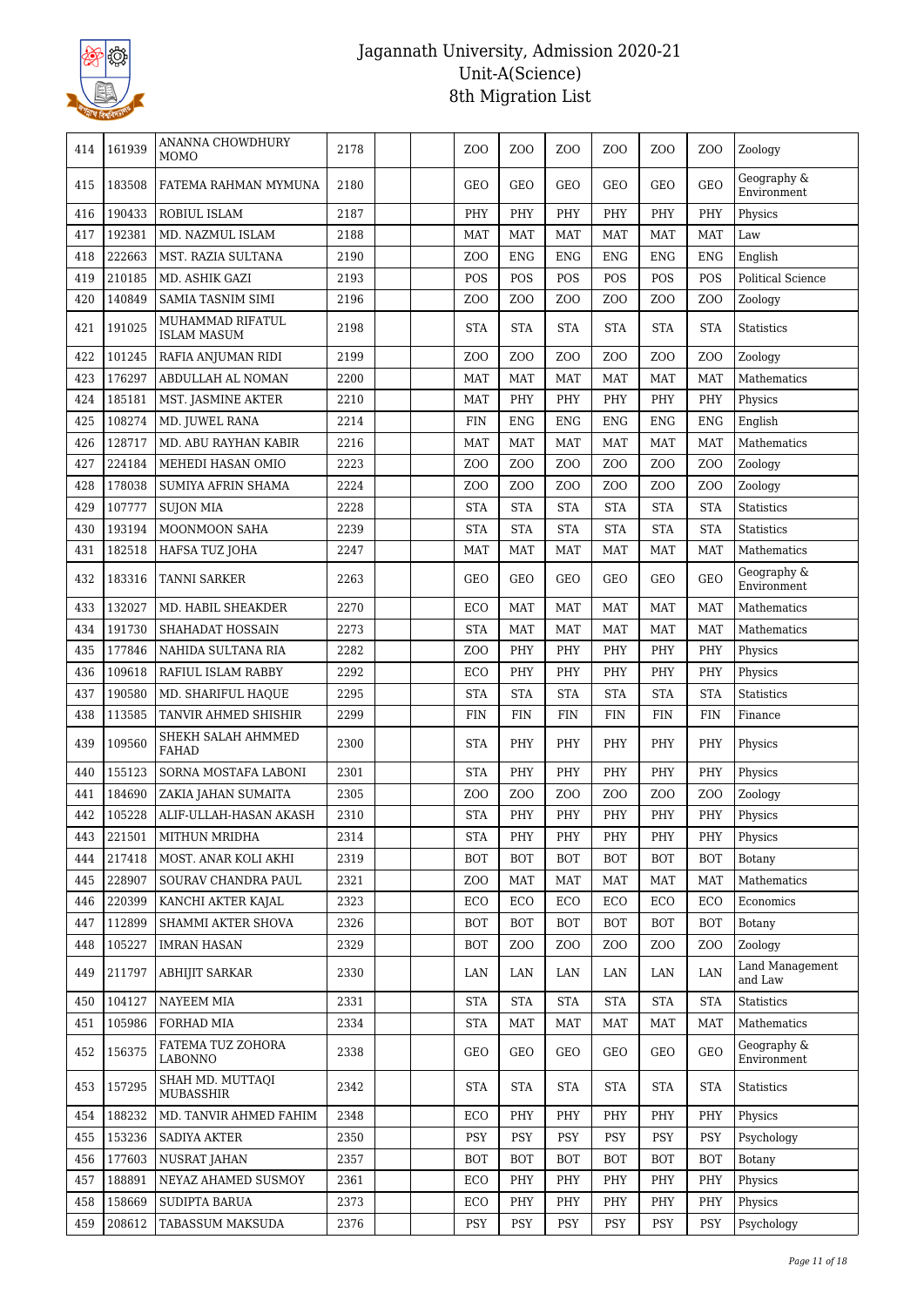

| 460 | 132542 | MD.HASIBUL HAQUE                  | 2377 | <b>BOT</b> | Z <sub>O</sub> O     | Z <sub>O</sub> O | Z <sub>O</sub> O | Z <sub>O</sub> O | Z <sub>O</sub> O | Zoology                                        |
|-----|--------|-----------------------------------|------|------------|----------------------|------------------|------------------|------------------|------------------|------------------------------------------------|
| 461 | 220005 | MD. AKHIRUZZAMAN                  | 2378 | <b>BOT</b> | PHY                  | PHY              | PHY              | PHY              | PHY              | Physics                                        |
| 462 | 100456 | <b>ARUNIMA ROY</b>                | 2383 | <b>GEO</b> | <b>MAT</b>           | <b>MAT</b>       | <b>MAT</b>       | <b>MAT</b>       | <b>MAT</b>       | Mathematics                                    |
| 463 | 166527 | MST. MEHERUN NESA                 | 2392 | <b>BOT</b> | <b>BOT</b>           | <b>BOT</b>       | <b>BOT</b>       | <b>BOT</b>       | <b>BOT</b>       | Botany                                         |
| 464 | 210385 | <b>SUJIT BISWAS</b>               | 2412 | <b>BOT</b> | PHY                  | PHY              | PHY              | PHY              | PHY              | Physics                                        |
| 465 | 211512 | TIRTHO SIKDER                     | 2418 | <b>GEO</b> | PHY                  | PHY              | PHY              | PHY              | PHY              | Physics                                        |
| 466 | 142004 | MST. HALIMA KHATUN                | 2421 | <b>GEO</b> | PHY                  | PHY              | PHY              | PHY              | PHY              | Physics                                        |
| 467 | 142713 | MD. AZIZUL HAQUE                  | 2427 | SW         | PHY                  | PHY              | PHY              | PHY              | PHY              | Physics                                        |
| 468 | 191326 | <b>JANNAT AKTER</b>               | 2433 | <b>GEO</b> | <b>MAT</b>           | <b>MAT</b>       | <b>MAT</b>       | <b>MAT</b>       | <b>MAT</b>       | Mathematics                                    |
| 469 | 199899 | MD. MOHSIN PATHAN                 | 2436 | ECO        | PHY                  | PHY              | PHY              | PHY              | PHY              | Physics                                        |
| 470 | 173094 | MD. SHAKIL MAHMUD                 | 2438 | ECO        | ECO                  | ECO              | ECO              | ECO              | ECO              | Economics                                      |
| 471 | 143771 | MD. SHAKIL MIA                    | 2441 | ECO        | PHY                  | PHY              | PHY              | PHY              | PHY              | Physics                                        |
| 472 | 114358 | <b>AFZAL HOSSEN</b>               | 2447 | ECO        | ECO                  | ECO              | ECO              | ECO              | ECO              | Economics                                      |
| 473 | 203375 | <b>JOYEE NANDI</b>                | 2450 | ECO        | ECO                  | ECO              | ECO              | ECO              | ECO              | Economics                                      |
| 474 | 208553 | <b>JERIN FATEMA MIM</b>           | 2451 | <b>GEO</b> | <b>GEO</b>           | <b>GEO</b>       | GEO              | <b>GEO</b>       | <b>GEO</b>       | Geography &<br>Environment                     |
| 475 | 112702 | NURUL HASIB GUFRAN                | 2453 | PSY        | ZO <sub>O</sub>      | Z <sub>00</sub>  | ZO <sub>O</sub>  | Z <sub>O</sub> O | ZO <sub>O</sub>  | Zoology                                        |
| 476 | 188849 | ARGHA DAS DHRUBA                  | 2463 | <b>PSY</b> | <b>MAT</b>           | <b>MAT</b>       | <b>MAT</b>       | <b>MAT</b>       | <b>MAT</b>       | Mathematics                                    |
| 477 | 111733 | CHAITI CHAKI                      | 2467 | <b>PSY</b> | PHY                  | PHY              | PHY              | PHY              | PHY              | Physics                                        |
| 478 | 147883 | MD JULKAR NAYEEN<br><b>MAHFUZ</b> | 2473 | MKT        | Z <sub>O</sub> O     | Z <sub>O</sub> O | Z <sub>O</sub> O | Z <sub>O</sub> O | Z <sub>O</sub> O | Zoology                                        |
| 479 | 183073 | <b>UMA ISLAM</b>                  | 2475 | PSY        | ZO <sub>O</sub>      | ZO <sub>O</sub>  | Z <sub>O</sub> O | Z <sub>O</sub> O | Z <sub>O</sub> O | Zoology                                        |
| 480 | 154151 | MOMANA AKTER                      | 2486 | <b>AIS</b> | <b>MAT</b>           | <b>MAT</b>       | <b>MAT</b>       | <b>MAT</b>       | MAT              | Mathematics                                    |
| 481 | 189774 | SHAHIDIN MAHMUD                   | 2487 | <b>AIS</b> | AIS                  | AIS              | AIS              | AIS              | <b>AIS</b>       | Accounting &<br><b>Information Systems</b>     |
| 482 | 124403 | NISHAT TABASSUM MOULY             | 2497 | PAd        | LAN                  | <b>ENG</b>       | <b>ENG</b>       | <b>ENG</b>       | <b>ENG</b>       | English                                        |
| 483 | 150573 | MD. NAIMUR RAHMAN                 | 2515 | PSY        | PHY                  | PHY              | PHY              | PHY              | PHY              | Physics                                        |
| 484 | 122688 | MD JAHIDUL HASAN                  | 2520 | <b>GEO</b> | PHY                  | PHY              | PHY              | PHY              | PHY              | Physics                                        |
| 485 | 128844 | MD. JONY HOSSAIN                  | 2529 | <b>PSY</b> | <b>MAT</b>           | <b>MAT</b>       | <b>MAT</b>       | <b>MAT</b>       | <b>MAT</b>       | Mathematics                                    |
| 486 | 143753 | <b>NURALAM</b>                    | 2530 | PAd        | Z <sub>O</sub> O     | ZO <sub>O</sub>  | Z <sub>O</sub> O | Z <sub>O</sub> O | Z <sub>O</sub> O | Zoology                                        |
| 487 | 210431 | MD.MASUD RANA SWEIT               | 2538 | POS        | PHY                  | PHY              | PHY              | PHY              | PHY              | Physics                                        |
| 488 | 231617 | TAHMINA AKTER                     | 2548 | AIS        | AIS                  | AIS              | AIS              | AIS              | AIS              | Accounting &<br><b>Information Systems</b>     |
| 489 | 163510 | <b>SHAYEDUL ISLAM</b>             | 2549 | GEO        | $\operatorname{MAT}$ | MAT              | MAT              | MAT              | MAT              | Mathematics                                    |
| 490 | 179165 | NAZIA SULTANA                     | 2554 | AIS        | AIS                  | AIS              | AIS              | AIS              | AIS              | Accounting &<br><b>Information Systems</b>     |
| 491 | 182373 | MST. SADIA SINTHIA BITHI          | 2567 | AIS        | PHY                  | PHY              | PHY              | PHY              | PHY              | Physics                                        |
| 492 | 134243 | MST. JANNATUL MAUWA               | 2569 | <b>GEO</b> | Z <sub>0</sub>       | ZO <sub>O</sub>  | Z <sub>O</sub> O | Z <sub>O</sub> O | Z <sub>O</sub> O | Zoology                                        |
| 493 | 188609 | SIFAT JAHAN SWARNA                | 2573 | POS        | ECO                  | ECO              | ECO              | ECO              | ECO              | Economics                                      |
| 494 | 200430 | MD. SURUZZAMAN                    | 2574 | <b>IER</b> | IER                  | <b>ENG</b>       | <b>ENG</b>       | <b>ENG</b>       | <b>ENG</b>       | English                                        |
| 495 | 153539 | AMRITA RANI KARMAKAR              | 2575 | <b>GEO</b> | GEO                  | GEO              | <b>GEO</b>       | <b>GEO</b>       | <b>GEO</b>       | Geography &<br>Environment                     |
| 496 | 182973 | KHANDAKER MAKHNUNA<br>TABASSUM    | 2589 | GEO        | GEO                  | GEO              | GEO              | <b>GEO</b>       | <b>GEO</b>       | Geography &<br>Environment                     |
| 497 | 210457 | <b>SHANTO DAS</b>                 | 2590 | <b>PSY</b> | PHY                  | PHY              | PHY              | PHY              | PHY              | Physics                                        |
| 498 | 218411 | MST. NISHAT TASNIM TINNI          | 2592 | AIS        | ECO                  | ECO              | ECO              | ECO              | ECO              | Economics                                      |
| 499 | 202344 | SABIRA MAHJABIN                   | 2601 | ANT        | Z <sub>O</sub> O     | Z <sub>0</sub>   | Z <sub>O</sub> O | Z <sub>O</sub> O | Z <sub>O</sub> O | Zoology                                        |
| 500 | 184742 | <b>ASHA MONY</b>                  | 2634 | <b>MGT</b> | <b>MGT</b>           | <b>MGT</b>       | <b>MGT</b>       | <b>MGT</b>       | MGT              | <b>Management Studies</b>                      |
| 501 | 200394 | MD. LIYACOT ALI<br>KALAMDAR       | 2637 | POS        | PHY                  | PHY              | PHY              | PHY              | PHY              | Physics                                        |
| 502 | 196053 | MD . SAKIB AREFIN                 | 2641 | PHI        | BOT                  | <b>BOT</b>       | <b>BOT</b>       | <b>BOT</b>       | <b>BOT</b>       | Botany                                         |
| 503 | 192264 | MD. RIFAT MADHU                   | 2646 | MKT        | IER                  | IER              | <b>IER</b>       | <b>IER</b>       | IER              | Institute of<br>Education and<br>Research(IER) |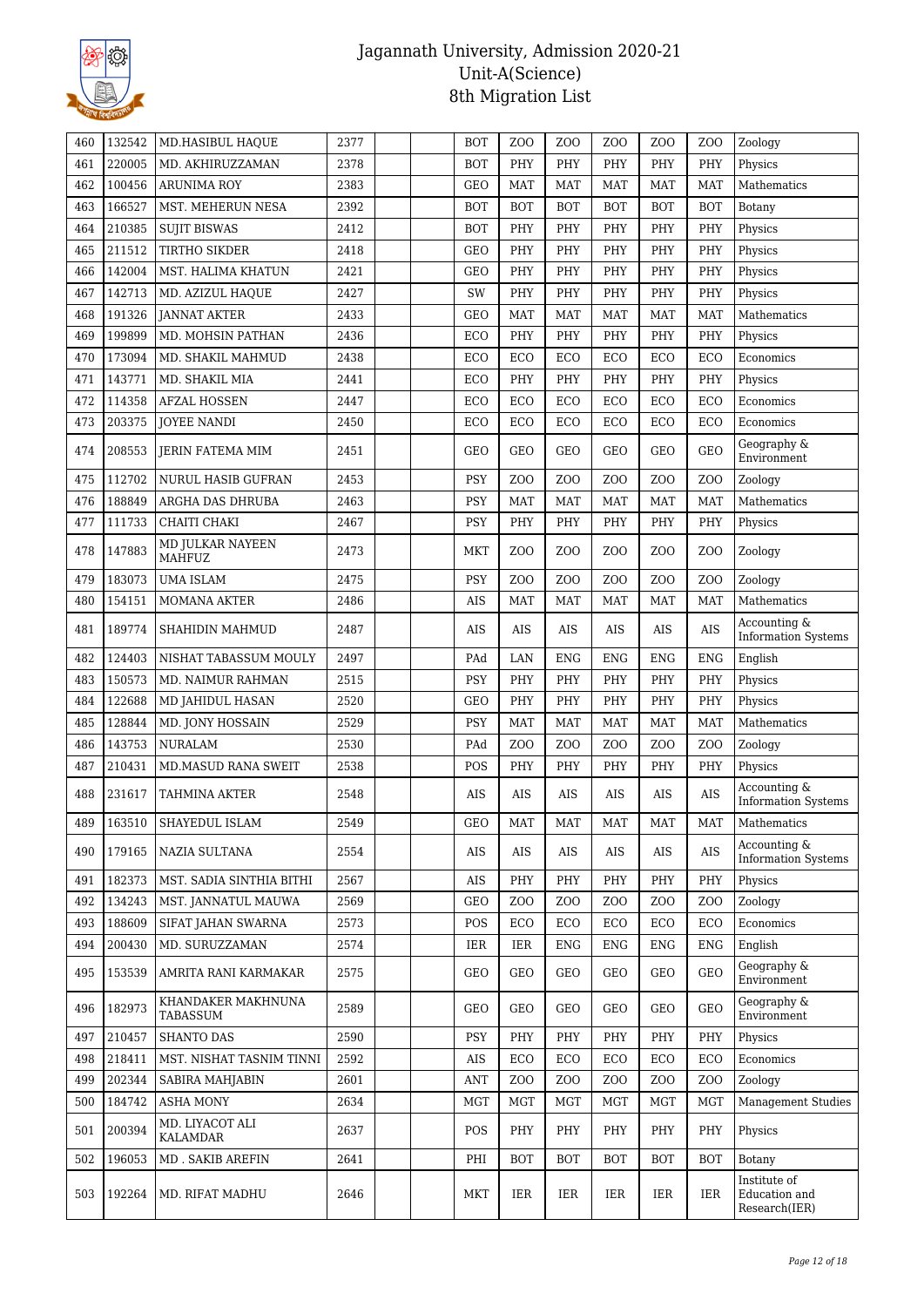

| 504 | 223189 | <b>MD. RAKIB HOSSAIN</b>             | 2649 | MKT        | PHY              | PHY              | PHY              | PHY              | PHY              | Physics                    |
|-----|--------|--------------------------------------|------|------------|------------------|------------------|------------------|------------------|------------------|----------------------------|
| 505 | 211209 | <b>BIJOY KUMAR PAUL</b>              | 2651 | SOC        | <b>MAT</b>       | <b>MAT</b>       | <b>MAT</b>       | <b>MAT</b>       | <b>MAT</b>       | Mathematics                |
| 506 | 138577 | <b>IADOP CHANDRA RAY</b>             | 2654 | MGT        | <b>MGT</b>       | <b>MGT</b>       | <b>MGT</b>       | <b>MGT</b>       | <b>MGT</b>       | <b>Management Studies</b>  |
| 507 | 148161 | MD. HASAN                            | 2664 | <b>MGT</b> | <b>MAT</b>       | <b>MAT</b>       | <b>MAT</b>       | <b>MAT</b>       | <b>MAT</b>       | Mathematics                |
| 508 | 180828 | SHAH ASHRAFUL ALAM                   | 2667 | ANT        | <b>MAT</b>       | <b>MAT</b>       | <b>MAT</b>       | <b>MAT</b>       | <b>MAT</b>       | Mathematics                |
| 509 | 100009 | SHAHAJIBA AKTER BORSHA               | 2671 | IS         | ZO <sub>O</sub>  | ZO <sub>O</sub>  | ZO <sub>O</sub>  | Z <sub>O</sub> O | ZO <sub>O</sub>  | Zoology                    |
| 510 | 102810 | <b>SHAKIL KHAN</b>                   | 2682 | IS         | PHY              | PHY              | PHY              | PHY              | PHY              | Physics                    |
| 511 | 183963 | FAHMIDA ELMA                         | 2695 | SOC        | PHY              | PHY              | PHY              | PHY              | PHY              | Physics                    |
| 512 | 220261 | RABAYA NURTAJ                        | 2703 | IHC        | <b>MGT</b>       | <b>MGT</b>       | <b>MGT</b>       | <b>MGT</b>       | MGT              | <b>Management Studies</b>  |
| 513 | 154451 | NAHIAN NAKIBA MIM                    | 2725 | PHI        | ECO              | ECO              | <b>ENG</b>       | <b>ENG</b>       | <b>ENG</b>       | English                    |
| 514 | 213152 | MD. ASHIKUR RAHMAN                   | 2732 |            | PHY              | PHY              | PHY              | PHY              | PHY              | Physics                    |
| 515 | 216997 | <b>ISTEMER JAHAN INNE</b>            | 2733 |            | ECO              | ECO              | ECO              | ECO              | <b>ENG</b>       | English                    |
| 516 | 132712 | SHISHIR HOSSAIN                      | 2734 |            | PHY              | PHY              | PHY              | PHY              | PHY              | Physics                    |
| 517 | 155939 | <b>SAYMA AMIN</b>                    | 2736 |            | <b>BOT</b>       | <b>BOT</b>       | <b>BOT</b>       | <b>BOT</b>       | <b>BOT</b>       | Botany                     |
| 518 | 190866 | MD. SIMANTO                          | 2739 |            | <b>MAT</b>       | <b>MAT</b>       | <b>MAT</b>       | <b>MAT</b>       | <b>MAT</b>       | Mathematics                |
| 519 | 190844 | <b>RAJESH ROY</b>                    | 2741 |            | MAT              | MAT              | <b>MAT</b>       | MAT              | MAT              | Mathematics                |
| 520 | 105431 | <b>AMIT SARKER SURJO</b>             | 2743 |            | LAN              | LAN              | LAN              | LAN              | LAN              | Land Management<br>and Law |
| 521 | 207055 | <b>SHAPON RAY</b>                    | 2749 |            | ZO <sub>O</sub>  | ZO <sub>O</sub>  | Z <sub>O</sub> O | Z <sub>O</sub> O | Z <sub>O</sub> O | Zoology                    |
| 522 | 112359 | <b>SURAYA NUSRAT</b>                 | 2754 |            | ZO <sub>O</sub>  | Z <sub>O</sub> O | ZO <sub>O</sub>  | Z <sub>O</sub> O | ZO <sub>O</sub>  | Zoology                    |
| 523 | 177490 | MD. SHOHEL RANA                      | 2755 |            | Z <sub>O</sub> O | ZO <sub>O</sub>  | Z <sub>O</sub> O | Z <sub>O</sub> O | Z <sub>O</sub> O | Zoology                    |
| 524 | 109124 | MD. ABU NASEL                        | 2756 |            | LAN              | LAN              | LAN              | LAN              | LAN              | Land Management<br>and Law |
| 525 | 132585 | <b>RADWON</b>                        | 2760 |            | <b>STA</b>       | PHY              | PHY              | PHY              | PHY              | Physics                    |
| 526 | 156086 | FATEMA AKHTAR SORNALI                | 2768 |            | Z <sub>O</sub> O | ZO <sub>O</sub>  | Z <sub>O</sub> O | Z <sub>0</sub>   | Z <sub>O</sub> O | Zoology                    |
| 527 | 174671 | MD. SADEK ALI                        | 2770 |            | <b>MAT</b>       | PHY              | PHY              | PHY              | PHY              | Physics                    |
| 528 | 184599 | JANNATUL FERDOUS MIM                 | 2775 |            | <b>BOT</b>       | <b>BOT</b>       | <b>BOT</b>       | <b>BOT</b>       | <b>BOT</b>       | Botany                     |
| 529 | 127098 | MD SOHELUR RAHMAN                    | 2781 |            | Z <sub>O</sub> O | ZO <sub>O</sub>  | Z <sub>O</sub> O | Z <sub>O</sub> O | Z <sub>O</sub> O | Zoology                    |
| 530 | 129848 | <b>EMON MEAH</b>                     | 2783 |            | ECO              | ECO              | ECO              | ECO              | ECO              | Economics                  |
| 531 | 114456 | <b>ABDUL WAHID</b>                   | 2784 |            | ECO              | ECO              | ECO              | ECO              | ECO              | Economics                  |
| 532 | 198056 | <b>RAHUL KHAN</b>                    | 2787 |            | <b>MAT</b>       | <b>MAT</b>       | <b>MAT</b>       | <b>MAT</b>       | MAT              | Mathematics                |
| 533 | 129157 | MD. NAYEMUR RAHMAN<br><b>PATWARY</b> | 2794 |            | <b>MAT</b>       | <b>MAT</b>       | <b>MAT</b>       | <b>MAT</b>       | <b>MAT</b>       | Mathematics                |
| 534 | 102682 | PROKRITY DHEBNATH                    | 2797 |            | Z <sub>0</sub>   | Z <sub>0</sub>   | Z <sub>O</sub> O | Z <sub>0</sub>   | ZOO              | Zoology                    |
| 535 | 127236 | <b>BISHOJIT ROY</b>                  | 2798 |            | <b>BOT</b>       | MAT              | <b>MAT</b>       | MAT              | MAT              | Mathematics                |
| 536 | 187727 | M. SAMIAR HOSSAIN                    | 2803 |            | Z <sub>O</sub> O | PHY              | PHY              | PHY              | PHY              | Physics                    |
| 537 | 164243 | MITHILA FARJANA                      | 2818 |            | <b>STA</b>       | <b>STA</b>       | <b>STA</b>       | <b>STA</b>       | <b>STA</b>       | Statistics                 |
| 538 | 153599 | RABEYA RAHMAN                        | 2823 |            | MCJ              | MCJ              | MCJ              | MCI              | <b>ENG</b>       | English                    |
| 539 | 182950 | RAMISA ALAM                          | 2829 |            | Z <sub>O</sub> O | PHY              | PHY              | PHY              | PHY              | Physics                    |
| 540 | 183033 | KAYDA BINTE MOUHUA                   | 2832 |            | Z <sub>O</sub> O | Z <sub>0</sub>   | Z <sub>O</sub> O | Z <sub>0</sub>   | Z <sub>O</sub> O | Zoology                    |
| 541 | 101768 | FARJANA RAHMAN HABIBA                | 2837 |            | BOT              | <b>BOT</b>       | <b>BOT</b>       | <b>BOT</b>       | <b>BOT</b>       | Botany                     |
| 542 | 208598 | <b>JANNATUL MAOWA</b>                | 2838 |            | PSY              | <b>PSY</b>       | PSY              | PSY              | <b>PSY</b>       | Psychology                 |
| 543 | 208930 | FARIYA SULTANA                       | 2847 |            | ECO              | ECO              | ECO              | ECO              | ECO              | Economics                  |
| 544 | 102949 | <b>SHAFIN AMAN</b>                   | 2858 |            | ECO              | ECO              | ECO              | ECO              | ECO              | Economics                  |
| 545 | 202877 | TANZIMUL IHSAN ZAHID                 | 2862 |            | BOT              | Z <sub>O</sub> O | Z <sub>O</sub> O | Z <sub>O</sub> O | Z <sub>O</sub> O | Zoology                    |
| 546 | 107492 | MD. NAHID HASAN                      | 2865 |            | GEO              | PHY              | PHY              | PHY              | PHY              | Physics                    |
| 547 | 154973 | AITIKA SULTANA NIRA                  | 2866 |            | ECO              | ECO              | ECO              | ECO              | ECO              | Economics                  |
| 548 | 190970 | MD. ANNON BIN RAHMAN                 | 2868 |            | ECO              | ECO              | ECO              | ECO              | ECO              | Economics                  |
| 549 | 210340 | <b>UTSHOB SARKER</b>                 | 2869 |            | <b>BOT</b>       | Z <sub>O</sub> O | Z <sub>O</sub> O | Z <sub>0</sub>   | Z <sub>O</sub> O | Zoology                    |
| 550 | 110641 | MD. SAIEDUR RAHMAN<br>SAIED          | 2870 |            | <b>STA</b>       | <b>STA</b>       | <b>STA</b>       | <b>STA</b>       | <b>STA</b>       | <b>Statistics</b>          |
| 551 | 155537 | SUMAIYA MUMTAHANA<br>CHOWDHURY       | 2878 |            | <b>BOT</b>       | ZOO              | Z <sub>0</sub>   | Z <sub>0</sub>   | Z <sub>0</sub>   | Zoology                    |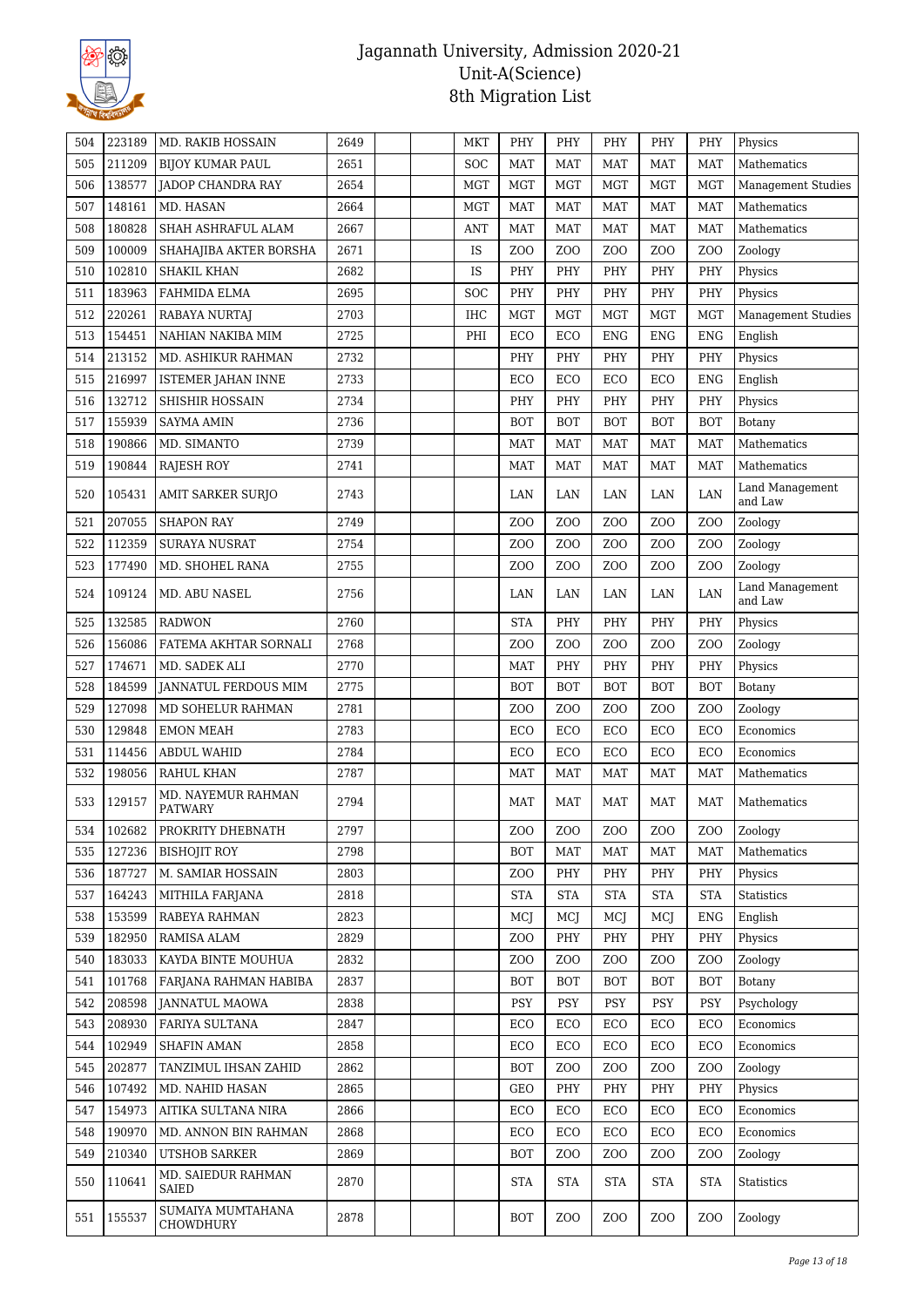

| 553<br>187719<br><b>BOT</b><br><b>CHADNI AKTER</b><br>2889<br><b>BOT</b><br><b>BOT</b><br><b>BOT</b><br><b>BOT</b><br>Botany<br>554<br>163272<br>MD. EFAZ IBNA MAMUN<br>2891<br><b>PSY</b><br>PHY<br>PHY<br>PHY<br>PHY<br>Physics<br>110213<br>2892<br>ZO <sub>O</sub><br>Z <sub>O</sub> O<br>555<br>MD. AL AMIN<br><b>BOT</b><br>Z <sub>O</sub> O<br>Z <sub>O</sub> O<br>Zoology<br>556<br>160082<br><b>OSMAN GONI</b><br>2893<br><b>BOT</b><br><b>BOT</b><br><b>BOT</b><br><b>BOT</b><br><b>BOT</b><br>Botany<br>196011<br>PHY<br>PHY<br>557<br><b>SABIKUN NAHER</b><br>2898<br><b>STA</b><br>PHY<br>PHY<br>Physics<br>127265<br><b>STA</b><br>558<br>DEBDAS ADHAKARY<br>2900<br><b>STA</b><br><b>STA</b><br><b>STA</b><br><b>STA</b><br><b>Statistics</b><br>559<br>110010<br>MD. MARUF FAHMID<br>2902<br><b>STA</b><br><b>STA</b><br><b>STA</b><br><b>STA</b><br><b>STA</b><br>Statistics<br>176621<br>2905<br>PHY<br>PHY<br>PHY<br>PHY<br>560<br><b>STA</b><br>Physics<br>MD. JULFIKAR RAHMAN<br>165373<br>ZO <sub>O</sub><br><b>ISRAT JAHAN EMA</b><br>2906<br><b>BOT</b><br>Z <sub>O</sub> O<br>Z <sub>O</sub> O<br>Z <sub>O</sub> O<br>561<br>Zoology<br>562<br>182855<br><b>ISRAT JAHAN MIM</b><br>2929<br><b>PSY</b><br><b>PSY</b><br><b>PSY</b><br><b>PSY</b><br><b>PSY</b><br>Psychology<br>Geography &<br><b>GEO</b><br>563<br>131948<br>2938<br>GEO<br>GEO<br>GEO<br><b>GEO</b><br>MAHMUD HASAN ASIF<br>Environment<br>177824<br>2957<br>564<br>AFROZA AKTER ALFI<br><b>STA</b><br><b>MAT</b><br><b>MAT</b><br><b>MAT</b><br><b>MAT</b><br>Mathematics<br>156603<br>2959<br><b>STA</b><br>ZO <sub>O</sub><br>Z <sub>O</sub> O<br>565<br>MAHIMA MONTAHINA<br>Z <sub>O</sub> O<br>Z <sub>O</sub> O<br>Zoology<br>154765<br>566<br>2960<br><b>FIN</b><br><b>FIN</b><br><b>FIN</b><br><b>FIN</b><br><b>FIN</b><br>NUSRAT JAHAN HAFSHA<br>Finance<br>567<br>225205<br>2964<br><b>PSY</b><br>MD.RAYHAN<br><b>MAT</b><br><b>MAT</b><br><b>MAT</b><br><b>MAT</b><br>Mathematics<br>231512<br>ECO<br>568<br>MST. ANITA KHATUN<br>2975<br>ECO<br>ECO<br>ECO<br>ECO<br>Economics<br>225436<br>569<br>MD.SHAKIL FAKIR<br>2978<br>MCJ<br>PHY<br>PHY<br>PHY<br>PHY<br>Physics<br>570<br>100950<br>2982<br><b>BOT</b><br><b>BOT</b><br><b>BOT</b><br><b>SHAHANA AKTER</b><br>ECO<br><b>BOT</b><br>Botany<br>176394<br>2989<br>PHY<br>PHY<br>PHY<br>PHY<br>571<br>MD MAHMUDUL HASAN<br>ECO<br>Physics<br>Geography &<br>184681<br>2992<br>GEO<br>GEO<br>GEO<br><b>GEO</b><br><b>GEO</b><br>572<br>AFROJA KHANAM SONIA<br>Environment<br>135961<br>2997<br>ECO<br>ECO<br>573<br>MST. ROMANA AKTER<br>ECO<br>ECO<br>ECO<br>Economics<br>230839<br>574<br><b>MONIR AHMED</b><br>2999<br>ECO<br><b>MAT</b><br>PHY<br>PHY<br>PHY<br>Physics<br>575<br>147214<br>3002<br>PSY<br>Z <sub>0</sub><br>ZO <sub>O</sub><br>Z <sub>0</sub><br>AL-AMIN SHEIKH<br>Z <sub>O</sub> O<br>Zoology<br>147076<br><b>STA</b><br><b>STA</b><br><b>STA</b><br>576<br><b>LAM ISLAM PIAS</b><br>3009<br><b>PSY</b><br><b>STA</b><br><b>Statistics</b><br>577<br>209383<br>FARHANA TASNIM<br>3014<br>PAd<br><b>BOT</b><br><b>BOT</b><br><b>BOT</b><br><b>BOT</b><br>Botany<br>Land Management<br>578<br>202821<br>SEFAT SARKER MOBIN<br>3020<br>POS<br>LAN<br>LAN<br>LAN<br>LAN<br>and Law<br>185486<br>3021<br>PHY<br>PHY<br>579<br><b>JANNATUL FARDOUS MIM</b><br><b>GEO</b><br><b>MAT</b><br>PHY<br>Physics<br>147930<br>MD. RAKIB HOSSAIN<br>3024<br><b>STA</b><br><b>STA</b><br><b>STA</b><br><b>STA</b><br>580<br>PAd<br><b>Statistics</b><br>MD. MASHHOOR UR<br>157324<br>3032<br>GEO<br><b>STA</b><br><b>STA</b><br><b>STA</b><br><b>STA</b><br><b>Statistics</b><br>581<br><b>RAHMAN</b><br><b>MKT</b><br>582<br>160724<br>TAHMIDUR RAHMAN KHAN<br>3044<br><b>STA</b><br>PHY<br>PHY<br>PHY<br>Physics<br>130522<br>ZO <sub>O</sub><br>Z <sub>O</sub> O<br>583<br><b>ISRAT JAHAN EMA</b><br>3045<br>PAd<br>Z <sub>O</sub> O<br>Z <sub>O</sub> O<br>Zoology<br>109544<br>Mathematics<br>584<br>MD. RAFAYEL SHIUM<br>3051<br>POS<br><b>MAT</b><br><b>MAT</b><br>MAT<br>MAT<br>111705<br><b>STA</b><br><b>STA</b><br>585<br>FAREYA AFROZ<br>3054<br><b>POS</b><br><b>STA</b><br><b>STA</b><br><b>Statistics</b><br>154169<br>TABASSUM NABILA NITEE<br>3071<br>ZO <sub>O</sub><br>ZO <sub>O</sub><br>Z <sub>O</sub> O<br>586<br>PAd<br>Z <sub>O</sub> O<br>Zoology<br>105119<br>Mathematics<br>587<br>MAKMUDUL HASAN RABBI<br>3075<br>PAd<br><b>MAT</b><br><b>MAT</b><br><b>MAT</b><br>MAT<br>Accounting &<br>222122<br>MD. MUSTAFIJUR RAHMAN<br>3081<br>AIS<br>588<br>AIS<br>AIS<br>AIS<br>AIS<br><b>Information Systems</b><br>100384<br><b>Political Science</b><br>589<br>MST. ISMATARA YESMIN<br>3083<br>POS<br>POS<br>POS<br>POS<br>POS<br>Geography &<br>3088<br><b>GEO</b><br>590<br>183605<br>KHUSHNOOR ALAM<br>GEO<br>GEO<br>GEO<br><b>GEO</b><br>Environment<br>Accounting &<br>591<br>137268<br><b>MARUF HOSSAIN</b><br>3092<br>AIS<br>AIS<br>AIS<br>AIS<br>AIS<br><b>Information Systems</b><br>191194<br>592<br>MD. RASHIDUR RAHMAN<br>3104<br>PAd<br>PAd<br>PAd<br>PAd<br>PAd<br>149075<br>593<br>MST. SURAYA<br>3110<br>IER<br>Z <sub>0</sub><br>Z <sub>O</sub> O<br>Z <sub>0</sub><br>Z <sub>O</sub> O<br>Zoology<br>114312<br>ZO <sub>O</sub><br>Zoology<br>594<br>MD. SHAMIM SHEIKH<br>3116<br>PSY<br>Z <sub>O</sub> O<br>Z <sub>O</sub> O<br>Z <sub>O</sub> O<br>Accounting &<br>595<br>208015<br>MD. ROUSHANUL FERDOUS<br>3118<br>AIS<br>AIS<br>AIS<br>AIS<br>AIS<br><b>Information Systems</b><br>211239<br>596<br>MD. MAHIN ARIFIN<br>3122<br>PSY<br>Z <sub>0</sub><br>Z <sub>O</sub> O<br>Z <sub>O</sub> O<br>Z <sub>O</sub> O<br>Zoology<br>Psychology<br>597<br>192550<br>RASHED SIKDER<br>3123<br>PSY<br><b>PSY</b><br><b>PSY</b><br><b>PSY</b><br><b>PSY</b> | 552 | 168735 | MD. JISAN SARKAR | 2886 |  | <b>BOT</b> | Z <sub>O</sub> O | Z <sub>O</sub> O | Z <sub>O</sub> O | Z <sub>O</sub> O | Zoology               |
|-----------------------------------------------------------------------------------------------------------------------------------------------------------------------------------------------------------------------------------------------------------------------------------------------------------------------------------------------------------------------------------------------------------------------------------------------------------------------------------------------------------------------------------------------------------------------------------------------------------------------------------------------------------------------------------------------------------------------------------------------------------------------------------------------------------------------------------------------------------------------------------------------------------------------------------------------------------------------------------------------------------------------------------------------------------------------------------------------------------------------------------------------------------------------------------------------------------------------------------------------------------------------------------------------------------------------------------------------------------------------------------------------------------------------------------------------------------------------------------------------------------------------------------------------------------------------------------------------------------------------------------------------------------------------------------------------------------------------------------------------------------------------------------------------------------------------------------------------------------------------------------------------------------------------------------------------------------------------------------------------------------------------------------------------------------------------------------------------------------------------------------------------------------------------------------------------------------------------------------------------------------------------------------------------------------------------------------------------------------------------------------------------------------------------------------------------------------------------------------------------------------------------------------------------------------------------------------------------------------------------------------------------------------------------------------------------------------------------------------------------------------------------------------------------------------------------------------------------------------------------------------------------------------------------------------------------------------------------------------------------------------------------------------------------------------------------------------------------------------------------------------------------------------------------------------------------------------------------------------------------------------------------------------------------------------------------------------------------------------------------------------------------------------------------------------------------------------------------------------------------------------------------------------------------------------------------------------------------------------------------------------------------------------------------------------------------------------------------------------------------------------------------------------------------------------------------------------------------------------------------------------------------------------------------------------------------------------------------------------------------------------------------------------------------------------------------------------------------------------------------------------------------------------------------------------------------------------------------------------------------------------------------------------------------------------------------------------------------------------------------------------------------------------------------------------------------------------------------------------------------------------------------------------------------------------------------------------------------------------------------------------------------------------------------------------------------------------------------------------------------------------------------------------------------------------------------------------------------------------------------------------------------------------------------------------------------------------------------------------------------------------------------------------------------------------------------------------------------------------------------------------------------------------------------------------------------------------------------------------------------------------------------------------------------------------------------------------------------------------------------------------------------------------------------------------------------------------------------------------------------------------------------------------------------------------------------------------------------------------------------------------------------------------------------------------------------------------------------------------------------------------------|-----|--------|------------------|------|--|------------|------------------|------------------|------------------|------------------|-----------------------|
|                                                                                                                                                                                                                                                                                                                                                                                                                                                                                                                                                                                                                                                                                                                                                                                                                                                                                                                                                                                                                                                                                                                                                                                                                                                                                                                                                                                                                                                                                                                                                                                                                                                                                                                                                                                                                                                                                                                                                                                                                                                                                                                                                                                                                                                                                                                                                                                                                                                                                                                                                                                                                                                                                                                                                                                                                                                                                                                                                                                                                                                                                                                                                                                                                                                                                                                                                                                                                                                                                                                                                                                                                                                                                                                                                                                                                                                                                                                                                                                                                                                                                                                                                                                                                                                                                                                                                                                                                                                                                                                                                                                                                                                                                                                                                                                                                                                                                                                                                                                                                                                                                                                                                                                                                                                                                                                                                                                                                                                                                                                                                                                                                                                                                                                                                                 |     |        |                  |      |  |            |                  |                  |                  |                  |                       |
|                                                                                                                                                                                                                                                                                                                                                                                                                                                                                                                                                                                                                                                                                                                                                                                                                                                                                                                                                                                                                                                                                                                                                                                                                                                                                                                                                                                                                                                                                                                                                                                                                                                                                                                                                                                                                                                                                                                                                                                                                                                                                                                                                                                                                                                                                                                                                                                                                                                                                                                                                                                                                                                                                                                                                                                                                                                                                                                                                                                                                                                                                                                                                                                                                                                                                                                                                                                                                                                                                                                                                                                                                                                                                                                                                                                                                                                                                                                                                                                                                                                                                                                                                                                                                                                                                                                                                                                                                                                                                                                                                                                                                                                                                                                                                                                                                                                                                                                                                                                                                                                                                                                                                                                                                                                                                                                                                                                                                                                                                                                                                                                                                                                                                                                                                                 |     |        |                  |      |  |            |                  |                  |                  |                  |                       |
|                                                                                                                                                                                                                                                                                                                                                                                                                                                                                                                                                                                                                                                                                                                                                                                                                                                                                                                                                                                                                                                                                                                                                                                                                                                                                                                                                                                                                                                                                                                                                                                                                                                                                                                                                                                                                                                                                                                                                                                                                                                                                                                                                                                                                                                                                                                                                                                                                                                                                                                                                                                                                                                                                                                                                                                                                                                                                                                                                                                                                                                                                                                                                                                                                                                                                                                                                                                                                                                                                                                                                                                                                                                                                                                                                                                                                                                                                                                                                                                                                                                                                                                                                                                                                                                                                                                                                                                                                                                                                                                                                                                                                                                                                                                                                                                                                                                                                                                                                                                                                                                                                                                                                                                                                                                                                                                                                                                                                                                                                                                                                                                                                                                                                                                                                                 |     |        |                  |      |  |            |                  |                  |                  |                  |                       |
|                                                                                                                                                                                                                                                                                                                                                                                                                                                                                                                                                                                                                                                                                                                                                                                                                                                                                                                                                                                                                                                                                                                                                                                                                                                                                                                                                                                                                                                                                                                                                                                                                                                                                                                                                                                                                                                                                                                                                                                                                                                                                                                                                                                                                                                                                                                                                                                                                                                                                                                                                                                                                                                                                                                                                                                                                                                                                                                                                                                                                                                                                                                                                                                                                                                                                                                                                                                                                                                                                                                                                                                                                                                                                                                                                                                                                                                                                                                                                                                                                                                                                                                                                                                                                                                                                                                                                                                                                                                                                                                                                                                                                                                                                                                                                                                                                                                                                                                                                                                                                                                                                                                                                                                                                                                                                                                                                                                                                                                                                                                                                                                                                                                                                                                                                                 |     |        |                  |      |  |            |                  |                  |                  |                  |                       |
|                                                                                                                                                                                                                                                                                                                                                                                                                                                                                                                                                                                                                                                                                                                                                                                                                                                                                                                                                                                                                                                                                                                                                                                                                                                                                                                                                                                                                                                                                                                                                                                                                                                                                                                                                                                                                                                                                                                                                                                                                                                                                                                                                                                                                                                                                                                                                                                                                                                                                                                                                                                                                                                                                                                                                                                                                                                                                                                                                                                                                                                                                                                                                                                                                                                                                                                                                                                                                                                                                                                                                                                                                                                                                                                                                                                                                                                                                                                                                                                                                                                                                                                                                                                                                                                                                                                                                                                                                                                                                                                                                                                                                                                                                                                                                                                                                                                                                                                                                                                                                                                                                                                                                                                                                                                                                                                                                                                                                                                                                                                                                                                                                                                                                                                                                                 |     |        |                  |      |  |            |                  |                  |                  |                  |                       |
|                                                                                                                                                                                                                                                                                                                                                                                                                                                                                                                                                                                                                                                                                                                                                                                                                                                                                                                                                                                                                                                                                                                                                                                                                                                                                                                                                                                                                                                                                                                                                                                                                                                                                                                                                                                                                                                                                                                                                                                                                                                                                                                                                                                                                                                                                                                                                                                                                                                                                                                                                                                                                                                                                                                                                                                                                                                                                                                                                                                                                                                                                                                                                                                                                                                                                                                                                                                                                                                                                                                                                                                                                                                                                                                                                                                                                                                                                                                                                                                                                                                                                                                                                                                                                                                                                                                                                                                                                                                                                                                                                                                                                                                                                                                                                                                                                                                                                                                                                                                                                                                                                                                                                                                                                                                                                                                                                                                                                                                                                                                                                                                                                                                                                                                                                                 |     |        |                  |      |  |            |                  |                  |                  |                  |                       |
|                                                                                                                                                                                                                                                                                                                                                                                                                                                                                                                                                                                                                                                                                                                                                                                                                                                                                                                                                                                                                                                                                                                                                                                                                                                                                                                                                                                                                                                                                                                                                                                                                                                                                                                                                                                                                                                                                                                                                                                                                                                                                                                                                                                                                                                                                                                                                                                                                                                                                                                                                                                                                                                                                                                                                                                                                                                                                                                                                                                                                                                                                                                                                                                                                                                                                                                                                                                                                                                                                                                                                                                                                                                                                                                                                                                                                                                                                                                                                                                                                                                                                                                                                                                                                                                                                                                                                                                                                                                                                                                                                                                                                                                                                                                                                                                                                                                                                                                                                                                                                                                                                                                                                                                                                                                                                                                                                                                                                                                                                                                                                                                                                                                                                                                                                                 |     |        |                  |      |  |            |                  |                  |                  |                  |                       |
|                                                                                                                                                                                                                                                                                                                                                                                                                                                                                                                                                                                                                                                                                                                                                                                                                                                                                                                                                                                                                                                                                                                                                                                                                                                                                                                                                                                                                                                                                                                                                                                                                                                                                                                                                                                                                                                                                                                                                                                                                                                                                                                                                                                                                                                                                                                                                                                                                                                                                                                                                                                                                                                                                                                                                                                                                                                                                                                                                                                                                                                                                                                                                                                                                                                                                                                                                                                                                                                                                                                                                                                                                                                                                                                                                                                                                                                                                                                                                                                                                                                                                                                                                                                                                                                                                                                                                                                                                                                                                                                                                                                                                                                                                                                                                                                                                                                                                                                                                                                                                                                                                                                                                                                                                                                                                                                                                                                                                                                                                                                                                                                                                                                                                                                                                                 |     |        |                  |      |  |            |                  |                  |                  |                  |                       |
|                                                                                                                                                                                                                                                                                                                                                                                                                                                                                                                                                                                                                                                                                                                                                                                                                                                                                                                                                                                                                                                                                                                                                                                                                                                                                                                                                                                                                                                                                                                                                                                                                                                                                                                                                                                                                                                                                                                                                                                                                                                                                                                                                                                                                                                                                                                                                                                                                                                                                                                                                                                                                                                                                                                                                                                                                                                                                                                                                                                                                                                                                                                                                                                                                                                                                                                                                                                                                                                                                                                                                                                                                                                                                                                                                                                                                                                                                                                                                                                                                                                                                                                                                                                                                                                                                                                                                                                                                                                                                                                                                                                                                                                                                                                                                                                                                                                                                                                                                                                                                                                                                                                                                                                                                                                                                                                                                                                                                                                                                                                                                                                                                                                                                                                                                                 |     |        |                  |      |  |            |                  |                  |                  |                  |                       |
|                                                                                                                                                                                                                                                                                                                                                                                                                                                                                                                                                                                                                                                                                                                                                                                                                                                                                                                                                                                                                                                                                                                                                                                                                                                                                                                                                                                                                                                                                                                                                                                                                                                                                                                                                                                                                                                                                                                                                                                                                                                                                                                                                                                                                                                                                                                                                                                                                                                                                                                                                                                                                                                                                                                                                                                                                                                                                                                                                                                                                                                                                                                                                                                                                                                                                                                                                                                                                                                                                                                                                                                                                                                                                                                                                                                                                                                                                                                                                                                                                                                                                                                                                                                                                                                                                                                                                                                                                                                                                                                                                                                                                                                                                                                                                                                                                                                                                                                                                                                                                                                                                                                                                                                                                                                                                                                                                                                                                                                                                                                                                                                                                                                                                                                                                                 |     |        |                  |      |  |            |                  |                  |                  |                  |                       |
|                                                                                                                                                                                                                                                                                                                                                                                                                                                                                                                                                                                                                                                                                                                                                                                                                                                                                                                                                                                                                                                                                                                                                                                                                                                                                                                                                                                                                                                                                                                                                                                                                                                                                                                                                                                                                                                                                                                                                                                                                                                                                                                                                                                                                                                                                                                                                                                                                                                                                                                                                                                                                                                                                                                                                                                                                                                                                                                                                                                                                                                                                                                                                                                                                                                                                                                                                                                                                                                                                                                                                                                                                                                                                                                                                                                                                                                                                                                                                                                                                                                                                                                                                                                                                                                                                                                                                                                                                                                                                                                                                                                                                                                                                                                                                                                                                                                                                                                                                                                                                                                                                                                                                                                                                                                                                                                                                                                                                                                                                                                                                                                                                                                                                                                                                                 |     |        |                  |      |  |            |                  |                  |                  |                  |                       |
|                                                                                                                                                                                                                                                                                                                                                                                                                                                                                                                                                                                                                                                                                                                                                                                                                                                                                                                                                                                                                                                                                                                                                                                                                                                                                                                                                                                                                                                                                                                                                                                                                                                                                                                                                                                                                                                                                                                                                                                                                                                                                                                                                                                                                                                                                                                                                                                                                                                                                                                                                                                                                                                                                                                                                                                                                                                                                                                                                                                                                                                                                                                                                                                                                                                                                                                                                                                                                                                                                                                                                                                                                                                                                                                                                                                                                                                                                                                                                                                                                                                                                                                                                                                                                                                                                                                                                                                                                                                                                                                                                                                                                                                                                                                                                                                                                                                                                                                                                                                                                                                                                                                                                                                                                                                                                                                                                                                                                                                                                                                                                                                                                                                                                                                                                                 |     |        |                  |      |  |            |                  |                  |                  |                  |                       |
|                                                                                                                                                                                                                                                                                                                                                                                                                                                                                                                                                                                                                                                                                                                                                                                                                                                                                                                                                                                                                                                                                                                                                                                                                                                                                                                                                                                                                                                                                                                                                                                                                                                                                                                                                                                                                                                                                                                                                                                                                                                                                                                                                                                                                                                                                                                                                                                                                                                                                                                                                                                                                                                                                                                                                                                                                                                                                                                                                                                                                                                                                                                                                                                                                                                                                                                                                                                                                                                                                                                                                                                                                                                                                                                                                                                                                                                                                                                                                                                                                                                                                                                                                                                                                                                                                                                                                                                                                                                                                                                                                                                                                                                                                                                                                                                                                                                                                                                                                                                                                                                                                                                                                                                                                                                                                                                                                                                                                                                                                                                                                                                                                                                                                                                                                                 |     |        |                  |      |  |            |                  |                  |                  |                  |                       |
|                                                                                                                                                                                                                                                                                                                                                                                                                                                                                                                                                                                                                                                                                                                                                                                                                                                                                                                                                                                                                                                                                                                                                                                                                                                                                                                                                                                                                                                                                                                                                                                                                                                                                                                                                                                                                                                                                                                                                                                                                                                                                                                                                                                                                                                                                                                                                                                                                                                                                                                                                                                                                                                                                                                                                                                                                                                                                                                                                                                                                                                                                                                                                                                                                                                                                                                                                                                                                                                                                                                                                                                                                                                                                                                                                                                                                                                                                                                                                                                                                                                                                                                                                                                                                                                                                                                                                                                                                                                                                                                                                                                                                                                                                                                                                                                                                                                                                                                                                                                                                                                                                                                                                                                                                                                                                                                                                                                                                                                                                                                                                                                                                                                                                                                                                                 |     |        |                  |      |  |            |                  |                  |                  |                  |                       |
|                                                                                                                                                                                                                                                                                                                                                                                                                                                                                                                                                                                                                                                                                                                                                                                                                                                                                                                                                                                                                                                                                                                                                                                                                                                                                                                                                                                                                                                                                                                                                                                                                                                                                                                                                                                                                                                                                                                                                                                                                                                                                                                                                                                                                                                                                                                                                                                                                                                                                                                                                                                                                                                                                                                                                                                                                                                                                                                                                                                                                                                                                                                                                                                                                                                                                                                                                                                                                                                                                                                                                                                                                                                                                                                                                                                                                                                                                                                                                                                                                                                                                                                                                                                                                                                                                                                                                                                                                                                                                                                                                                                                                                                                                                                                                                                                                                                                                                                                                                                                                                                                                                                                                                                                                                                                                                                                                                                                                                                                                                                                                                                                                                                                                                                                                                 |     |        |                  |      |  |            |                  |                  |                  |                  |                       |
|                                                                                                                                                                                                                                                                                                                                                                                                                                                                                                                                                                                                                                                                                                                                                                                                                                                                                                                                                                                                                                                                                                                                                                                                                                                                                                                                                                                                                                                                                                                                                                                                                                                                                                                                                                                                                                                                                                                                                                                                                                                                                                                                                                                                                                                                                                                                                                                                                                                                                                                                                                                                                                                                                                                                                                                                                                                                                                                                                                                                                                                                                                                                                                                                                                                                                                                                                                                                                                                                                                                                                                                                                                                                                                                                                                                                                                                                                                                                                                                                                                                                                                                                                                                                                                                                                                                                                                                                                                                                                                                                                                                                                                                                                                                                                                                                                                                                                                                                                                                                                                                                                                                                                                                                                                                                                                                                                                                                                                                                                                                                                                                                                                                                                                                                                                 |     |        |                  |      |  |            |                  |                  |                  |                  |                       |
|                                                                                                                                                                                                                                                                                                                                                                                                                                                                                                                                                                                                                                                                                                                                                                                                                                                                                                                                                                                                                                                                                                                                                                                                                                                                                                                                                                                                                                                                                                                                                                                                                                                                                                                                                                                                                                                                                                                                                                                                                                                                                                                                                                                                                                                                                                                                                                                                                                                                                                                                                                                                                                                                                                                                                                                                                                                                                                                                                                                                                                                                                                                                                                                                                                                                                                                                                                                                                                                                                                                                                                                                                                                                                                                                                                                                                                                                                                                                                                                                                                                                                                                                                                                                                                                                                                                                                                                                                                                                                                                                                                                                                                                                                                                                                                                                                                                                                                                                                                                                                                                                                                                                                                                                                                                                                                                                                                                                                                                                                                                                                                                                                                                                                                                                                                 |     |        |                  |      |  |            |                  |                  |                  |                  |                       |
|                                                                                                                                                                                                                                                                                                                                                                                                                                                                                                                                                                                                                                                                                                                                                                                                                                                                                                                                                                                                                                                                                                                                                                                                                                                                                                                                                                                                                                                                                                                                                                                                                                                                                                                                                                                                                                                                                                                                                                                                                                                                                                                                                                                                                                                                                                                                                                                                                                                                                                                                                                                                                                                                                                                                                                                                                                                                                                                                                                                                                                                                                                                                                                                                                                                                                                                                                                                                                                                                                                                                                                                                                                                                                                                                                                                                                                                                                                                                                                                                                                                                                                                                                                                                                                                                                                                                                                                                                                                                                                                                                                                                                                                                                                                                                                                                                                                                                                                                                                                                                                                                                                                                                                                                                                                                                                                                                                                                                                                                                                                                                                                                                                                                                                                                                                 |     |        |                  |      |  |            |                  |                  |                  |                  |                       |
|                                                                                                                                                                                                                                                                                                                                                                                                                                                                                                                                                                                                                                                                                                                                                                                                                                                                                                                                                                                                                                                                                                                                                                                                                                                                                                                                                                                                                                                                                                                                                                                                                                                                                                                                                                                                                                                                                                                                                                                                                                                                                                                                                                                                                                                                                                                                                                                                                                                                                                                                                                                                                                                                                                                                                                                                                                                                                                                                                                                                                                                                                                                                                                                                                                                                                                                                                                                                                                                                                                                                                                                                                                                                                                                                                                                                                                                                                                                                                                                                                                                                                                                                                                                                                                                                                                                                                                                                                                                                                                                                                                                                                                                                                                                                                                                                                                                                                                                                                                                                                                                                                                                                                                                                                                                                                                                                                                                                                                                                                                                                                                                                                                                                                                                                                                 |     |        |                  |      |  |            |                  |                  |                  |                  |                       |
|                                                                                                                                                                                                                                                                                                                                                                                                                                                                                                                                                                                                                                                                                                                                                                                                                                                                                                                                                                                                                                                                                                                                                                                                                                                                                                                                                                                                                                                                                                                                                                                                                                                                                                                                                                                                                                                                                                                                                                                                                                                                                                                                                                                                                                                                                                                                                                                                                                                                                                                                                                                                                                                                                                                                                                                                                                                                                                                                                                                                                                                                                                                                                                                                                                                                                                                                                                                                                                                                                                                                                                                                                                                                                                                                                                                                                                                                                                                                                                                                                                                                                                                                                                                                                                                                                                                                                                                                                                                                                                                                                                                                                                                                                                                                                                                                                                                                                                                                                                                                                                                                                                                                                                                                                                                                                                                                                                                                                                                                                                                                                                                                                                                                                                                                                                 |     |        |                  |      |  |            |                  |                  |                  |                  |                       |
|                                                                                                                                                                                                                                                                                                                                                                                                                                                                                                                                                                                                                                                                                                                                                                                                                                                                                                                                                                                                                                                                                                                                                                                                                                                                                                                                                                                                                                                                                                                                                                                                                                                                                                                                                                                                                                                                                                                                                                                                                                                                                                                                                                                                                                                                                                                                                                                                                                                                                                                                                                                                                                                                                                                                                                                                                                                                                                                                                                                                                                                                                                                                                                                                                                                                                                                                                                                                                                                                                                                                                                                                                                                                                                                                                                                                                                                                                                                                                                                                                                                                                                                                                                                                                                                                                                                                                                                                                                                                                                                                                                                                                                                                                                                                                                                                                                                                                                                                                                                                                                                                                                                                                                                                                                                                                                                                                                                                                                                                                                                                                                                                                                                                                                                                                                 |     |        |                  |      |  |            |                  |                  |                  |                  |                       |
|                                                                                                                                                                                                                                                                                                                                                                                                                                                                                                                                                                                                                                                                                                                                                                                                                                                                                                                                                                                                                                                                                                                                                                                                                                                                                                                                                                                                                                                                                                                                                                                                                                                                                                                                                                                                                                                                                                                                                                                                                                                                                                                                                                                                                                                                                                                                                                                                                                                                                                                                                                                                                                                                                                                                                                                                                                                                                                                                                                                                                                                                                                                                                                                                                                                                                                                                                                                                                                                                                                                                                                                                                                                                                                                                                                                                                                                                                                                                                                                                                                                                                                                                                                                                                                                                                                                                                                                                                                                                                                                                                                                                                                                                                                                                                                                                                                                                                                                                                                                                                                                                                                                                                                                                                                                                                                                                                                                                                                                                                                                                                                                                                                                                                                                                                                 |     |        |                  |      |  |            |                  |                  |                  |                  |                       |
|                                                                                                                                                                                                                                                                                                                                                                                                                                                                                                                                                                                                                                                                                                                                                                                                                                                                                                                                                                                                                                                                                                                                                                                                                                                                                                                                                                                                                                                                                                                                                                                                                                                                                                                                                                                                                                                                                                                                                                                                                                                                                                                                                                                                                                                                                                                                                                                                                                                                                                                                                                                                                                                                                                                                                                                                                                                                                                                                                                                                                                                                                                                                                                                                                                                                                                                                                                                                                                                                                                                                                                                                                                                                                                                                                                                                                                                                                                                                                                                                                                                                                                                                                                                                                                                                                                                                                                                                                                                                                                                                                                                                                                                                                                                                                                                                                                                                                                                                                                                                                                                                                                                                                                                                                                                                                                                                                                                                                                                                                                                                                                                                                                                                                                                                                                 |     |        |                  |      |  |            |                  |                  |                  |                  |                       |
|                                                                                                                                                                                                                                                                                                                                                                                                                                                                                                                                                                                                                                                                                                                                                                                                                                                                                                                                                                                                                                                                                                                                                                                                                                                                                                                                                                                                                                                                                                                                                                                                                                                                                                                                                                                                                                                                                                                                                                                                                                                                                                                                                                                                                                                                                                                                                                                                                                                                                                                                                                                                                                                                                                                                                                                                                                                                                                                                                                                                                                                                                                                                                                                                                                                                                                                                                                                                                                                                                                                                                                                                                                                                                                                                                                                                                                                                                                                                                                                                                                                                                                                                                                                                                                                                                                                                                                                                                                                                                                                                                                                                                                                                                                                                                                                                                                                                                                                                                                                                                                                                                                                                                                                                                                                                                                                                                                                                                                                                                                                                                                                                                                                                                                                                                                 |     |        |                  |      |  |            |                  |                  |                  |                  |                       |
|                                                                                                                                                                                                                                                                                                                                                                                                                                                                                                                                                                                                                                                                                                                                                                                                                                                                                                                                                                                                                                                                                                                                                                                                                                                                                                                                                                                                                                                                                                                                                                                                                                                                                                                                                                                                                                                                                                                                                                                                                                                                                                                                                                                                                                                                                                                                                                                                                                                                                                                                                                                                                                                                                                                                                                                                                                                                                                                                                                                                                                                                                                                                                                                                                                                                                                                                                                                                                                                                                                                                                                                                                                                                                                                                                                                                                                                                                                                                                                                                                                                                                                                                                                                                                                                                                                                                                                                                                                                                                                                                                                                                                                                                                                                                                                                                                                                                                                                                                                                                                                                                                                                                                                                                                                                                                                                                                                                                                                                                                                                                                                                                                                                                                                                                                                 |     |        |                  |      |  |            |                  |                  |                  |                  |                       |
|                                                                                                                                                                                                                                                                                                                                                                                                                                                                                                                                                                                                                                                                                                                                                                                                                                                                                                                                                                                                                                                                                                                                                                                                                                                                                                                                                                                                                                                                                                                                                                                                                                                                                                                                                                                                                                                                                                                                                                                                                                                                                                                                                                                                                                                                                                                                                                                                                                                                                                                                                                                                                                                                                                                                                                                                                                                                                                                                                                                                                                                                                                                                                                                                                                                                                                                                                                                                                                                                                                                                                                                                                                                                                                                                                                                                                                                                                                                                                                                                                                                                                                                                                                                                                                                                                                                                                                                                                                                                                                                                                                                                                                                                                                                                                                                                                                                                                                                                                                                                                                                                                                                                                                                                                                                                                                                                                                                                                                                                                                                                                                                                                                                                                                                                                                 |     |        |                  |      |  |            |                  |                  |                  |                  |                       |
|                                                                                                                                                                                                                                                                                                                                                                                                                                                                                                                                                                                                                                                                                                                                                                                                                                                                                                                                                                                                                                                                                                                                                                                                                                                                                                                                                                                                                                                                                                                                                                                                                                                                                                                                                                                                                                                                                                                                                                                                                                                                                                                                                                                                                                                                                                                                                                                                                                                                                                                                                                                                                                                                                                                                                                                                                                                                                                                                                                                                                                                                                                                                                                                                                                                                                                                                                                                                                                                                                                                                                                                                                                                                                                                                                                                                                                                                                                                                                                                                                                                                                                                                                                                                                                                                                                                                                                                                                                                                                                                                                                                                                                                                                                                                                                                                                                                                                                                                                                                                                                                                                                                                                                                                                                                                                                                                                                                                                                                                                                                                                                                                                                                                                                                                                                 |     |        |                  |      |  |            |                  |                  |                  |                  |                       |
|                                                                                                                                                                                                                                                                                                                                                                                                                                                                                                                                                                                                                                                                                                                                                                                                                                                                                                                                                                                                                                                                                                                                                                                                                                                                                                                                                                                                                                                                                                                                                                                                                                                                                                                                                                                                                                                                                                                                                                                                                                                                                                                                                                                                                                                                                                                                                                                                                                                                                                                                                                                                                                                                                                                                                                                                                                                                                                                                                                                                                                                                                                                                                                                                                                                                                                                                                                                                                                                                                                                                                                                                                                                                                                                                                                                                                                                                                                                                                                                                                                                                                                                                                                                                                                                                                                                                                                                                                                                                                                                                                                                                                                                                                                                                                                                                                                                                                                                                                                                                                                                                                                                                                                                                                                                                                                                                                                                                                                                                                                                                                                                                                                                                                                                                                                 |     |        |                  |      |  |            |                  |                  |                  |                  |                       |
|                                                                                                                                                                                                                                                                                                                                                                                                                                                                                                                                                                                                                                                                                                                                                                                                                                                                                                                                                                                                                                                                                                                                                                                                                                                                                                                                                                                                                                                                                                                                                                                                                                                                                                                                                                                                                                                                                                                                                                                                                                                                                                                                                                                                                                                                                                                                                                                                                                                                                                                                                                                                                                                                                                                                                                                                                                                                                                                                                                                                                                                                                                                                                                                                                                                                                                                                                                                                                                                                                                                                                                                                                                                                                                                                                                                                                                                                                                                                                                                                                                                                                                                                                                                                                                                                                                                                                                                                                                                                                                                                                                                                                                                                                                                                                                                                                                                                                                                                                                                                                                                                                                                                                                                                                                                                                                                                                                                                                                                                                                                                                                                                                                                                                                                                                                 |     |        |                  |      |  |            |                  |                  |                  |                  |                       |
|                                                                                                                                                                                                                                                                                                                                                                                                                                                                                                                                                                                                                                                                                                                                                                                                                                                                                                                                                                                                                                                                                                                                                                                                                                                                                                                                                                                                                                                                                                                                                                                                                                                                                                                                                                                                                                                                                                                                                                                                                                                                                                                                                                                                                                                                                                                                                                                                                                                                                                                                                                                                                                                                                                                                                                                                                                                                                                                                                                                                                                                                                                                                                                                                                                                                                                                                                                                                                                                                                                                                                                                                                                                                                                                                                                                                                                                                                                                                                                                                                                                                                                                                                                                                                                                                                                                                                                                                                                                                                                                                                                                                                                                                                                                                                                                                                                                                                                                                                                                                                                                                                                                                                                                                                                                                                                                                                                                                                                                                                                                                                                                                                                                                                                                                                                 |     |        |                  |      |  |            |                  |                  |                  |                  |                       |
|                                                                                                                                                                                                                                                                                                                                                                                                                                                                                                                                                                                                                                                                                                                                                                                                                                                                                                                                                                                                                                                                                                                                                                                                                                                                                                                                                                                                                                                                                                                                                                                                                                                                                                                                                                                                                                                                                                                                                                                                                                                                                                                                                                                                                                                                                                                                                                                                                                                                                                                                                                                                                                                                                                                                                                                                                                                                                                                                                                                                                                                                                                                                                                                                                                                                                                                                                                                                                                                                                                                                                                                                                                                                                                                                                                                                                                                                                                                                                                                                                                                                                                                                                                                                                                                                                                                                                                                                                                                                                                                                                                                                                                                                                                                                                                                                                                                                                                                                                                                                                                                                                                                                                                                                                                                                                                                                                                                                                                                                                                                                                                                                                                                                                                                                                                 |     |        |                  |      |  |            |                  |                  |                  |                  |                       |
|                                                                                                                                                                                                                                                                                                                                                                                                                                                                                                                                                                                                                                                                                                                                                                                                                                                                                                                                                                                                                                                                                                                                                                                                                                                                                                                                                                                                                                                                                                                                                                                                                                                                                                                                                                                                                                                                                                                                                                                                                                                                                                                                                                                                                                                                                                                                                                                                                                                                                                                                                                                                                                                                                                                                                                                                                                                                                                                                                                                                                                                                                                                                                                                                                                                                                                                                                                                                                                                                                                                                                                                                                                                                                                                                                                                                                                                                                                                                                                                                                                                                                                                                                                                                                                                                                                                                                                                                                                                                                                                                                                                                                                                                                                                                                                                                                                                                                                                                                                                                                                                                                                                                                                                                                                                                                                                                                                                                                                                                                                                                                                                                                                                                                                                                                                 |     |        |                  |      |  |            |                  |                  |                  |                  |                       |
|                                                                                                                                                                                                                                                                                                                                                                                                                                                                                                                                                                                                                                                                                                                                                                                                                                                                                                                                                                                                                                                                                                                                                                                                                                                                                                                                                                                                                                                                                                                                                                                                                                                                                                                                                                                                                                                                                                                                                                                                                                                                                                                                                                                                                                                                                                                                                                                                                                                                                                                                                                                                                                                                                                                                                                                                                                                                                                                                                                                                                                                                                                                                                                                                                                                                                                                                                                                                                                                                                                                                                                                                                                                                                                                                                                                                                                                                                                                                                                                                                                                                                                                                                                                                                                                                                                                                                                                                                                                                                                                                                                                                                                                                                                                                                                                                                                                                                                                                                                                                                                                                                                                                                                                                                                                                                                                                                                                                                                                                                                                                                                                                                                                                                                                                                                 |     |        |                  |      |  |            |                  |                  |                  |                  |                       |
|                                                                                                                                                                                                                                                                                                                                                                                                                                                                                                                                                                                                                                                                                                                                                                                                                                                                                                                                                                                                                                                                                                                                                                                                                                                                                                                                                                                                                                                                                                                                                                                                                                                                                                                                                                                                                                                                                                                                                                                                                                                                                                                                                                                                                                                                                                                                                                                                                                                                                                                                                                                                                                                                                                                                                                                                                                                                                                                                                                                                                                                                                                                                                                                                                                                                                                                                                                                                                                                                                                                                                                                                                                                                                                                                                                                                                                                                                                                                                                                                                                                                                                                                                                                                                                                                                                                                                                                                                                                                                                                                                                                                                                                                                                                                                                                                                                                                                                                                                                                                                                                                                                                                                                                                                                                                                                                                                                                                                                                                                                                                                                                                                                                                                                                                                                 |     |        |                  |      |  |            |                  |                  |                  |                  |                       |
|                                                                                                                                                                                                                                                                                                                                                                                                                                                                                                                                                                                                                                                                                                                                                                                                                                                                                                                                                                                                                                                                                                                                                                                                                                                                                                                                                                                                                                                                                                                                                                                                                                                                                                                                                                                                                                                                                                                                                                                                                                                                                                                                                                                                                                                                                                                                                                                                                                                                                                                                                                                                                                                                                                                                                                                                                                                                                                                                                                                                                                                                                                                                                                                                                                                                                                                                                                                                                                                                                                                                                                                                                                                                                                                                                                                                                                                                                                                                                                                                                                                                                                                                                                                                                                                                                                                                                                                                                                                                                                                                                                                                                                                                                                                                                                                                                                                                                                                                                                                                                                                                                                                                                                                                                                                                                                                                                                                                                                                                                                                                                                                                                                                                                                                                                                 |     |        |                  |      |  |            |                  |                  |                  |                  |                       |
|                                                                                                                                                                                                                                                                                                                                                                                                                                                                                                                                                                                                                                                                                                                                                                                                                                                                                                                                                                                                                                                                                                                                                                                                                                                                                                                                                                                                                                                                                                                                                                                                                                                                                                                                                                                                                                                                                                                                                                                                                                                                                                                                                                                                                                                                                                                                                                                                                                                                                                                                                                                                                                                                                                                                                                                                                                                                                                                                                                                                                                                                                                                                                                                                                                                                                                                                                                                                                                                                                                                                                                                                                                                                                                                                                                                                                                                                                                                                                                                                                                                                                                                                                                                                                                                                                                                                                                                                                                                                                                                                                                                                                                                                                                                                                                                                                                                                                                                                                                                                                                                                                                                                                                                                                                                                                                                                                                                                                                                                                                                                                                                                                                                                                                                                                                 |     |        |                  |      |  |            |                  |                  |                  |                  |                       |
|                                                                                                                                                                                                                                                                                                                                                                                                                                                                                                                                                                                                                                                                                                                                                                                                                                                                                                                                                                                                                                                                                                                                                                                                                                                                                                                                                                                                                                                                                                                                                                                                                                                                                                                                                                                                                                                                                                                                                                                                                                                                                                                                                                                                                                                                                                                                                                                                                                                                                                                                                                                                                                                                                                                                                                                                                                                                                                                                                                                                                                                                                                                                                                                                                                                                                                                                                                                                                                                                                                                                                                                                                                                                                                                                                                                                                                                                                                                                                                                                                                                                                                                                                                                                                                                                                                                                                                                                                                                                                                                                                                                                                                                                                                                                                                                                                                                                                                                                                                                                                                                                                                                                                                                                                                                                                                                                                                                                                                                                                                                                                                                                                                                                                                                                                                 |     |        |                  |      |  |            |                  |                  |                  |                  |                       |
|                                                                                                                                                                                                                                                                                                                                                                                                                                                                                                                                                                                                                                                                                                                                                                                                                                                                                                                                                                                                                                                                                                                                                                                                                                                                                                                                                                                                                                                                                                                                                                                                                                                                                                                                                                                                                                                                                                                                                                                                                                                                                                                                                                                                                                                                                                                                                                                                                                                                                                                                                                                                                                                                                                                                                                                                                                                                                                                                                                                                                                                                                                                                                                                                                                                                                                                                                                                                                                                                                                                                                                                                                                                                                                                                                                                                                                                                                                                                                                                                                                                                                                                                                                                                                                                                                                                                                                                                                                                                                                                                                                                                                                                                                                                                                                                                                                                                                                                                                                                                                                                                                                                                                                                                                                                                                                                                                                                                                                                                                                                                                                                                                                                                                                                                                                 |     |        |                  |      |  |            |                  |                  |                  |                  |                       |
|                                                                                                                                                                                                                                                                                                                                                                                                                                                                                                                                                                                                                                                                                                                                                                                                                                                                                                                                                                                                                                                                                                                                                                                                                                                                                                                                                                                                                                                                                                                                                                                                                                                                                                                                                                                                                                                                                                                                                                                                                                                                                                                                                                                                                                                                                                                                                                                                                                                                                                                                                                                                                                                                                                                                                                                                                                                                                                                                                                                                                                                                                                                                                                                                                                                                                                                                                                                                                                                                                                                                                                                                                                                                                                                                                                                                                                                                                                                                                                                                                                                                                                                                                                                                                                                                                                                                                                                                                                                                                                                                                                                                                                                                                                                                                                                                                                                                                                                                                                                                                                                                                                                                                                                                                                                                                                                                                                                                                                                                                                                                                                                                                                                                                                                                                                 |     |        |                  |      |  |            |                  |                  |                  |                  |                       |
|                                                                                                                                                                                                                                                                                                                                                                                                                                                                                                                                                                                                                                                                                                                                                                                                                                                                                                                                                                                                                                                                                                                                                                                                                                                                                                                                                                                                                                                                                                                                                                                                                                                                                                                                                                                                                                                                                                                                                                                                                                                                                                                                                                                                                                                                                                                                                                                                                                                                                                                                                                                                                                                                                                                                                                                                                                                                                                                                                                                                                                                                                                                                                                                                                                                                                                                                                                                                                                                                                                                                                                                                                                                                                                                                                                                                                                                                                                                                                                                                                                                                                                                                                                                                                                                                                                                                                                                                                                                                                                                                                                                                                                                                                                                                                                                                                                                                                                                                                                                                                                                                                                                                                                                                                                                                                                                                                                                                                                                                                                                                                                                                                                                                                                                                                                 |     |        |                  |      |  |            |                  |                  |                  |                  | Public Administration |
|                                                                                                                                                                                                                                                                                                                                                                                                                                                                                                                                                                                                                                                                                                                                                                                                                                                                                                                                                                                                                                                                                                                                                                                                                                                                                                                                                                                                                                                                                                                                                                                                                                                                                                                                                                                                                                                                                                                                                                                                                                                                                                                                                                                                                                                                                                                                                                                                                                                                                                                                                                                                                                                                                                                                                                                                                                                                                                                                                                                                                                                                                                                                                                                                                                                                                                                                                                                                                                                                                                                                                                                                                                                                                                                                                                                                                                                                                                                                                                                                                                                                                                                                                                                                                                                                                                                                                                                                                                                                                                                                                                                                                                                                                                                                                                                                                                                                                                                                                                                                                                                                                                                                                                                                                                                                                                                                                                                                                                                                                                                                                                                                                                                                                                                                                                 |     |        |                  |      |  |            |                  |                  |                  |                  |                       |
|                                                                                                                                                                                                                                                                                                                                                                                                                                                                                                                                                                                                                                                                                                                                                                                                                                                                                                                                                                                                                                                                                                                                                                                                                                                                                                                                                                                                                                                                                                                                                                                                                                                                                                                                                                                                                                                                                                                                                                                                                                                                                                                                                                                                                                                                                                                                                                                                                                                                                                                                                                                                                                                                                                                                                                                                                                                                                                                                                                                                                                                                                                                                                                                                                                                                                                                                                                                                                                                                                                                                                                                                                                                                                                                                                                                                                                                                                                                                                                                                                                                                                                                                                                                                                                                                                                                                                                                                                                                                                                                                                                                                                                                                                                                                                                                                                                                                                                                                                                                                                                                                                                                                                                                                                                                                                                                                                                                                                                                                                                                                                                                                                                                                                                                                                                 |     |        |                  |      |  |            |                  |                  |                  |                  |                       |
|                                                                                                                                                                                                                                                                                                                                                                                                                                                                                                                                                                                                                                                                                                                                                                                                                                                                                                                                                                                                                                                                                                                                                                                                                                                                                                                                                                                                                                                                                                                                                                                                                                                                                                                                                                                                                                                                                                                                                                                                                                                                                                                                                                                                                                                                                                                                                                                                                                                                                                                                                                                                                                                                                                                                                                                                                                                                                                                                                                                                                                                                                                                                                                                                                                                                                                                                                                                                                                                                                                                                                                                                                                                                                                                                                                                                                                                                                                                                                                                                                                                                                                                                                                                                                                                                                                                                                                                                                                                                                                                                                                                                                                                                                                                                                                                                                                                                                                                                                                                                                                                                                                                                                                                                                                                                                                                                                                                                                                                                                                                                                                                                                                                                                                                                                                 |     |        |                  |      |  |            |                  |                  |                  |                  |                       |
|                                                                                                                                                                                                                                                                                                                                                                                                                                                                                                                                                                                                                                                                                                                                                                                                                                                                                                                                                                                                                                                                                                                                                                                                                                                                                                                                                                                                                                                                                                                                                                                                                                                                                                                                                                                                                                                                                                                                                                                                                                                                                                                                                                                                                                                                                                                                                                                                                                                                                                                                                                                                                                                                                                                                                                                                                                                                                                                                                                                                                                                                                                                                                                                                                                                                                                                                                                                                                                                                                                                                                                                                                                                                                                                                                                                                                                                                                                                                                                                                                                                                                                                                                                                                                                                                                                                                                                                                                                                                                                                                                                                                                                                                                                                                                                                                                                                                                                                                                                                                                                                                                                                                                                                                                                                                                                                                                                                                                                                                                                                                                                                                                                                                                                                                                                 |     |        |                  |      |  |            |                  |                  |                  |                  |                       |
|                                                                                                                                                                                                                                                                                                                                                                                                                                                                                                                                                                                                                                                                                                                                                                                                                                                                                                                                                                                                                                                                                                                                                                                                                                                                                                                                                                                                                                                                                                                                                                                                                                                                                                                                                                                                                                                                                                                                                                                                                                                                                                                                                                                                                                                                                                                                                                                                                                                                                                                                                                                                                                                                                                                                                                                                                                                                                                                                                                                                                                                                                                                                                                                                                                                                                                                                                                                                                                                                                                                                                                                                                                                                                                                                                                                                                                                                                                                                                                                                                                                                                                                                                                                                                                                                                                                                                                                                                                                                                                                                                                                                                                                                                                                                                                                                                                                                                                                                                                                                                                                                                                                                                                                                                                                                                                                                                                                                                                                                                                                                                                                                                                                                                                                                                                 |     |        |                  |      |  |            |                  |                  |                  |                  |                       |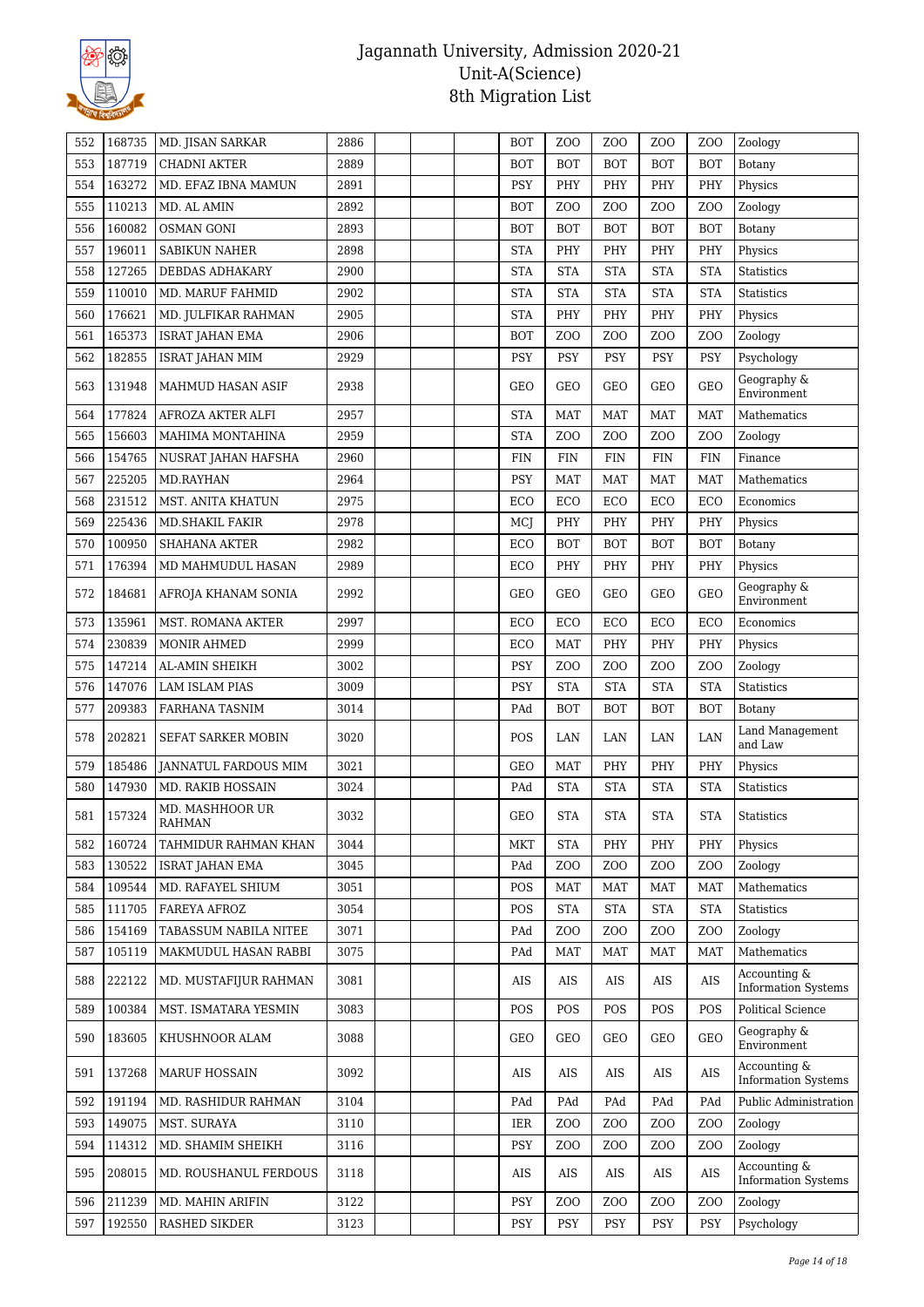

| 598 | 185226 | FAHMIDA AKTER RIA                   | 3129 |  | <b>PSY</b> | Z <sub>O</sub> O | PHY              | PHY              | PHY              | Physics                    |
|-----|--------|-------------------------------------|------|--|------------|------------------|------------------|------------------|------------------|----------------------------|
| 599 | 185545 | AMENA AKTER ANIKA                   | 3132 |  | PSY        | ZO <sub>O</sub>  | ZO <sub>O</sub>  | Z <sub>O</sub> O | ZO <sub>O</sub>  | Zoology                    |
| 600 | 189634 | <b>ZINNIA AKTHER</b>                | 3144 |  | <b>PSY</b> | Z <sub>O</sub> O | Z <sub>O</sub> O | Z <sub>O</sub> O | Z <sub>O</sub> O | Zoology                    |
| 601 | 225858 | MD. MOSFIKUR RAHMAN<br><b>SHIAM</b> | 3148 |  | <b>MGT</b> | <b>STA</b>       | <b>STA</b>       | <b>STA</b>       | <b>STA</b>       | Statistics                 |
| 602 | 156101 | KAVIA BINTE MIZAN                   | 3157 |  | <b>ANT</b> | ZO <sub>O</sub>  | ZO <sub>O</sub>  | Z <sub>O</sub> O | ZO <sub>O</sub>  | Zoology                    |
| 603 | 153288 | MIMTAHIA TASNIM NUPUR               | 3159 |  | <b>BAN</b> | Z <sub>0</sub>   | Z <sub>O</sub> O | Z <sub>O</sub> O | Z <sub>O</sub> O | Zoology                    |
| 604 | 157758 | MAHMUDUL HASSAN<br><b>MIDUL</b>     | 3160 |  | <b>POS</b> | POS              | POS              | POS              | POS              | <b>Political Science</b>   |
| 605 | 167837 | MD. MURADUL ISLAM<br><b>MURAD</b>   | 3163 |  | HIS        | Z <sub>0</sub>   | Z <sub>O</sub> O | Z <sub>O</sub> O | Z <sub>O</sub> O | Zoology                    |
| 606 | 151006 | MOSTAFA SHAKIL                      | 3167 |  | POS        | <b>BOT</b>       | <b>BOT</b>       | <b>BOT</b>       | <b>BOT</b>       | Botany                     |
| 607 | 182846 | <b>FATEMA HOSSAIN</b>               | 3174 |  | <b>HIS</b> | <b>MAT</b>       | <b>MAT</b>       | <b>MAT</b>       | <b>MAT</b>       | Mathematics                |
| 608 | 100749 | KAZI TASNIM NAHAR                   | 3180 |  | POS        | POS              | POS              | POS              | POS              | <b>Political Science</b>   |
| 609 | 100258 | METHEYA FARJANA                     | 3184 |  | AIS        | <b>STA</b>       | <b>STA</b>       | <b>STA</b>       | <b>STA</b>       | Statistics                 |
| 610 | 224930 | <b>FARDIN HAQUE</b>                 | 3187 |  | <b>MGT</b> | <b>MGT</b>       | <b>MGT</b>       | <b>MGT</b>       | <b>MGT</b>       | Management Studies         |
| 611 | 189532 | SEYAMUR RAHMAN<br><b>SHISHIR</b>    | 3189 |  | POS        | POS              | <b>POS</b>       | POS              | POS              | <b>Political Science</b>   |
| 612 | 139843 | MD. MAMUN MIA                       | 3203 |  | <b>ANT</b> | <b>BOT</b>       | <b>BOT</b>       | <b>BOT</b>       | <b>BOT</b>       | Botany                     |
| 613 | 154758 | TASMIM JAHAN RIMVY                  | 3207 |  | <b>IHC</b> | <b>BOT</b>       | <b>BOT</b>       | <b>BOT</b>       | <b>BOT</b>       | Botany                     |
| 614 | 150756 | <b>NUR SHAHADATE SAMIN</b>          | 3215 |  | <b>ANT</b> | ZO <sub>O</sub>  | Z <sub>O</sub> O | Z <sub>O</sub> O | Z <sub>O</sub> O | Zoology                    |
| 615 | 184908 | NAYEEM-UN NISA                      | 3231 |  | <b>IHC</b> | <b>STA</b>       | <b>STA</b>       | <b>STA</b>       | <b>STA</b>       | <b>Statistics</b>          |
| 616 | 114313 | MD. RABBI HOSSAIN                   | 3243 |  | SOC        | <b>MAT</b>       | <b>MAT</b>       | <b>MAT</b>       | <b>MAT</b>       | Mathematics                |
| 617 | 190790 | MD. ASIF ALAM                       | 3245 |  | SW         | Z <sub>O</sub> O | Z <sub>O</sub> O | Z <sub>0</sub>   | Z <sub>O</sub> O | Zoology                    |
| 618 | 131633 | NASRIN JAHAN                        | 3246 |  | IML        | <b>BOT</b>       | <b>BOT</b>       | <b>BOT</b>       | <b>BOT</b>       | Botany                     |
| 619 | 122460 | <b>SUMIYA MOSTAFA</b>               | 3254 |  | SW         | GEO              | <b>GEO</b>       | <b>GEO</b>       | <b>GEO</b>       | Geography &<br>Environment |
| 620 | 100199 | UMME RUMAN RIYA                     | 3276 |  |            | <b>STA</b>       | <b>STA</b>       | <b>STA</b>       | <b>STA</b>       | <b>Statistics</b>          |
| 621 | 101305 | ISRAT JAHAN JISA                    | 3280 |  |            | <b>MAT</b>       | <b>MAT</b>       | <b>MAT</b>       | <b>MAT</b>       | Mathematics                |
| 622 | 153230 | <b>JANNATUL NAEEM</b>               | 3282 |  |            | ZO <sub>O</sub>  | Z <sub>O</sub> O | Z <sub>O</sub> O | Z <sub>O</sub> O | Zoology                    |
| 623 | 185677 | TOSFA ISLAM PROME                   | 3306 |  |            | <b>STA</b>       | <b>STA</b>       | <b>STA</b>       | <b>STA</b>       | Statistics                 |
| 624 | 189430 | MD. IQRAMUL HOQUE                   | 3312 |  |            | <b>STA</b>       | PHY              | PHY              | PHY              | Physics                    |
| 625 | 177712 | JAMIA-E-ABRAR                       | 3315 |  |            | <b>PSY</b>       | <b>PSY</b>       | <b>PSY</b>       | <b>PSY</b>       | Psychology                 |
| 626 | 109519 | <b>MAHADI HASAN</b>                 | 3316 |  |            | <b>BOT</b>       | <b>MAT</b>       | MAT              | <b>MAT</b>       | Mathematics                |
| 627 | 133570 | DIPANNITA ROY DISHA                 | 3320 |  |            | <b>BOT</b>       | Z <sub>O</sub> O | Z <sub>O</sub> O | ZOO              | Zoology                    |
| 628 | 195586 | MD. AMDADUL HAQUE<br>TUHIN          | 3327 |  |            | ECO              | ECO              | ECO              | ECO              | Economics                  |
| 629 | 183583 | <b>DISHA SEN</b>                    | 3329 |  |            | <b>STA</b>       | PHY              | PHY              | PHY              | Physics                    |
| 630 | 225080 | MD. SAKIB RAIHAN<br>SHOHAGH         | 3333 |  |            | ECO              | ECO              | ECO              | ECO              | Economics                  |
| 631 | 192340 | <b>IBRAHIM RABBY</b>                | 3337 |  |            | POS              | <b>POS</b>       | <b>POS</b>       | <b>POS</b>       | Political Science          |
| 632 | 221020 | <b>ASAD SARDER</b>                  | 3338 |  |            | <b>STA</b>       | <b>STA</b>       | <b>STA</b>       | <b>STA</b>       | Statistics                 |
| 633 | 123199 | MD. MOMINUL HAQUE                   | 3350 |  |            | <b>STA</b>       | <b>STA</b>       | <b>STA</b>       | <b>STA</b>       | Statistics                 |
| 634 | 184641 | <b>MARIUM MAHBUB</b>                | 3352 |  |            | <b>BOT</b>       | Z <sub>O</sub> O | Z <sub>O</sub> O | Z <sub>O</sub> O | Zoology                    |
| 635 | 184696 | JENIA RAYHAN JUHI                   | 3355 |  |            | <b>BOT</b>       | <b>BOT</b>       | <b>BOT</b>       | <b>BOT</b>       | Botany                     |
| 636 | 213721 | MD. AL-AMIN                         | 3357 |  |            | <b>BOT</b>       | Z <sub>O</sub> O | Z <sub>O</sub> O | Z <sub>O</sub> O | Zoology                    |
| 637 | 178336 | <b>SUMA AKTER</b>                   | 3362 |  |            | <b>STA</b>       | <b>STA</b>       | <b>STA</b>       | <b>STA</b>       | Statistics                 |
| 638 | 200213 | MD. NAZMUS SAKIB                    | 3366 |  |            | PAd              | PAd              | PAd              | PAd              | Public Administration      |
| 639 | 184850 | MOST. ANIKA SULTANA                 | 3369 |  |            | <b>BOT</b>       | Z <sub>O</sub> O | Z <sub>0</sub>   | Z <sub>O</sub> O | Zoology                    |
| 640 | 186494 | HUMAYRA AKTER AFTIN                 | 3373 |  |            | PAd              | PAd              | PAd              | PAd              | Public Administration      |
| 641 | 138943 | MD. RABBIR ZAHAN LIKHON             | 3376 |  |            | <b>STA</b>       | PHY              | PHY              | PHY              | Physics                    |
| 642 | 196725 | MST. LAILA AKTER                    | 3387 |  |            | PSY              | PHY              | PHY              | PHY              | Physics                    |
| 643 | 118578 | MOSTAFIZUR RAHMAN                   | 3391 |  |            | <b>BOT</b>       | Z <sub>O</sub> O | Z <sub>O</sub> O | Z <sub>0</sub>   | Zoology                    |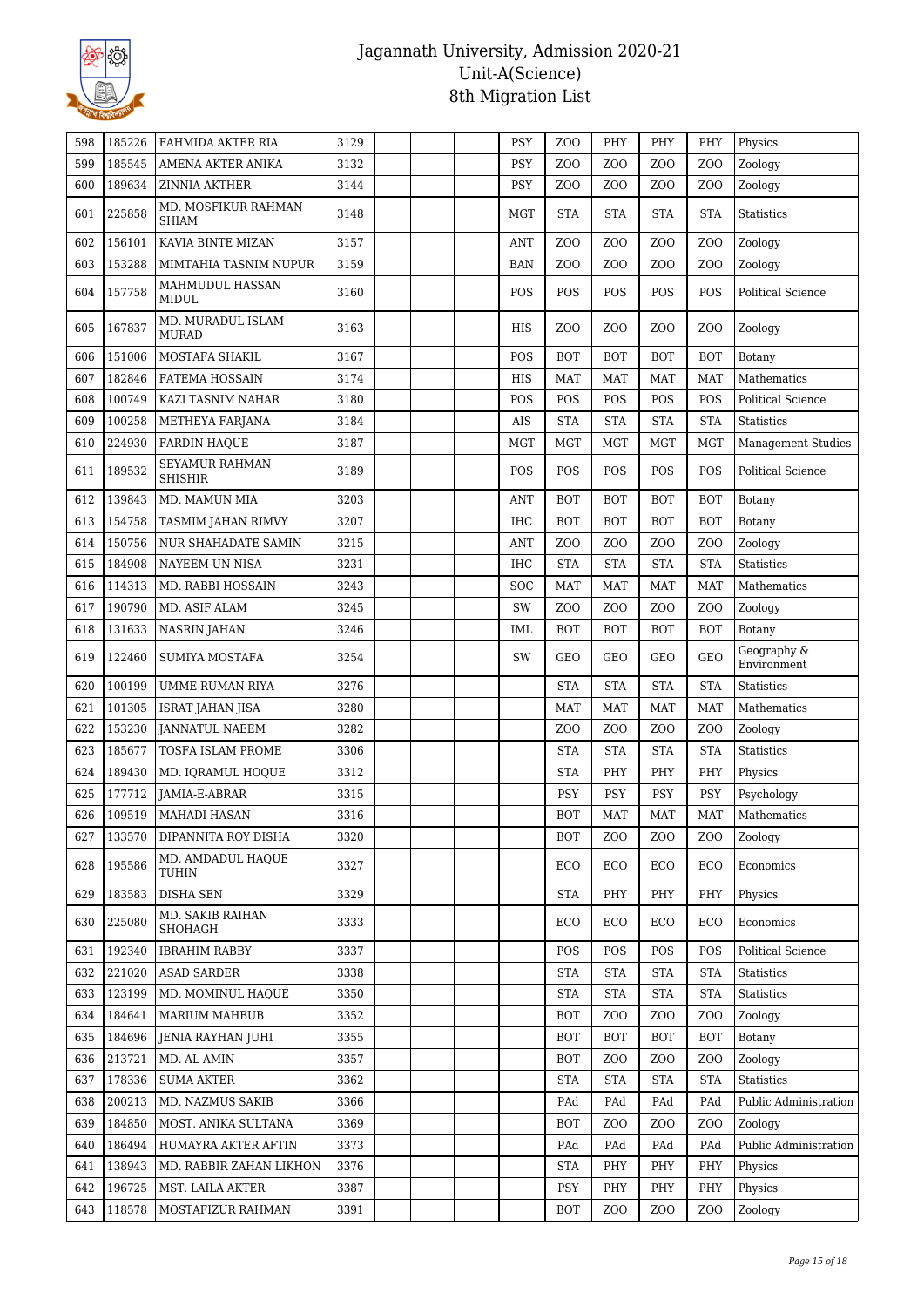

| 644 | 118865           | SPARSHA DATTA SITHI                           | 3418 |  | PAd            | LAN              | LAN              | LAN              | Land Management<br>and Law                     |
|-----|------------------|-----------------------------------------------|------|--|----------------|------------------|------------------|------------------|------------------------------------------------|
| 645 | 231208           | MST. ESRAT JAHAN JHIMI                        | 3422 |  | <b>PSY</b>     | <b>PSY</b>       | <b>PSY</b>       | <b>PSY</b>       | Psychology                                     |
| 646 | 142416           | MD. SANOWAR HOSSEN<br><b>SHAWON KHONDOKER</b> | 3424 |  | <b>GEO</b>     | Z <sub>O</sub> O | Z <sub>O</sub> O | Z <sub>O</sub> O | Zoology                                        |
| 647 | 182684           | TANJINA KABEJ                                 | 3430 |  | <b>IER</b>     | <b>IER</b>       | IER              | <b>IER</b>       | Institute of<br>Education and<br>Research(IER) |
| 648 | 220042           | PURNIMA SEN NISHI                             | 3431 |  | <b>STA</b>     | <b>STA</b>       | <b>STA</b>       | <b>STA</b>       | Statistics                                     |
| 649 | 154469           | <b>ASMIMA ZAMAN TONNY</b>                     | 3465 |  | <b>PSY</b>     | Z <sub>O</sub> O | Z <sub>O</sub> O | Z <sub>O</sub> O | Zoology                                        |
| 650 | 154411           | SABRIN SHAFIQ SABA                            | 3471 |  | <b>GEO</b>     | <b>GEO</b>       | <b>GEO</b>       | PHY              | Physics                                        |
| 651 | 155120           | <b>TANJINA AKTER</b>                          | 3480 |  | PAd            | Z <sub>O</sub> O | Z <sub>O</sub> O | Z <sub>O</sub> O | Zoology                                        |
| 652 | 199088           | WAHID SAMI SOJIB                              | 3487 |  | <b>BAN</b>     | <b>BOT</b>       | <b>BOT</b>       | PHY              | Physics                                        |
| 653 | 103254           | MD. HAFIZULLAH ISLAM<br><b>AKANDA</b>         | 3490 |  | <b>IS</b>      | Z <sub>O</sub> O | Z <sub>O</sub> O | Z <sub>O</sub> O | Zoology                                        |
| 654 | 184397           | KANIJ FATEMA KONA                             | 3492 |  | PSY            | <b>PSY</b>       | <b>PSY</b>       | PSY              | Psychology                                     |
| 655 | 111108           | MD. REDWAN AHMED                              | 3493 |  | AIS            | AIS              | AIS              | AIS              | Accounting &<br><b>Information Systems</b>     |
| 656 | 161667           | SHEIK MD. AL ARIFIN                           | 3494 |  | PHI            | <b>STA</b>       | <b>STA</b>       | <b>STA</b>       | <b>Statistics</b>                              |
| 657 | 156081           | JUTHI SIDDIQUE                                | 3497 |  | POS            | Z <sub>O</sub> O | ZO <sub>O</sub>  | Z <sub>O</sub> O | Zoology                                        |
| 658 | 171403           | ASHRAFUL EFAT BHUIYAN                         | 3505 |  | MCJ            | <b>STA</b>       | <b>STA</b>       | <b>STA</b>       | <b>Statistics</b>                              |
| 659 | 220325           | LIMIA AKTER LIYA                              | 3518 |  | PSY            | <b>BOT</b>       | <b>BOT</b>       | <b>BOT</b>       | Botany                                         |
| 660 | 112379           | MST. MEHERIN PARVIN                           | 3521 |  | <b>GEO</b>     | Z <sub>O</sub> O | Z <sub>O</sub> O | Z <sub>O</sub> O | Zoology                                        |
| 661 | 117565           | MD. ABIDUR RAHMAN                             | 3529 |  | <b>GEO</b>     | Z <sub>O</sub> O | Z <sub>O</sub> O | Z <sub>O</sub> O | Zoology                                        |
| 662 | 222418           | <b>BIKASH GHOSH</b>                           | 3537 |  | AIS            | AIS              | AIS              | <b>AIS</b>       | Accounting &<br><b>Information Systems</b>     |
| 663 | 124706           | SK. RAD ONE UL KARIM<br><b>OME</b>            | 3568 |  | <b>GEO</b>     | <b>BOT</b>       | <b>BOT</b>       | <b>BOT</b>       | Botany                                         |
|     |                  |                                               |      |  |                |                  |                  |                  |                                                |
| 664 | 122441           | MEHEDI HASAN UZZAL                            | 3569 |  | POS            | <b>STA</b>       | <b>STA</b>       | <b>STA</b>       | Statistics                                     |
| 665 | 153805           | <b>KAMRUN NESSA</b>                           | 3572 |  | <b>GEO</b>     | <b>GEO</b>       | <b>GEO</b>       | <b>GEO</b>       | Geography &<br>Environment                     |
| 666 | 185374           | <b>ISRAT JAHAN IMU</b>                        | 3599 |  | <b>PSY</b>     | <b>STA</b>       | <b>STA</b>       | PHY              | Physics                                        |
| 667 | 155392           | MST. ATHIKA ULFATH ODHI                       | 3612 |  | PSY            | <b>MAT</b>       | <b>MAT</b>       | <b>MAT</b>       | Physics                                        |
| 668 | 191612           | MIR TONMOY                                    | 3616 |  | PSY            | Z <sub>O</sub> O | Z <sub>O</sub> O | Z <sub>O</sub> O | Zoology                                        |
| 669 | 149762           | <b>SAIFUL ISLAM</b>                           | 3631 |  | <b>PSY</b>     | <b>MAT</b>       | <b>MAT</b>       | <b>MAT</b>       | Mathematics                                    |
| 670 |                  | 185569 UMME HABIBA                            | 3647 |  | $\mathbf{ANT}$ | <b>BOT</b>       | <b>BOT</b>       | <b>BOT</b>       | Botany                                         |
| 671 | 104372           | RESHAD MIA                                    | 3652 |  | HIS            | ZOO              | Z <sub>O</sub> O | ZOO              | Zoology                                        |
| 672 | 128999           | MD. RAYHAN                                    | 3653 |  | MGT            | <b>MAT</b>       | <b>MAT</b>       | MAT              | Mathematics                                    |
| 673 | 200102           | ALIF HASAN PRODHAN                            | 3658 |  | <b>ANT</b>     | <b>MAT</b>       | <b>MAT</b>       | <b>MAT</b>       | Mathematics                                    |
| 674 | 208407           | MD. SULTAN MAHAMUD                            | 3660 |  | IS             | <b>MAT</b>       | <b>MAT</b>       | MAT              | Mathematics                                    |
| 675 | 176574           | MOMTAJUR RAHMAN                               | 3662 |  | <b>ANT</b>     | ECO              | ECO              | ECO              | Economics                                      |
| 676 | 138340           | MD. AMINUL ISLAM                              | 3668 |  | <b>SOC</b>     | Z <sub>O</sub> O | Z <sub>O</sub> O | Z <sub>O</sub> O | Zoology                                        |
| 677 | 130530           | <b>AFNAN BAKSHI</b>                           | 3700 |  | PHI            | <b>STA</b>       | <b>STA</b>       | <b>STA</b>       | <b>Statistics</b>                              |
| 678 | 154046           | HUMAYRA TASMIM TANHA                          | 3718 |  |                | Z <sub>O</sub> O | Z <sub>O</sub> O | ZOO              | Physics                                        |
| 679 | 183202           | MOST. UMME HANI MERINA                        | 3720 |  |                | MAT              | <b>MAT</b>       | MAT              | Mathematics                                    |
| 680 | 220289           | SHEIKH SHADIA RODOSHI                         | 3729 |  |                | Z <sub>O</sub> O | Z <sub>O</sub> O | Z <sub>O</sub> O | Zoology                                        |
| 681 | 183672           | ZINAT FARJANA DIYA                            | 3746 |  |                | <b>MAT</b>       | <b>MAT</b>       | MAT              | Physics                                        |
| 682 | 131411           | SURAIYA PARVIN SAYMA                          | 3758 |  |                | ECO              | ECO              | ECO              | Economics                                      |
| 683 | 108872           | MOHAMMAD SHOHANUR<br><b>RAHMAN SANI</b>       | 3765 |  |                | LAN              | LAN              | LAN              | Land Management<br>and Law                     |
| 684 | 185135           | NUSRAT JAHAN MITHILA                          | 3773 |  |                | MCJ              | MCJ              | MCI              | Mass Communication<br>and Journalism           |
| 685 | 192228<br>192887 | MOHAMMAD FAHAD                                | 3775 |  |                | <b>STA</b>       | <b>MAT</b>       | <b>MAT</b>       | Physics                                        |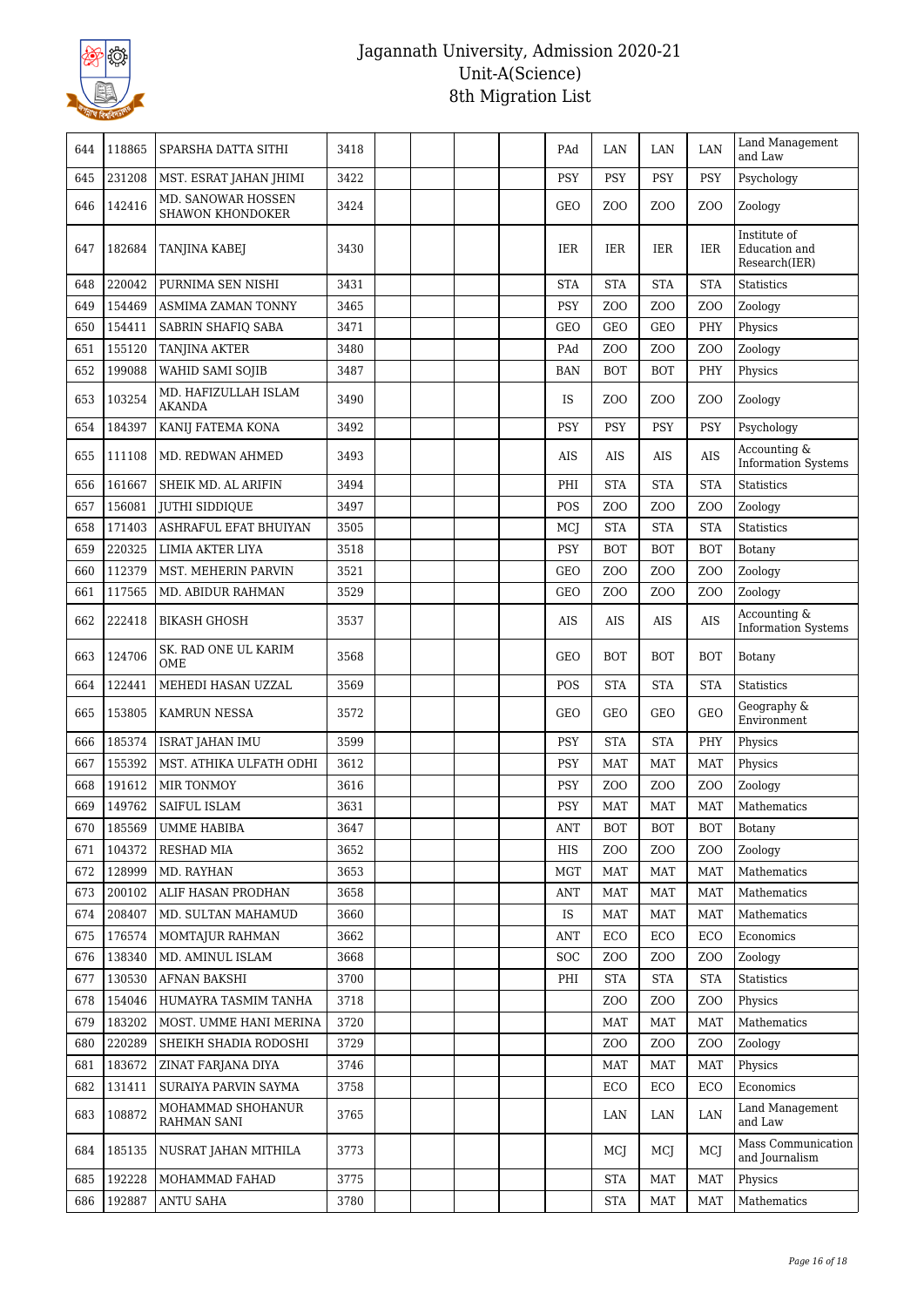

| 687 | 177519 | Humaira Islam                 | 3785 |  |  | AIS        | AIS              | AIS             | Accounting &<br><b>Information Systems</b>     |
|-----|--------|-------------------------------|------|--|--|------------|------------------|-----------------|------------------------------------------------|
| 688 | 172179 | YEASIR MD. FAHAD              | 3793 |  |  | <b>FIN</b> | <b>FIN</b>       | <b>FIN</b>      | Finance                                        |
| 689 | 221166 | MD. MOSADDEK                  | 3796 |  |  | <b>STA</b> | <b>STA</b>       | <b>STA</b>      | <b>Statistics</b>                              |
| 690 | 104906 | <b>SADIK HASAN RIFAT</b>      | 3800 |  |  | POS        | POS              | POS             | <b>Political Science</b>                       |
| 691 | 156526 | CHHABEKUNNAHAR SHIMU          | 3803 |  |  | PAd        | PAd              | PAd             | Public Administration                          |
| 692 | 185779 | <b>FAISA AME</b>              | 3807 |  |  | <b>BOT</b> | Z <sub>O</sub> O | ZO <sub>O</sub> | Zoology                                        |
| 693 | 221308 | MOHAMMAD SULAYMAN             | 3809 |  |  | MCJ        | MCJ              | MCJ             | Mass Communication<br>and Journalism           |
| 694 | 221892 | MD.HRIDOY SHEIKH              | 3818 |  |  | <b>STA</b> | <b>STA</b>       | <b>STA</b>      | Physics                                        |
| 695 | 135653 | MD. TAUFIQUL ISLAM            | 3825 |  |  | LAN        | LAN              | LAN             | Land Management<br>and Law                     |
| 696 | 142310 | MD. SOHEL RANA                | 3829 |  |  | ECO        | ECO              | ECO             | Economics                                      |
| 697 | 100108 | MAYESHA TASNIM MITHILA        | 3840 |  |  | ECO        | ECO              | ECO             | Economics                                      |
| 698 | 178057 | SAFIA MAHERZIA                | 3847 |  |  | <b>BOT</b> | <b>BOT</b>       | <b>BOT</b>      | Zoology                                        |
| 699 | 198029 | ZUNAYED AHAMED KHAN           | 3848 |  |  | <b>GEO</b> | <b>GEO</b>       | <b>GEO</b>      | Geography &<br>Environment                     |
| 700 | 182920 | <b>TASFIA TASNIM</b>          | 3867 |  |  | ECO        | ECO              | ECO             | Economics                                      |
| 701 | 100196 | MONISHA TABASSUM              | 3868 |  |  | <b>BOT</b> | <b>BOT</b>       | <b>BOT</b>      | Botany                                         |
| 702 | 223208 | <b>ANTOR BONIK</b>            | 3876 |  |  | ECO        | ECO              | ECO             | Economics                                      |
| 703 | 183071 | <b>SADIA AFRIN</b>            | 3877 |  |  | <b>FIN</b> | <b>FIN</b>       | <b>FIN</b>      | Finance                                        |
| 704 | 155449 | MALIHA AKTER OBHI             | 3890 |  |  | <b>BAN</b> | <b>BOT</b>       | <b>BOT</b>      | Botany                                         |
| 705 | 183632 | NISHAT TASNIM                 | 3899 |  |  | GEO        | GEO              | <b>GEO</b>      | Geography &<br>Environment                     |
| 706 | 101868 | FATEMA TUJ JAHURA             | 3908 |  |  | SW         | ECO              | ECO             | Economics                                      |
| 707 | 156225 | <b>SAGORIKA SARKER</b>        | 3918 |  |  | <b>GEO</b> | ECO              | ECO             | Economics                                      |
| 708 | 148915 | MD. BAYZID MOLLA              | 3921 |  |  | <b>PSY</b> | <b>BOT</b>       | <b>BOT</b>      | Zoology                                        |
| 709 | 124546 | RAIYANA AHAMMED               | 3922 |  |  | IER        | IER              | IER             | Institute of<br>Education and<br>Research(IER) |
| 710 | 188186 | <b>SUMAIYA HANNAN</b>         | 3928 |  |  | <b>GEO</b> | <b>BOT</b>       | <b>BOT</b>      | Physics                                        |
| 711 | 217903 | ASFIKA JAHAN ZAME             | 3933 |  |  | POS        | <b>BOT</b>       | <b>BOT</b>      | Zoology                                        |
| 712 | 184627 | UMMAY SALSABIR SAIMA          | 3934 |  |  | <b>PSY</b> | PSY              | PSY             | Psychology                                     |
| 713 | 192676 | <b>ANUP DAS</b>               | 3952 |  |  | MKT        | <b>MKT</b>       | MKT             | Marketing                                      |
| 714 | 143314 | MD. PARVEZ TALUKDER           | 3955 |  |  | POS        | $\rm LAN$        | $\rm LAN$       | Land Management<br>and Law                     |
| 715 | 159966 | FARHAN AZAD                   | 3962 |  |  | GEO        | <b>GEO</b>       | <b>GEO</b>      | Physics                                        |
| 716 | 156726 | <b>TANIA AKTHER</b>           | 3963 |  |  | <b>PSY</b> | BOT              | <b>BOT</b>      | Botany                                         |
| 717 | 209698 | MST. JANNATUL UMMI<br>TARIN   | 3968 |  |  | GEO        | BOT              | BOT             | Zoology                                        |
| 718 | 192959 | MD. SAFIOUL ISLAM             | 3975 |  |  | <b>POS</b> | LAN              | LAN             | Land Management<br>and Law                     |
| 719 | 181886 | MD. HABIBUR RAHMAN            | 3981 |  |  | GEO        | <b>STA</b>       | <b>STA</b>      | Statistics                                     |
| 720 | 111511 | ABIR DAS JOY                  | 3987 |  |  | <b>BAN</b> | <b>STA</b>       | <b>STA</b>      | <b>Statistics</b>                              |
| 721 | 191814 | MD. MUSHFIQUE JABIR           | 3994 |  |  | IER        | <b>BOT</b>       | <b>BOT</b>      | Botany                                         |
| 722 | 202564 | MD. SOHAIF HOSSAIN<br>SOYKAT  | 3999 |  |  | GEO        | <b>BOT</b>       | <b>BOT</b>      | Botany                                         |
| 723 | 182562 | SAMANTA ISLAM                 | 4016 |  |  | <b>MGT</b> | MGT              | MGT             | <b>Management Studies</b>                      |
| 724 | 227716 | <b>NUSRAT JAHAN</b>           | 4025 |  |  | <b>PSY</b> | <b>BOT</b>       | <b>BOT</b>      | Botany                                         |
| 725 | 182564 | NUSRAT JAHAN SAKIBA           | 4026 |  |  | MGT        | <b>STA</b>       | <b>STA</b>      | Statistics                                     |
| 726 | 100141 | MST. FARJANA AKTER<br>TANISHA | 4034 |  |  | <b>POS</b> | ECO              | ECO             | Economics                                      |
| 727 | 100970 | KAZI AFSANA ASHA              | 4070 |  |  | <b>PSY</b> | MAT              | <b>MAT</b>      | Physics                                        |
| 728 | 190618 | TOWHIDUR RAHMAN<br>MAHIM      | 4078 |  |  | POS        | MAT              | MAT             | Mathematics                                    |
| 729 | 111136 | SHIHAB MAHMUD                 | 4079 |  |  | <b>SOC</b> | <b>BOT</b>       | <b>BOT</b>      | Botany                                         |